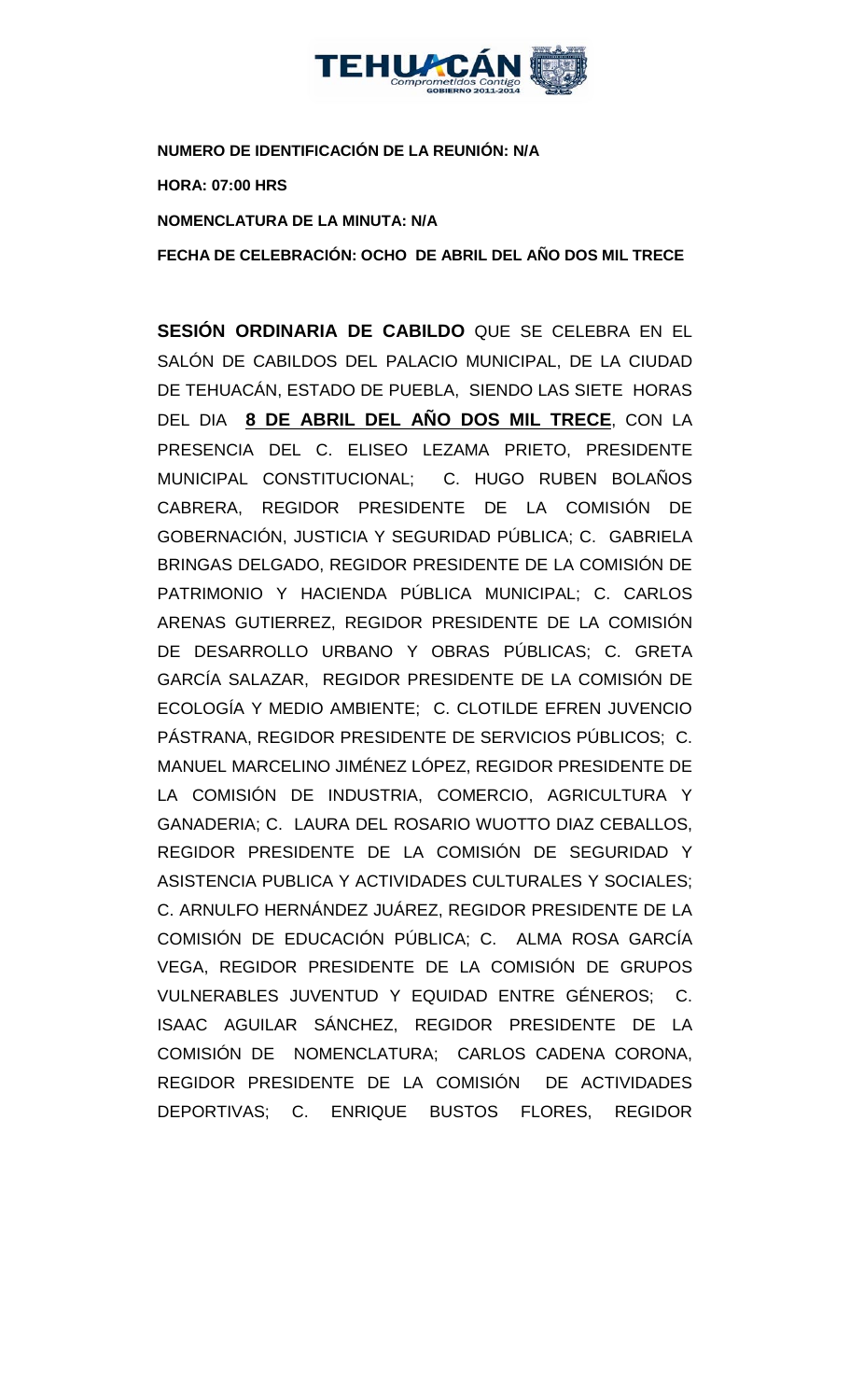PRESIDENTE DE LA COMISIÓN DE PATRIMONIO HISTÓRICO; C. LIC. ROBERTO IVÁN LINARES CHÁVEZ, SÍNDICO MUNICIPAL, ASÍ COMO EL C. DR. JOSÉ ORLANDO CUALLO CINTA, SECRETARIO DEL AYUNTAMIENTO QUIEN DA FE.---------------------------------------------

UNA VEZ QUE SE HA PASADO LISTA DE ASISTENCIA SE INFORMA LO SIGUIENTE:

SEÑOR PRESIDENTE LE COMUNICO QUE SE ENCUENTRAN 14 DE LOS MIEMBROS DEL CABILDO, POR LO ANTERIOR SE DECLARA EL QUÓRUM LEGAL PARA CONTINUAR CON LA PRESENTE SESIÓN DE CABILDO.

EL C. DR. JOSÉ ORLANDO CUALLO CINTA, PROCEDE A DAR LECTURA AL ORDEN DEL DÍA, MISMA QUE CONTIENE LOS SIGUIENTES PUNTOS:

### **1.- APERTURA DE LA SESIÓN**

#### **2.- LISTA DE ASISTENCIA**

**3.- DECLARATORIA DEL QUÓRUM**

#### **4.- LECTURA DEL ACTA ANTERIOR**

#### **5.- COMISIÓN DE PATRIMONIO Y HACIENDA PÚBLICA MUNICIPAL**

ANÁLISIS, DISCUSIÓN Y EN SU CASO APROBACIÓN DEL DICTAMEN QUE CONTIENE LA AUTORIZACION PARA OTORGAR EL PAGO DE MARCHA Y AYUDA POR DEFUNCIÓN (PAGO UNICO) QUE ASCIENDE CANTIDAD DE  $$33,156.60$  (TREINTA Y TRES MIL CIENTO CINCUENTA Y SEIS PESOS 60/100 M.N.) POR FALLECIMIENTO DE LA PENSIONADA ESPERANZA LOPEZ RODRIGUEZ, OCURRIDO EL DIA 26 DE ENERO DEL AÑO 2013, QUIEN SE ENCONTRABA ADSCRITA A LA NOMINA DE PENSIONADOS Y JUBILADOS.

 ANÁLISIS, DISCUSIÓN Y EN SU CASO APROBACION DEL DICTAMEN QUE CONTIENE LA ADOPCION DE VEINTINUEVE DOCUMENTOS TECNICO-NORMATIVOS, CONTABLES, ECONOMICOS Y FINANCIEROS EMITIDOS POR EL CONSEJO NACIONAL DE ARMONIZACIÓN CONTABLE CONAC, POR EL MUNICIPIO DE TEHUACAN, PUEBLA.

#### **6.- ASUNTOS GENERALES**

#### **CLAUSURA**

PASAMOS AL PUNTO DE: LECTURA Y FIRMA DE ACTA DE LA SESIÓN ANTERIOR

EN ESTOS MOMENTOS EL DR. ORLANDO CUALLO CINTA, PROCEDE A DAR LECTURA AL ACTA ANTERIOR UNA VEZ TERMINADA LA LECTURA SE PROCEDE A PASAR A LOS REGIDORES PARA SU FIRMA CORRESPONDIENTE.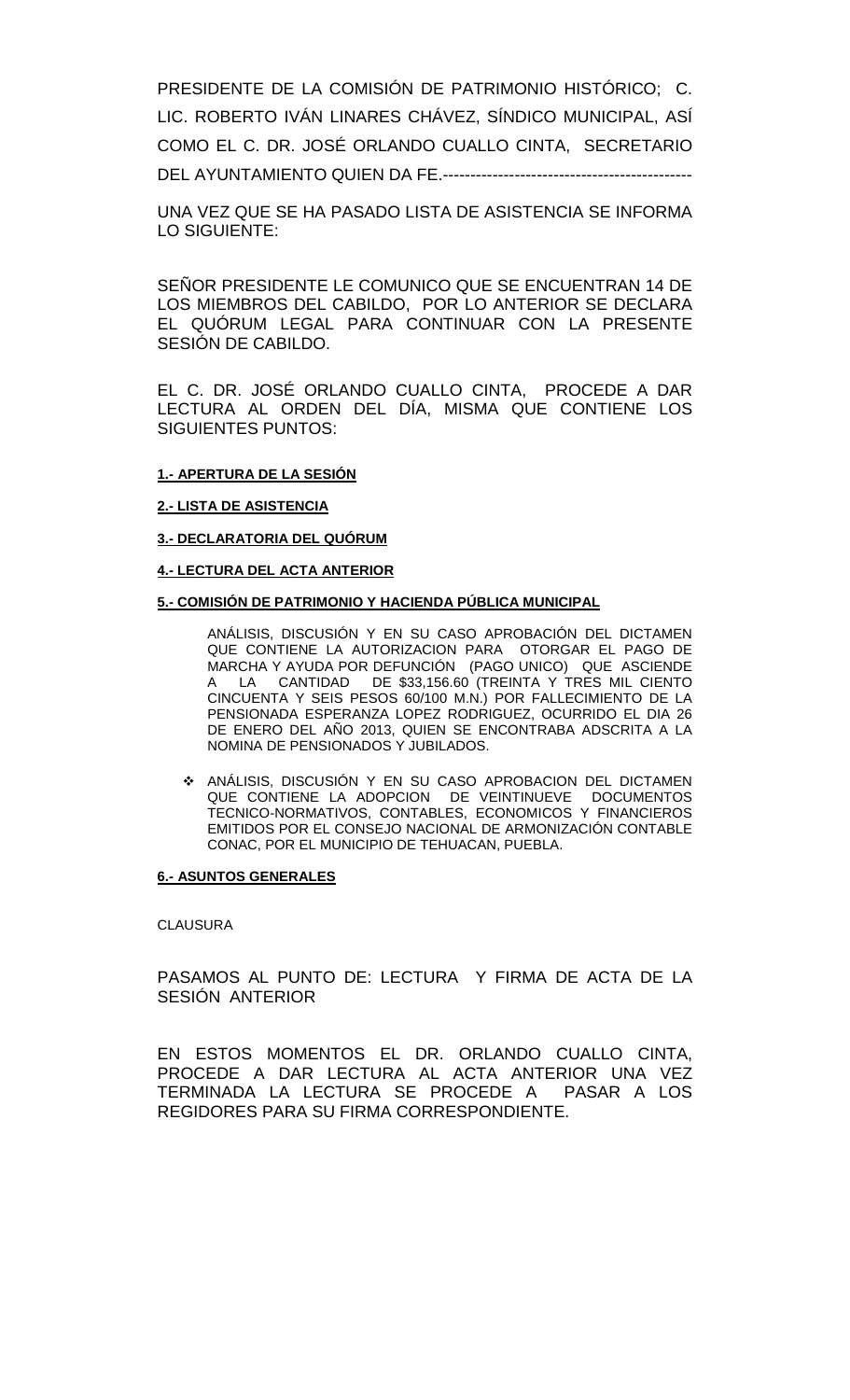**COMISIÓN DE PATRIMONIO Y HACIENDA PÚBLICA MUNICIPAL.- ANÁLISIS, DISCUSIÓN Y EN SU CASO APROBACIÓN DEL DICTAMEN QUE CONTIENE LA AUTORIZACION PARA OTORGAR EL PAGO DE MARCHA Y AYUDA POR DEFUNCIÓN (PAGO ÚNICO) QUE ASCIENDE A LA CANTIDAD DE \$33,156.60 (TREINTA Y TRES MIL CIENTO CINCUENTA Y SEIS PESOS 60/100 M.N.) POR FALLECIMIENTO DE LA PENSIONADA ESPERANZA LÓPEZ RODRÍGUEZ, OCURRIDO EL DÍA 26 DE ENERO DEL AÑO 2013, QUIEN SE ENCONTRABA ADSCRITA A LA NÓMINA DE PENSIONADOS Y JUBILADOS.**

SEÑORA REGIDORA TIENE USTED EL USO DE LA PALABRA.

LA C. GABRIELA BRINGAS DELGADO, PROCEDE A DAR LECTURA AL DICTAMEN CORRESPONDIENTE, MISMO QUE A LA LETRA DICE:

"…HONORABLE CABILDO:

LOS SUSCRITOS REGIDORES GABRIELA BRINGAS DELGADO, GRETA GARCIA SALAZAR, Y HUGO RUBEN BOLAÑOS REGIDOR PRESIDENTE Y RESPECTIVAMENTE DE LA COMISION DE PATRIMONIO Y HACIENDA PUBLICA MUNICIPAL, USO DE LAS FACULTADES QUE NOS CONFIERE EL ARTICULO 78 FRACCIÓN V DE LA LEY ORGANICA MUNICIPAL, SOMETEMOS A LA CONSIDERACION DE ESTE HONORABLE CUERPO COLEGIADO EL PRESENTE DICTAMEN MEDIANTE **EL CUAL SE AUTORICE: OTORGAR EL PAGO DE MARCHA Y AYUDA POR DEFUNCIÓN (PAGO UNICO) QUE ASCIENDE A LA CANTIDAD DE \$33,156.60 (TREINTA Y TRES MIL CIENTO CINCUENTA Y SEIS PESOS 60/100 M.N.) POR FALLECIMIENTO DE LA PENSIONADA ESPERANZA LOPEZ RODRIGUEZ, OCURRIDO EL DIA 26 DE ENERO DEL AÑO 2013, QUIEN SE ENCONTRABA ADSCRITA A LA NOMINA DE PENSIONADOS Y JUBILADOS,** POR LO QUE:

### **CONSIDERANDO**

I. QUE DE CONFORMIDAD CON LAS FRACCIONES II IV DEL ARTICULO 115 DE LA CONSTITUCION POLITICA DE LOS ESTADOS UNIDOS MEXICANOS, LOS MUNICIPIOS ESTARAN INVESTIDOS DE PERSONALIDAD JURIDICA Y MANEJARAN SU PATRIMONIO CONFORME A LA LEY, LOS AYUNTAMIENTOS TENDRAN FACULTADES PARA APROBAR DE ACUERDO CON LAS LEYES EN MATERIA MUNICIPAL QUE DEBERAN EXPEDIR LAS LEGISLATURAS DE LOS ESTADOS, LOS BANDOS DE POLICIA Y GOBIERNO, LOS REGLAMENTOS, CIRCULARES Y DISPOSICIONES ADMINISTRATIVAS DE OBSERVANCIA GENERAL DENTRO DE SUS RESPECTIVAS JURISDICCIONES QUE ORGANICEN LA ADMINISTRACIÓN PUBLICA MUNICIPAL, REGULEN LAS MATERIAS, PROCEDIMIENTOS, FUNCIONES Y SERVICIOS PUBLICOS DE SU COMPETENCIA Y ASEGUREN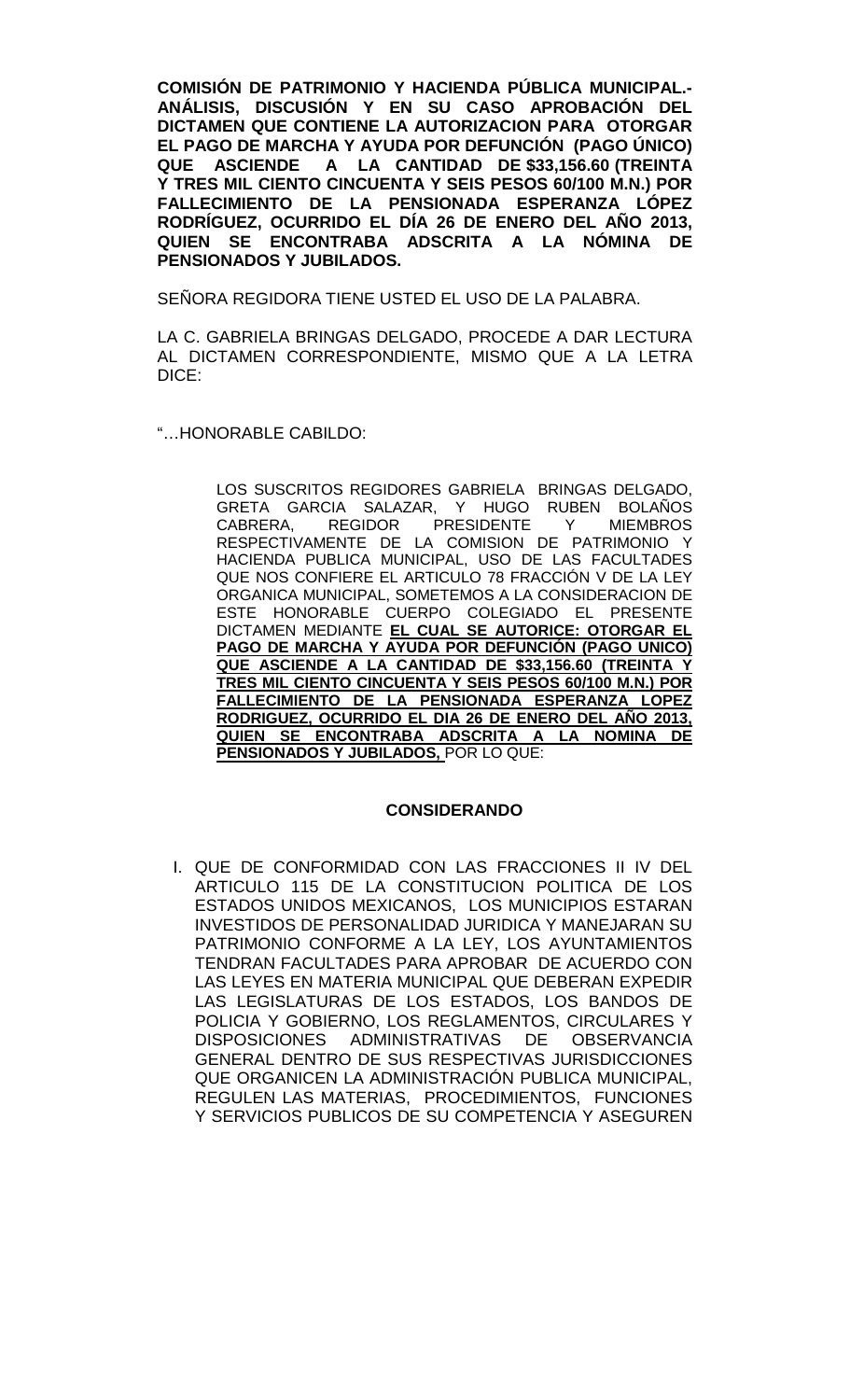LA PARTICIPACIÓN CIUDADANA Y VECINAL; ASI MISMO LOS MUNICIPIOS ADMINISTRARAN LIBREMENTE SU HACIENDA LA CUAL SE FORMARA DE LOS RENDIMIENTOS DE LOS BIENES QUE LES PERTENEZCAN, ASI COMO DE LAS<br>CONTRIBUCIONES Y OTROS INGRESOS QUE LAS CONTRIBUCIONES Y OTROS INGRESOS LEGISLATURAS ESTABLEZCAN A SU FAVOR; MISMAS DISPOSICIONES QUE SON TRASLADADAS AL PARRAFO PRIMERO DEL ARTICULO 103 Y A LA FRACCIÓN III DEL ARTICULO 105 DE LA CONSTITUCIÓN POLITICA DEL ESTADO LIBRE Y SOBERANO DE PUEBLA, ASI COMO EL ARTICULO 3 DE LA LEY ORGANICA MUNICIPAL;

- II. QUE EL ARTICULO 92 DE LA MISMA LEY INVOCADA EN EL CONSIDERANDO QUE ANTECEDE, ESTIPULA EN SUS FRACCIONES III, IV Y V QUE SON FACULTADES Y OBLIGACIONES DE LOS REGIDORES EL EJERCER LAS FACULTADES DE DELIBERACIÓN Y DECISION DE LOS ASUNTOS QUE LE COMPETEN AL AYUNTAMIENTO, FORMAR PARTE DE LAS COMISIONES PARA LAS QUE FUEREN DESIGNADOS POR ÉSTE Y DICTAMINAR E INFORMAR SOBRE LOS ASUNTOS QUE SE LES ENCOMIENDE; DISPOSICIÓN QUE SE ARTICULA CON EL DISPOSITIVO 96 FRACCIÓN 1RA. DEL MISMO ORDENAMIENTO QUE ESTABLECE QUE DENTRO DE LAS COMISIONES PERMANENTES DE REGIDORES, SE ENCUENTRA LA DE PATRIMONIO Y HACIENDA PUBLICA MUNICIPAL, DE LA QUE FORMAMOS PARTE LOS SUSCRITOS Y QUE DEBERAN ANALIZAR, DISCUTIR, PROPONER SOBRE LOS ASUNTOS COMPRENDIDOS EN ESAS MATERIAS;
- III. QUE EL ARTICULO 78 FRACCIÓN XXXI DE LA LEY ORGANICA MUNICIPAL, DETERMINA QUE SON ATRIBUCIONES DE LOS<br>AYUNTAMIENTOS EL OTORGAR PENSIONES A AYUNTAMIENTOS EL OTORGAR PENSIONES A FUNCIONARIOS Y EMPLEADOS MUNICIPALES EN LOS TERMINOS QUE DISPONGAN LAS LEYES APLICABLES;
- IV. QUE ES IMPORTANTE SEÑALAR QUE TAL Y COMO LO DISPONE EL ARTICULO 277, DE LA LEY ORGANICA MUNICIPAL; LOS MUNICIPIOS OBSERVARAN POR LO QUE A SUS TRABAJADORES SE REFIERE, LAS DISPOSICIONES QUE RIJAN LAS RELACIONES DE TRABAJO ENTRE EL ESTADO Y SUS TRABAJADORES, EN TODO AQUELLO QUE SEA CONDUCENTE.

EN EL CASO CONCRETO Y AL NO EXISTIR UNA LEY O DISPOSICIÓN LEGAL APLICABLE A NIVEL MUNICIPAL, EN CUANTO AL REGIMEN DE SEGURIDAD SOCIAL QUE GARANTICE EL DERECHO A LA SALUD, LA ASISTENCIA MEDICA Y EL BIENESTAR SOCIAL Y CULTURAL DE LOS TRABAJADORES, JUBILADOS, PENSIONADOS DE LAS INSTITUCIONES PUBLICAS Y SUS BENEFICIARIOS. Y EN TERMINOS DEL NUMERAL 277, DE LA LEY ANTES CITADA,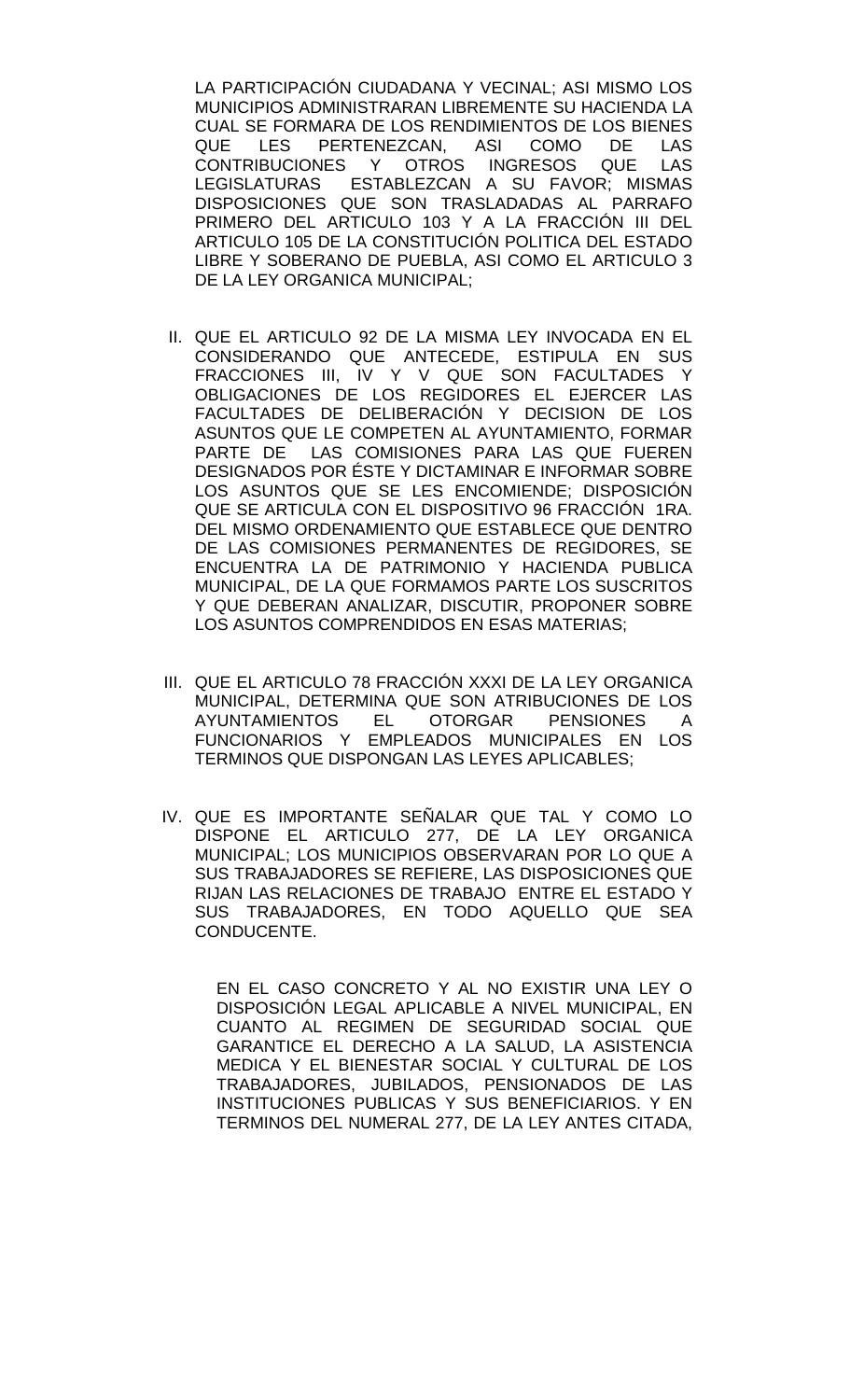APLICAREMOS POR ANALOGIA LAS DISPOSICIONES QUE RIGEN LAS RELACIONES EN ESTA MATERIA ENTRE EL ESTADO Y SUS TRABAJADORES, SIENDO APLICABLE ENTONCES LA LEY DEL INSTITUTO DE SEGURIDAD Y SERVICIOS SOCIALES DE LOS TRABAJADORES AL SERVICIO DE LOS PODERES DEL ESTADO DE PUEBLA.

- V. QUE DE LOS ARTICULOS 100 Y 109 FRACCIÓN I, DE LA LEY DEL INSTITUTO DE SEGURIDAD Y SERVICIOS SOCIALES DE LOS TRABAJADORES AL SERVICIO DE LOS PODERES DEL ESTADO DE PUEBLA, PREVÉN QUE CUANDO OCURRA EL FALLECIMIENTO DEL TRABAJADOR O TRABAJADORA POR CAUSAS AJENAS AL SERVICIO, CUALQUIERA QUE SEA SU EDAD Y SIEMPRE QUE HUBIERE COTIZADO AL INSTITUTO POR UN MINIMO DE 15 AÑOS, ASI COMO EL DE UN PENSIONADO, SE GENERARA UNA PENSIÓN, EN ESTE CASO, POR VIUDEZ;
- VI. QUE, EL ARTÍCULO 110, DE LA LEY DEL INSTITUTO DE SEGURIDAD Y SERVICIOS SOCIALES DE LOS TRABAJADORES AL SERVICIO DE LOS PODERES DEL ESTADO DE PUEBLA, ESTABLECE: TENDRAN DERECHO A LA PENSIÓN POR VIUDEZ EL CONYUGE DEL TRABAJADOR, JUBILADO O PENSIONADO. A FALTA DE ESTOS TENDRAN DERECHO DE RECIBIR LA PENSIÓN, LA PERSONA QUE PRUEBE HABER VIVIDO CON EL TRABAJADOR, JUBILADO O PENSIONADO, DURANTE LOS DOS AÑOS QUE PRECEDIERON INMEDIATAMENTE A LA MUERTE O CON QUIEN HUBIERE TENIDO HIJOS, SIEMPRE QUE AMBOS HAYAN PERMANECIDO LIBRES DE MATRIMONIO DURANTE EL CONCUBINATO.

SI AL MORIR EL TRABAJADOR, JUBILADO O PENSIONADO, HUBIERE VARIOS CONCUBINAS O CONCUBINOS NINGUNO TENDRA DERECHO A RECIBIR LA PENSION.

VII. QUE EN TERMINOS DEL ARTICULO 109, DE LA LEY DEL INSTITUTO DE SEGURIDAD Y SERVICIOS SOCIALES DE LOS TRABAJADORES AL SERVICIO DE LOS PODERES DEL ESTADO DE PUEBLA, ESTABLECE:

> CUANDO OCURRA EL FALLECIMIENTO DEL TRABAJADOR O TRABAJADORA POR CAUSAS AJENAS AL SERVICIO, CUALQUIERA QUE SEA SU EDAD Y SIEMPRE QUE HUBIERE COTIZADO AL INSTITUTO POR UN MINIMO DE 15 AÑOS, ASI COMO EL DE UN PENSIONADO, SE GENERARAN LAS SIGUIENTES PRESTACIONES: SEGÚN PREVIENE ESTA LEY:

> > I.PENSION POR VIUDEZ;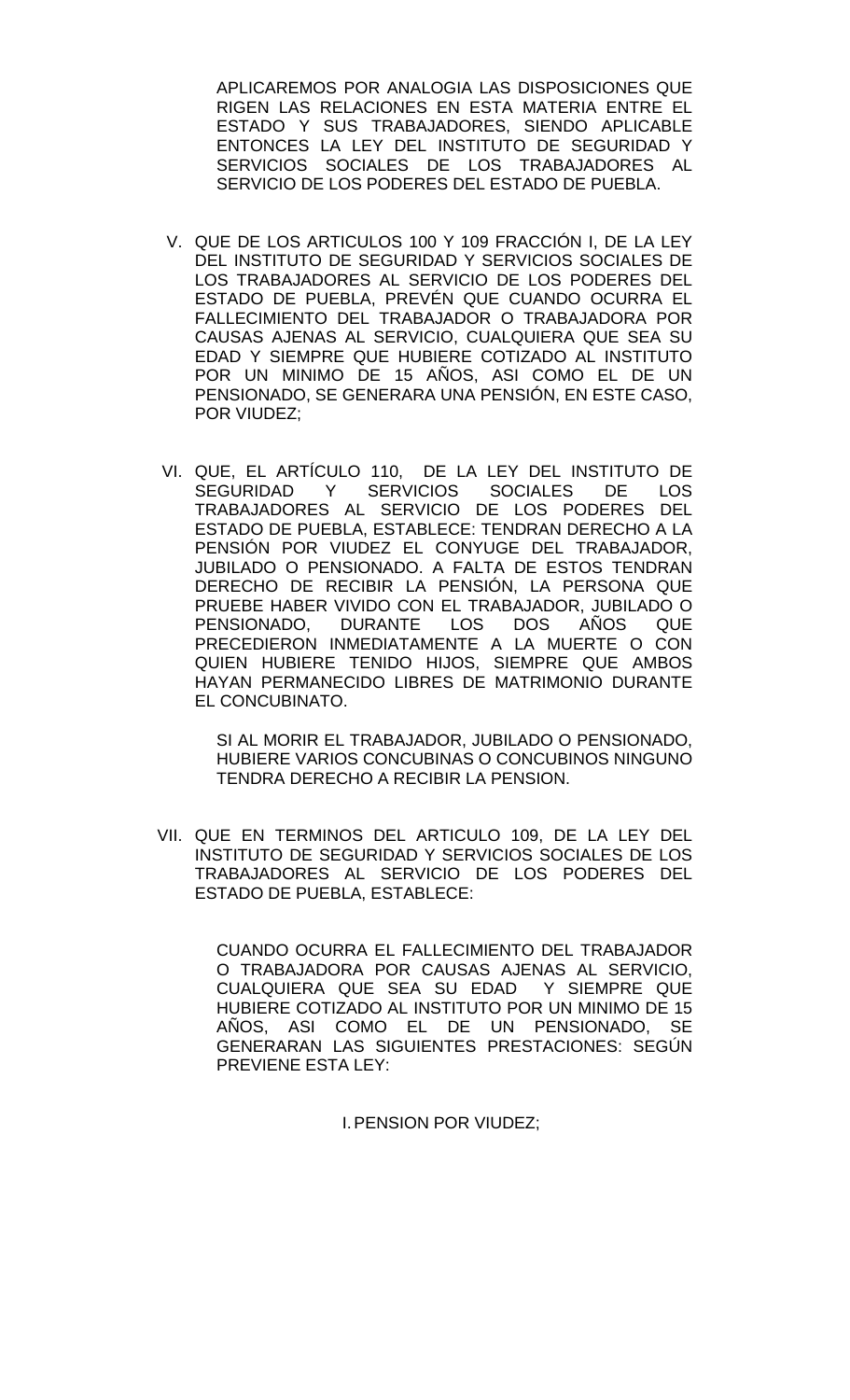#### II.PENSION DE ORFANDAD, Y III.PENSION A ASCENDIENTES EN PRIMER GRADO

- VIII. QUE, EL ARTICULO 117, DE LA LEY DEL INSTITUTO DE SEGURIDAD Y SEVICIOS SOCIALES DE LOS TRABAJADORES AL SERVICIO DE LOS PODERES DEL ESTADO DE PUEBLA, SEÑALA: EL MONTO DE LAS PENSIONES SE CALCULARÁ COMO SIGUE:
	- I. CUANDO EL TRABAJADOR FALLEZCA DESPUES DE 15 AÑOS DE SERVICIO, LA PENSION SERÁ EQUIVALENTE, DURANTE EL PRIMER AÑO POSTERIOR AL DECESO, A LA QUE HUBIERE CORRESPONDIDO AL TRABAJADOR EN LOS TERMINOS DEL ARTICULO 100 DE ESTA LEY.
	- II. DURANTE LOS CINCO AÑOS SUCESIVOS SE DISMINUIRÁ UN 5% HASTA EL 75% DE LA PENSIÓN ORIGINAL; Y
	- III. AL FALLECER UN JUBILADO O PENSIONADO, SUS DEUDOS, EN EL ORDEN ESTABLECIDO POR ESTA LEY, CONTINUARAN PERCIBIENDO LA PENSION COMO SIGUE:

a) EL 100% DEL MONTO ORIGINAL DURANTE EL PRIMER AÑO.

b) DEL SEGUNDO AÑO EN ADELANTE SE IRA REBAJANDO UN 5% Y ASI SUCESIVAMENTE HASTA LLEGAR AL 75% DE LA PENSION ORIGINAL.

- IX. QUE EXISTE SOLICITUD DE LA C. ELIA CHAVARRIA LOPEZ, RECIBIDA EN LA SECRETARIA DEL AYUNTAMIENTO, CON FECHA 07 DE FEBRERO DEL AÑO 2013, EN LA QUE HACE DEL CONOCIMIENTO DE LA AUTORIDAD MUNICIPAL QUE SU MADRE ESPERANZA LOPEZ RODRIGUEZ, FALLECIÓ EL DIA 26 DE ENERO DEL 2013, QUIEN SE ENCONTRABA ADSCRITA A LA NOMINA DE PENSIONADOS Y JUBILADOS, ANEXANDO DOCUMENTACION FEHACIENTE QUE COMPRUEBA QUE EFECTIVAMENTE ES SU MADRE Y QUE SE ENCONTRABA ADSCRITA A LA NOMINA DE JUBILADOS Y PENSIONADOS DEL AYUNTAMIENTO MUNICIPAL DE TEHUACAN, BENEFICIO QUE LE FUE OTORGADO EN SESION DE CABILDO DE FECHA: 15 DE JULIO DEL 2011, Y QUE VENIA PERCIBIENDO COMO PENSION LA CANTIDAD DE \$ 127.34 DIARIO.
- X. QUE, CON FECHA 26 DE ENERO DEL AÑO 2013, FALLECIÓ LA PERSONA QUE EN VIDA SE LLAMÓ ESPERANZA LOPEZ RODRIGUEZ, POR LO QUE SU HIJA LA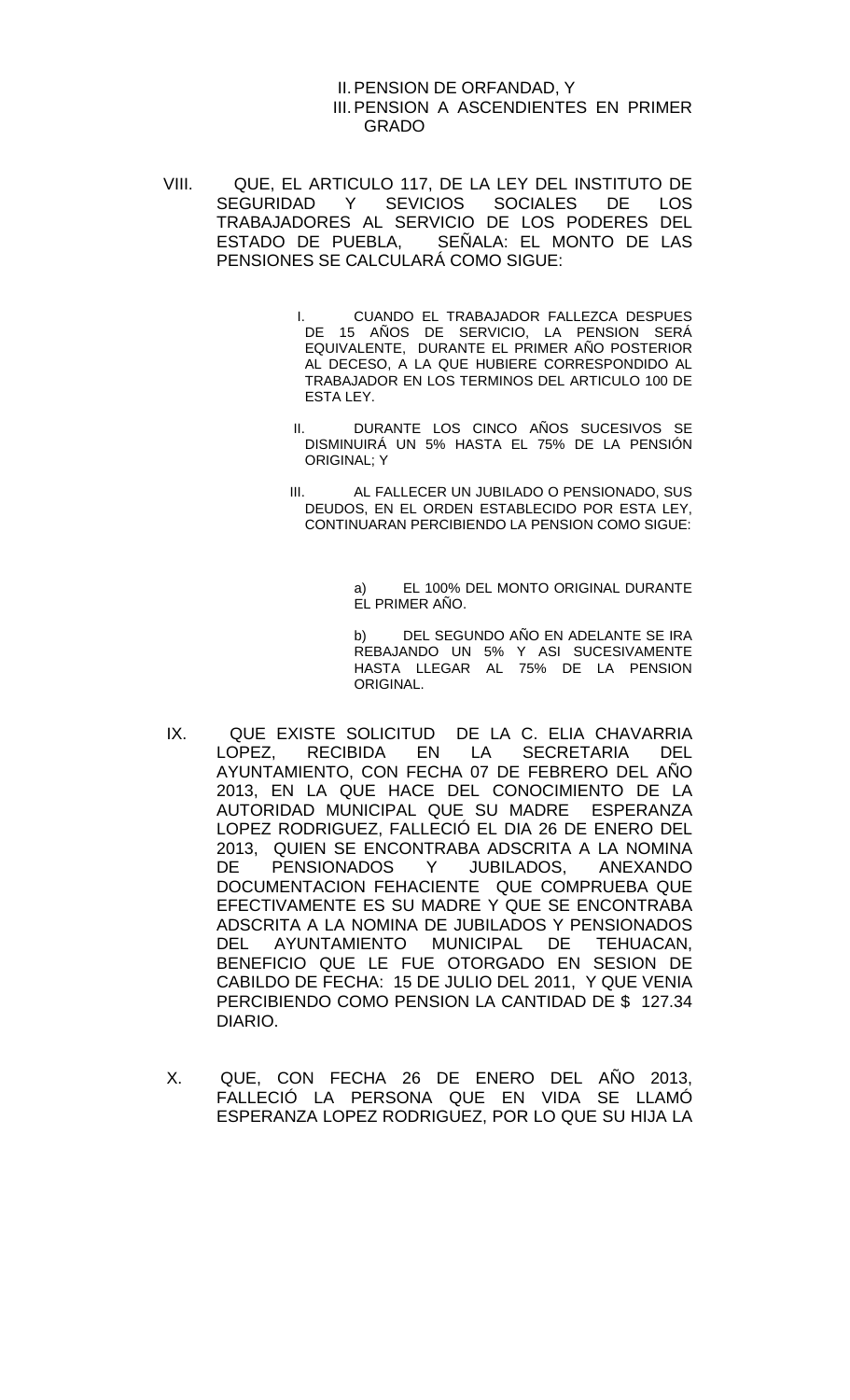C. ELIA CHAVARRIA LOPEZ, SOLICITA SE ACUERDE LA AYUDA POR DEFUNCION ( PAGO UNICO ) A QUE TENIA DERECHO SU SEÑORA MADRE Y QUE ASCIENDE A LA CANTIDAD SIGUIENTE:

AYUDA POR DEFUNCION………………………………………..……\$ 2,595.00 PAGO DE MARCHA 8 MESES DE SUELDO A RAZON DE : SALARIO DIARIO \$ 127.34 X 30 DÍAS = \$ 3,820 X 8 MESES … ……………………………………………………………………………\$ 30,561.60

DANDO UN TOTAL COMO UNICO PAGO ……………..………. ..\$ 33,156.60

- XI.- QUE EN DIVERSAS ENTREVISTAS QUE EL SECRETARIO DEL AYUNTAMIENTO, SOSTUVO CON LA C. ELIA CHAVARRIA LOPEZ, SE TUVO CONOCIMIENTO DE QUE EXISTIAN 3 HERMANOS MAS Y QUE PARA EFECTOS DE NO EXISTIR RECLAMACION ALGUNA POSTERIORMENTE, SE LE REQUIRIO QUE PRESENTARA ANTE LA SECRETARIA DEL AYUNTAMIENTO, ESCRITOS INDIVIDUALES DONDE CADA UNO DE LOS HERMANOS PROCEDIERAN A CEDER EL DERECHOS QUE LES PUDIERA ASISTIR EN RELACION AL PAGO DE MARCHA, POR LA DEFUNCION DE SU SEÑORA MADRE.
- XII.- CON FECHA 21 DE MARZO DEL AÑO EN CURSO, SE RECEPCIONÓ EN LA SECRETARIA DEL AYUNTAMIENTO LOS ESCRITOS DE REFERENCIA, SIGNADOS POR LOS C.C. ARMANDO, FACUNDO JUAN DE DIOS, Y DAMASO DE APELLIDOS CHAVARRIA LOPEZ, MEDIANTE LOS CUALES MANIFIESTAN SU VOLUNTAD DE CEDER A SU HERMANA ELIA CHAVARRIA LOPEZ EL DERECHO QUE LES ASISTIERA POR EL FALLECIMIENDO DE SU SEÑORA MADRE, COMO JUBILADA DEL AYUNTAMIENTO MUNICIPAL DE ESTA CIUDAD.

POR LO EXPUESTO EN LOS CONSIDERANDOS QUE ANTECEDEN Y EN USO DE LAS FACULTADES CONFERIDAS SE PROPONE A CONSIDERACIÓN DE ESTE HONORABLE CUERPO COLEGIADO, EL SIGUIENTE:

### D I C T A M E N

PRIMERO.- SE AUTORICE OTORGAR EL PAGO DE MARCHA Y AYUDA POR DEFUNCIÓN (PAGO UNICO) QUE ASCIENDE A LA CANTIDAD DE \$ 33,156.60 (TREINTA Y TRES MIL CIENTO CINCUENTA Y SEIS PESOS 60/100 M.N.) POR FALLECIMIENTO DE LA PENSIONADA ESPERANZA LOPEZ RODRIGUEZ,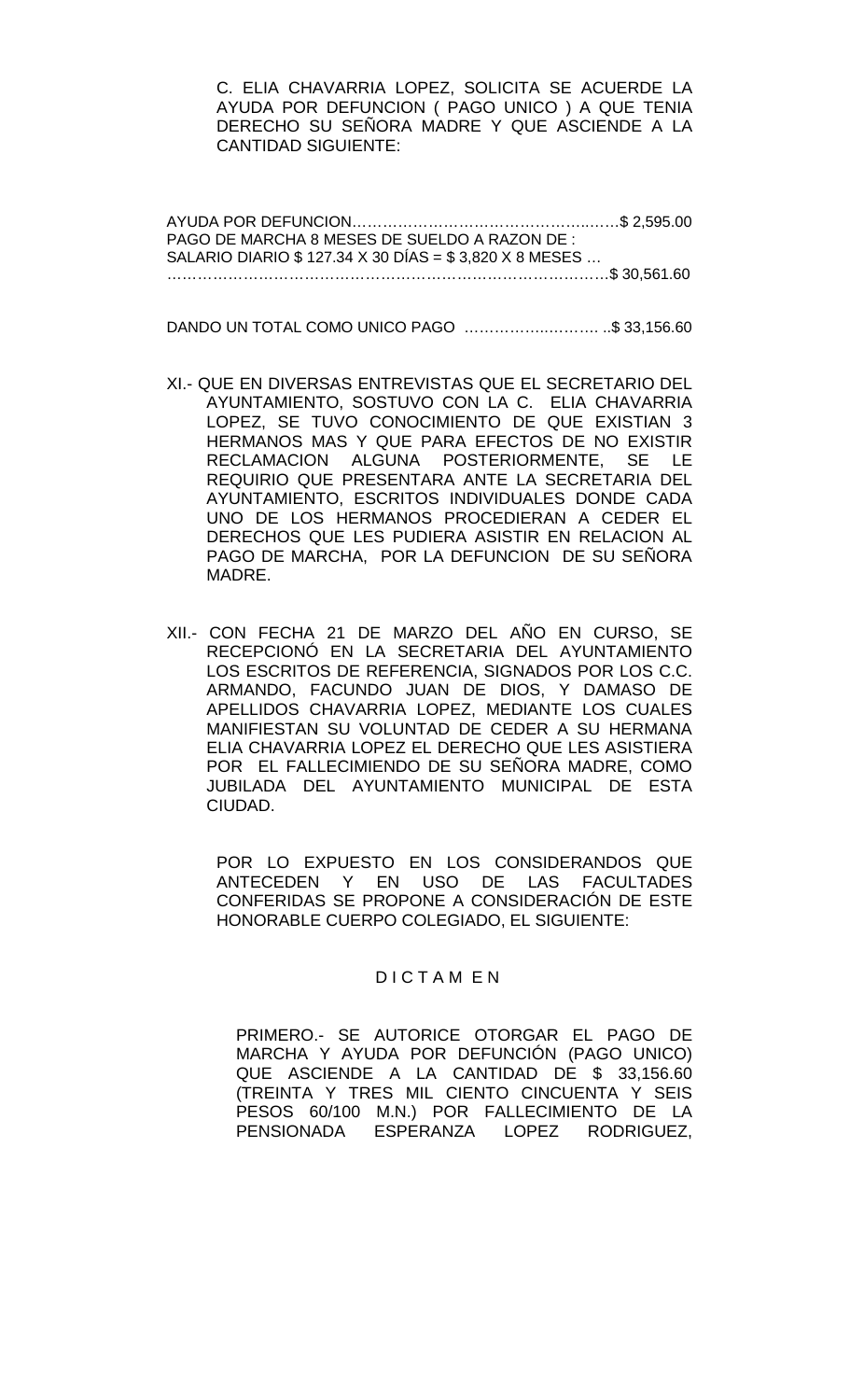OCURRIDO EL DIA 26 DE ENERO DEL AÑO 2013, QUIEN SE ENCONTRABA ADSCRITA A LA NOMINA DE PENSIONADOS Y JUBILADOS, A SU HIJA DE NOMBRE: ELIA CHAVARRIA LOPEZ,

SEGUNDO.- SE INSTRUYA AL SECRETARIO DEL AYUNTAMIENTO, REMITA COPIA CERTIFICADA DE LO ACORDADO A LA DIRECCION DE RECURSOS HUMANOS, CON EL PROPOSITO DE QUE SE CONTINUE CON LOS TRAMITES CORRESPONDIENTES Y SE EFECTUE EL PAGO RESPECTIVO A LA C. ELIA CHAVARRIA LOPEZ.- ATENTAMENTE.- COMISIÓN DE PATRIMONIO Y HACIENDA PÚBLICA MUNICIPAL.-TEHUACAN, PUEBLA A 1º. DE ABRIL DE 2013.- C. GABRIELA BRINGAS DELGADO.- REGIDOR PRESIDENTE.- C. GRETA GARCIA SALAZAR.- MIEMBRO DE LA COMISIÓN.- C. HUGO RUBEN BOLAÑOS CABRERA.- MIEMBRO DE LA COMISIÓN.- FIRMAS ILEGIBLES…"

SEÑOR PRESIDENTE MUNICIPAL, REGIDORES Y SINDICO MUNICIPAL, EN VOTACIÓN SE LES CONSULTA SI SE APRUEBA LA PROPUESTA PRESENTADA EN CUESTIÓN, LOS QUE ESTÉN POR LA AFIRMATIVA SÍRVANSE MANIFESTARLO LEVANTANDO LA MANO.

HABIÉNDOSE ANALIZADO AMPLIAMENTE EL CONTENIDO DEL DICTAMEN DE REFERENCIA, POR UNANIMIDAD CON 14 VOTOS A FAVOR, POR PARTE DE LOS INTEGRANTES DEL HONORABLE CABILDO, SE DETERMINA EL SIGUIENTE:

# **A C U E R D O**

 **PRIMERO.-** SE AUTORIZA OTORGAR EL PAGO DE MARCHA Y AYUDA POR DEFUNCIÓN (PAGO UNICO) QUE ASCIENDE A LA CANTIDAD DE \$33,156.60 (TREINTA Y TRES MIL CIENTO CINCUENTA Y SEIS PESOS 60/100 M.N.) POR FALLECIMIENTO DE LA PENSIONADA ESPERANZA LOPEZ RODRIGUEZ, OCURRIDO EL DIA 26 DE ENERO DEL AÑO 2013, QUIEN SE ENCONTRABA ADSCRITA A LA NOMINA DE PENSIONADOS Y JUBILADOS, A SU HIJA DE NOMBRE: ELIA CHAVARRIA LOPEZ,

**SEGUNDO.-** SE INSTRUYE AL SECRETARIO DEL AYUNTAMIENTO, REMITA COPIA CERTIFICADA DE LO ACORDADO A LA DIRECCION DE RECURSOS HUMANOS, CON EL PROPOSITO DE QUE SE CONTINUE CON LOS TRAMITES CORRESPONDIENTES Y SE EFECTUE EL PAGO RESPECTIVO A LA C. ELIA CHAVARRIA LOPEZ.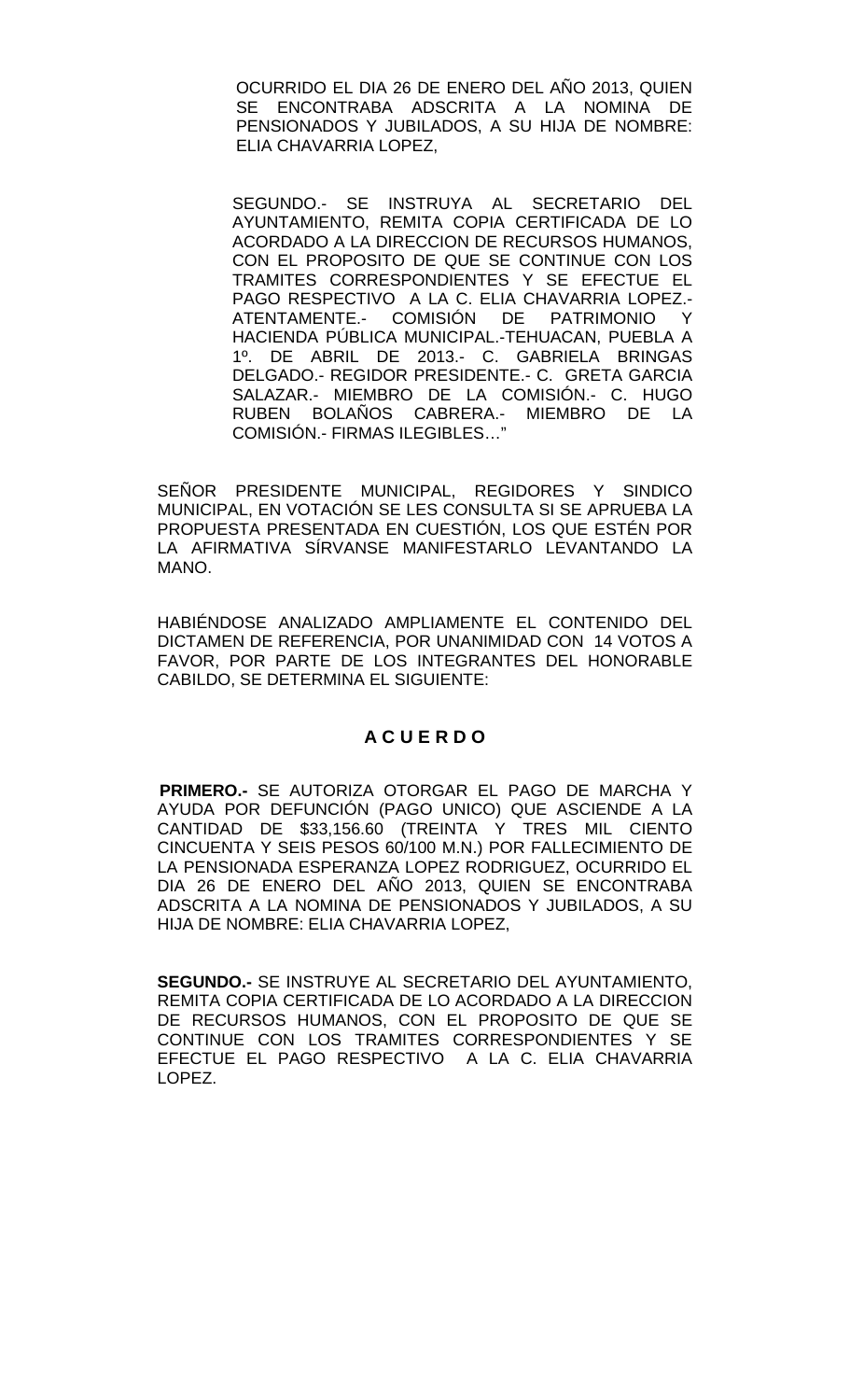LO ANTERIOR CON FUNDAMENTO EN LOS DISPOSITIVOS LEGALES INVOCADOS EN EL DICTAMEN DE REFERENCIA.

**COMISIÓN DE PATRIMONIO Y HACIENDA PÚBLICA MUNICIPAL.- ANÁLISIS, DISCUSIÓN Y EN SU CASO APROBACIÓN DEL DICTAMEN QUE CONTIENE LA ADOPCIÓN DE VEINTINUEVE DOCUMENTOS TECNICO-NORMATIVOS, CONTABLES, ECONÓMICOS Y FINANCIEROS EMITIDOS POR EL CONSEJO NACIONAL DE ARMONIZACIÓN CONTABLE CONAC, POR EL MUNICIPIO DE TEHUACÁN, PUEBLA.**

SEÑORA REGIDORA TIENE USTED EL USO DE LA PALABRA.

LA C. GABRIELA BRINGAS DELGADO, PROCEDE A DAR LECTURA AL DICTAMEN DE REFERENCIA, MISMO QUE A LA LETRA DICE:

## **"… INTEGRANTES DEL HONORABLE CABILDO:**

LOS SUSCRITOS REGIDORES GABRIELA BRINGAS DELGADO, GRETA GARCÍA SALAZAR, Y HUGO BOLAÑOS CABRERA, MIEMBROS INTEGRANTES DE LA COMISIÓN DE PATRIMONIO Y HACIENDA PUBLICA MUNICIPAL DEL H. AYUNTAMIENTO DE TEHUACÁN PUEBLA, SOMETEMOS A ESTE HONORABLE CUERPO COLEGIADO EL PRESENTE DICTAMEN QUE CONTIENE EL: **ACUERDO POR EL QUE SE ADOPTAN LOS VEINTINUEVE DOCUMENTOS TECNICO-NORMATIVOS, CONTABLES, ECONOMICOS Y FINANCIEROS EMITIDOS POR EL CONSEJO NACIONAL DE ARMONIZACIÓN CONTABLE CONAC, POR EL MUNICIPIO DE TEHUACAN, PUEBLA,** POR LO QUE:

### **CONSIDERANDOS**

I. QUE LA FRACCIÓN XXVIII DEL ARTÍCULO 73 DE LA CONSTITUCIÓN POLÍTICA DE LOS ESTADOS UNIDOS MEXICANOS DETERMINA QUE EL CONGRESO TIENE FACULTAD PARA EXPEDIR LEYES EN MATERIA DE CONTABILIDAD GUBERNAMENTAL QUE REGIRÁN LA CONTABILIDAD PÚBLICA Y LA PRESENTACIÓN HOMOGÉNEA DE INFORMACIÓN FINANCIERA, DE INGRESOS Y EGRESOS, ASÍ COMO PATRIMONIAL, PARA LA FEDERACIÓN, LOS ESTADOS, LOS MUNICIPIOS, EL DISTRITO FEDERAL Y LOS ÓRGANOS POLÍTICO-ADMINISTRATIVOS DE SUS DEMARCACIONES TERRITORIALES, A FIN DE GARANTIZAR SU ARMONIZACIÓN A NIVEL NACIONAL;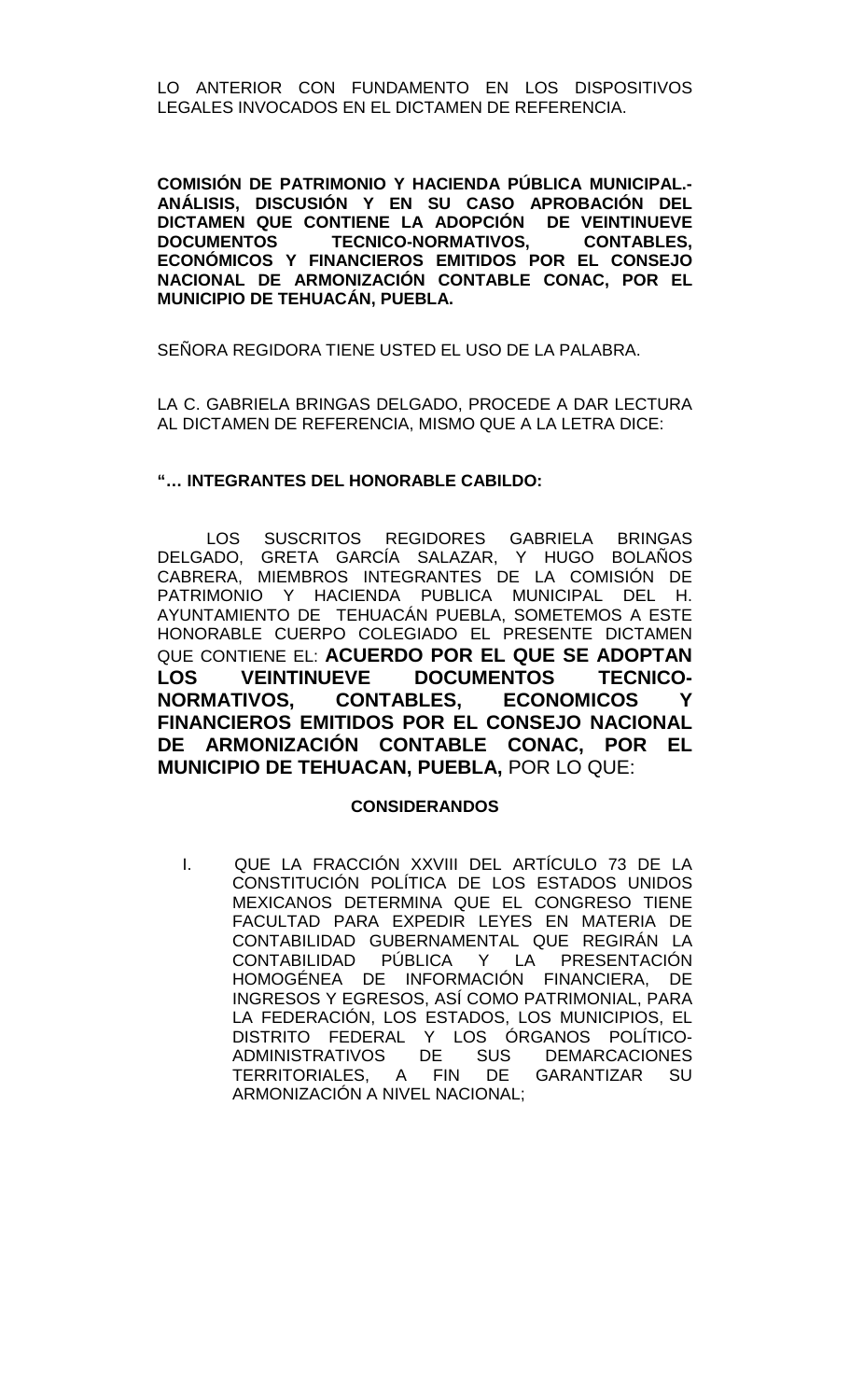- II. QUE EL ARTÍCULO 78 FRACCIONES I Y IV DE LA LEY ORGÁNICA MUNICIPAL, DETERMINA DENTRO DE LAS ATRIBUCIONES DE LOS AYUNTAMIENTOS EL CUMPLIR Y HACER CUMPLIR, EN LOS ASUNTOS DE SU COMPETENCIA, LAS LEYES, DECRETOS DISPOSICIONES DE OBSERVANCIA GENERAL DE LA FEDERACIÓN Y DEL ESTADO, ASÍ COMO LOS ORDENAMIENTOS MUNICIPALES; EXPEDIR BANDOS DE POLICÍA Y GOBIERNO, REGLAMENTOS, CIRCULARES Y DISPOSICIONES ADMINISTRATIVAS DE OBSERVANCIA GENERAL, REFERENTES A SU ORGANIZACIÓN, FUNCIONAMIENTO, SERVICIOS PÚBLICOS QUE DEBAN PRESTAR Y DEMÁS ASUNTOS DE SU COMPETENCIA,<br>SUJETÁNDOSE A LAS BASES NORMATIVAS SUJETÁNDOSE ESTABLECIDAS POR LA CONSTITUCIÓN POLÍTICA DEL ESTADO LIBRE Y SOBERANO DE PUEBLA, VIGILANDO SU OBSERVANCIA Y APLICACIÓN;
- III. QUE EL ARTÍCULO 79 DE LA LEY ORGÁNICA MUNICIPAL ESTABLECE QUE LOS BANDOS DE POLICÍA Y GOBIERNO, LOS REGLAMENTOS, CIRCULARES Y DEMÁS DISPOSICIONES DE OBSERVANCIA GENERAL DEBERÁN CONTENER LAS NORMAS QUE REQUIERA EL RÉGIMEN GUBERNAMENTAL Y ADMINISTRATIVO DEL MUNICIPIO, CUYOS PRINCIPIOS NORMATIVOS CORRESPONDERÁN A LA IDENTIDAD DE LOS MANDATOS ESTABLECIDOS EN LA CONSTITUCIÓN POLÍTICA DE LOS ESTADOS UNIDOS MEXICANOS Y EN LA CONSTITUCIÓN POLÍTICA DEL ESTADO LIBRE Y SOBERANO DE PUEBLA;
- IV. QUE TAL Y COMO DE LA LETRA DEL ARTÍCULO 88 DE LA LEY ORGÁNICA MUNICIPAL SE DESPRENDE, LA PROMULGACIÓN Y POSTERIOR PUBLICACIÓN EN EL<br>PERIÓDICO OFICIAL DEL ESTADO DE UN PERIÓDICO OFICIAL DEL ESTADO DE UN<br>ORDENAMIENTO APROBADO, CONSTITUYEN ORDENAMIENTO APROBADO, CONSTITUYEN REQUISITOS DE VALIDEZ, VIGENCIA Y LEGALIDAD QUE SERÁN INSUSTITUIBLES Y OBLIGATORIOS;
- V. QUE EL ARTÍCULO 92 DE LA MISMA LEY ARRIBA INVOCADA ESTIPULA EN SUS FRACCIONES III, IV Y V QUE SON FACULTADES Y OBLIGACIONES DE LOS REGIDORES EL EJERCER LAS FACULTADES DE DELIBERACIÓN Y DECISIÓN DE LOS ASUNTOS QUE LE COMPETEN AL AYUNTAMIENTO, FORMAR PARTE DE LAS COMISIONES PARA LAS QUE FUEREN DESIGNADOS POR ESTE Y DICTAMINAR E INFORMAR SOBRE LOS ASUNTOS QUE SE LES ENCOMIENDE; DISPOSICIÓN QUE SE ARTICULA CON EL DISPOSITIVO 96 FRACCIÓN I DEL MISMO ORDENAMIENTO DEL QUE SE DESPRENDE QUE DENTRO DE LAS COMISIONES PERMANENTES DE REGIDORES SE ENCUENTRA LA DE PATRIMONIO Y HACIENDA PUBLICA MUNICIPAL, DE LA QUE FORMAMOS PARTE LOS SUSCRITOS Y QUE DEBERÁ ANALIZAR,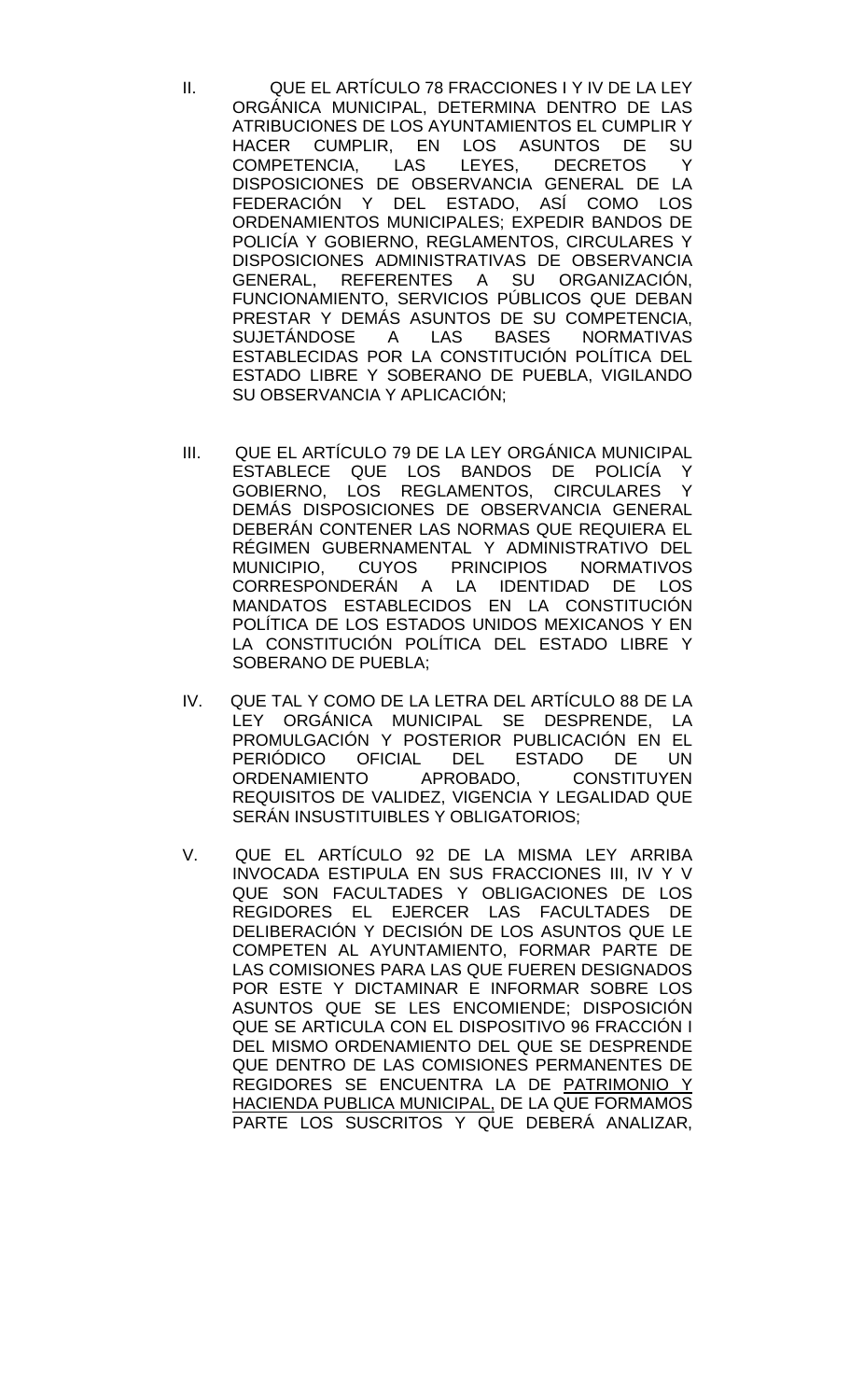DISCUTIR Y PROPONER SOBRE LOS ASUNTOS COMPRENDIDOS EN ESAS MATERIAS;

- VI. QUE LA LEY GENERAL DE CONTABILIDAD GUBERNAMENTAL SEÑALA EN SU ARTÍCULO PRIMERO QUE ES DE ORDEN PÚBLICO Y TIENE COMO OBJETO ESTABLECER LOS CRITERIOS GENERALES QUE REGIRÁN LA CONTABILIDAD GUBERNAMENTAL Y LA EMISIÓN DE INFORMACIÓN FINANCIERA DE LOS ENTES PÚBLICOS, CON EL FIN DE LOGRAR SU ADECUADA ARMONIZACIÓN, ASÍ COMO QUE ES DE OBSERVANCIA OBLIGATORIA PARA LOS PODERES EJECUTIVO, LEGISLATIVO Y JUDICIAL DE LA FEDERACIÓN, LOS<br>ESTADOS Y EL DISTRITO FEDERAL: LOS Y EL DISTRITO FEDERAL: **AYUNTAMIENTOS DE LOS MUNICIPIOS;** LOS ÓRGANOS POLÍTICO-ADMINISTRATIVOS DE LAS DEMARCACIONES TERRITORIALES DEL DISTRITO FEDERAL; LAS ENTIDADES DE LA ADMINISTRACIÓN PÚBLICA PARAESTATAL, YA SEAN FEDERALES, ESTATALES O MUNICIPALES Y LOS ÓRGANOS AUTÓNOMOS FEDERALES Y ESTATALES.
- VII. QUE DE CONFORMIDAD CON EL ARTÍCULO SIETE DE LA LEY GENERAL DE CONTABILIDAD GUBERNAMENTAL, LOS ENTES PÚBLICOS ADOPTARÁN E IMPLEMENTARÁN, CON CARÁCTER OBLIGATORIO, EN EL ÁMBITO DE SUS RESPECTIVAS COMPETENCIAS, LAS DECISIONES QUE TOME EL CONSEJO, DE CONFORMIDAD CON LO DISPUESTO EN EL ARTÍCULO 9 DE LA MISMA LEY, DENTRO DE LOS PLAZOS QUE ÉSTE ESTABLEZCA.
- VIII. QUE LOS DOCUMENTOS TECNICO-NORMATIVOS, CONTABLES, ECONOMICOS Y FINANCIEROS QUE EMITE<br>EL CONAC DEBEN SER ADOPTASDOS E CONAC DEBEN SER ADOPTASDOS E<br>MENTADOS POR LOS ENTES PUBLICOS A IMPLEMENTADOS POR LOS ENTES PUBLICOS, TRAVÉS DE LAS MODIFICACIONES, ADICIONES O REFORMAS A SU MARCO JURIDICO, LO CUAL PODRIA CONSISTIR EN LA EVENTUAL MODIFICACION O DE LEYES Y DISPOSICIONES ADMINISTRATIVAS DE CARÁCTER LOCAL, SEGÚN SEA EL CASO.
- IX. QUE CON EL OBJETIVO DE DAR CABAL CUMPLIMIENTO AL CONTENIDO DE LOS MULTICITADOS VEINTINUEVE DOCUMENTOS TECNICO-NORMATIVOS EMITIDOS POR EL CONAC, A CONTINUACION SE HACE DEL CONOCIMIENTO DEL PLENO DE MANERA BREVE Y PRECISA, EN QUE CONSISTE CADA UNO DE LOS CITADOS DOCUMENTOS A ADOPTAR POR ESTE MUNICIPIO DE TEHUACAN, PUEBLA:

**1.- MARCO CONCEPTUAL DE CONTABILIDAD GUBERNAMENTAL.-** ES LA BASE DEL SISTEMA DE CONTABILIDAD GUBERNAMENTAL (SCG) PARA LOS ENTES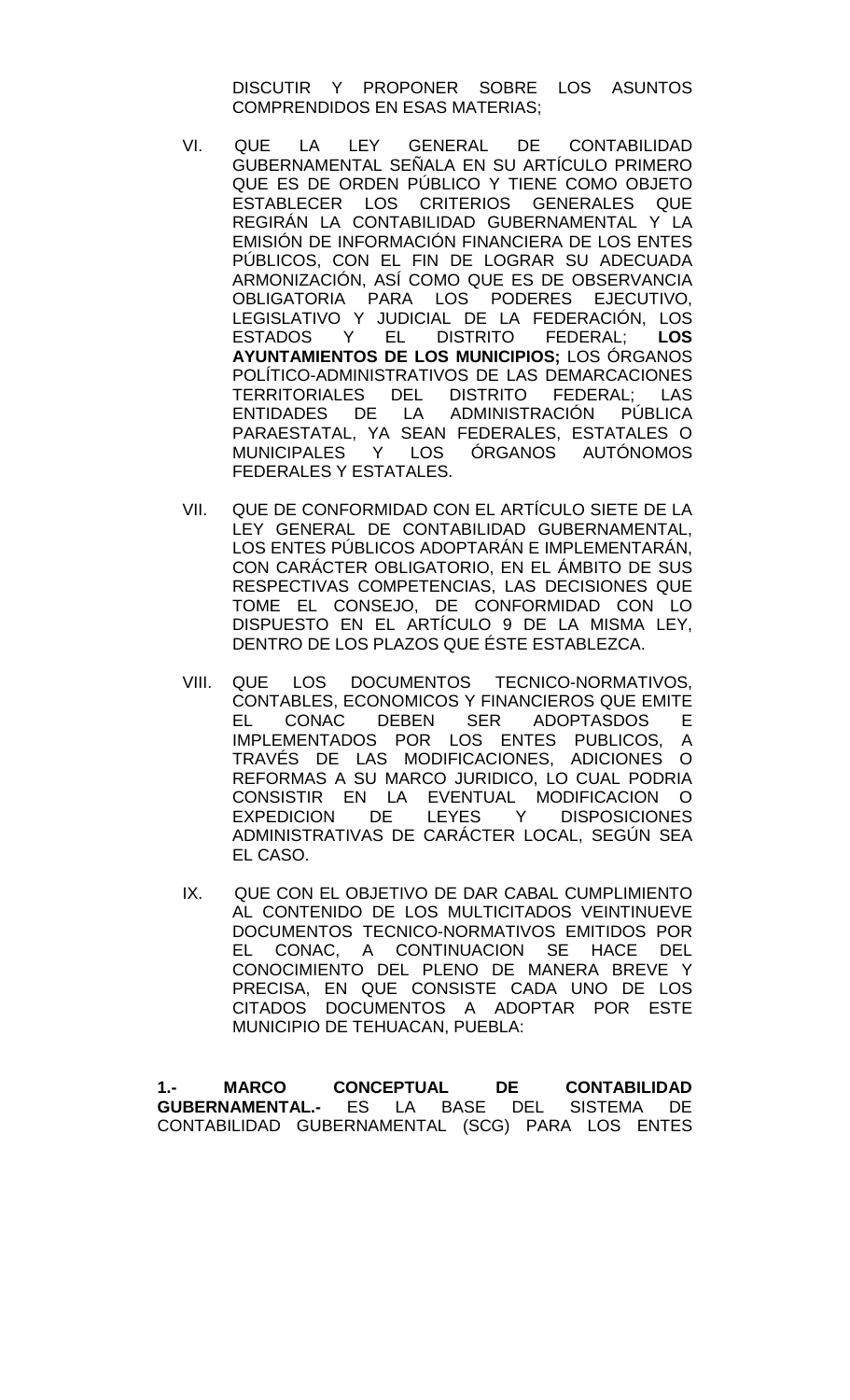PÚBLICOS, CONSTITUYÉNDOSE EN EL REFERENTE TEÓRICO QUE DEFINE, DELIMITA, INTERRELACIONA E INTEGRA DE FORMA LÓGICO-DEDUCTIVA SUS OBJETIVOS Y FUNDAMENTOS. ADEMÁS, ESTABLECE LOS CRITERIOS NECESARIOS PARA EL DESARROLLO DE NORMAS, VALUACIÓN, CONTABILIZACIÓN, OBTENCIÓN Y PRESENTACIÓN DE INFORMACIÓN CONTABLE Y PRESUPUESTARIA, EN FORMA CLARA, OPORTUNA, CONFIABLE Y COMPARABLE, PARA SATISFACER LAS NECESIDADES DE LOS USUARIOS.

**2.- POSTULADOS BÁSICOS DE CONTABILIDAD GUBERNAMENTAL.-** SON LOS ELEMENTOS FUNDAMENTALES QUE CONFIGURAN EL SISTEMA DE CONTABILIDAD GUBERNAMENTAL (SCG), TENIENDO INCIDENCIA EN LA<br>IDENTIFICACIÓN, FI ANÁLISIS, LA INTERPRETACIÓN, LA IDENTIFICACIÓN, EL ANÁLISIS, LA INTERPRETACIÓN, LA CAPTACIÓN, EL PROCESAMIENTO Y EL RECONOCIMIENTO DE LAS TRANSFORMACIONES, TRANSACCIONES Y OTROS EVENTOS QUE AFECTAN EL ENTE PÚBLICO.

LOS POSTULADOS SUSTENTAN DE MANERA TÉCNICA EL REGISTRO DE LAS OPERACIONES, LA ELABORACIÓN Y PRESENTACIÓN DE ESTADOS FINANCIEROS; BASADOS EN SU RAZONAMIENTO, EFICIENCIA DEMOSTRADA, RESPALDO EN LEGISLACIÓN ESPECIALIZADA Y APLICACIÓN DE LA LEY GENERAL DE CONTABILIDAD GUBERNAMENTAL (LEY DE CONTABILIDAD), CON LA FINALIDAD DE UNIFORMAR LOS MÉTODOS, PROCEDIMIENTOS Y PRÁCTICAS CONTABLES.

**3.- NORMAS Y METODOLOGÍA PARA LA DETERMINACIÓN DE LOS MOMENTOS CONTABLES DE LOS EGRESOS.-** ENCONTRAMOS LAS ETAPAS DEL PRESUPUESTO DE EGRESOS, DONDE EL REGISTRO DE LAS ETAPAS DEL PRESUPUESTO DE LOS ENTES PÚBLICOS SE EFECTUARÁ EN LAS CUENTAS CONTABLES QUE, PARA TAL EFECTO, ESTABLEZCA EL CONSEJO, LAS CUALES DEBERÁN REFLEJAR: EN LO RELATIVO AL GASTO, EL APROBADO, MODIFICADO, COMPROMETIDO, DEVENGADO, EJERCIDO Y PAGADO.

**4.- CLASIFICADOR POR OBJETO DEL GASTO.-** EL CLASIFICADOR POR OBJETO DEL GASTO PERMITIRÁ UNA CLASIFICACIÓN DE LAS EROGACIONES, CONSISTENTE CON CRITERIOS INTERNACIONALES Y CON CRITERIOS CONTABLES, CLARO, PRECISO, INTEGRAL Y ÚTIL, QUE POSIBILITE UN ADECUADO REGISTRO Y EXPOSICIÓN DE LAS OPERACIONES, Y QUE FACILITE LA INTERRELACIÓN CON LAS CUENTAS PATRIMONIALES.

EL PROPÓSITO PRINCIPAL DEL CLASIFICADOR POR OBJETO DEL GASTO ES EL REGISTRO DE LOS GASTOS QUE SE REALIZAN EN EL PROCESO PRESUPUESTARIO. RESUME, ORDENA Y PRESENTA LOS GASTOS PROGRAMADOS EN EL PRESUPUESTO, DE ACUERDO CON LA NATURALEZA DE LOS BIENES, SERVICIOS, ACTIVOS Y PASIVOS FINANCIEROS. ALCANZA A TODAS LAS TRANSACCIONES QUE REALIZAN LOS ENTES PÚBLICOS PARA OBTENER BIENES Y SERVICIOS QUE SE UTILIZAN EN LA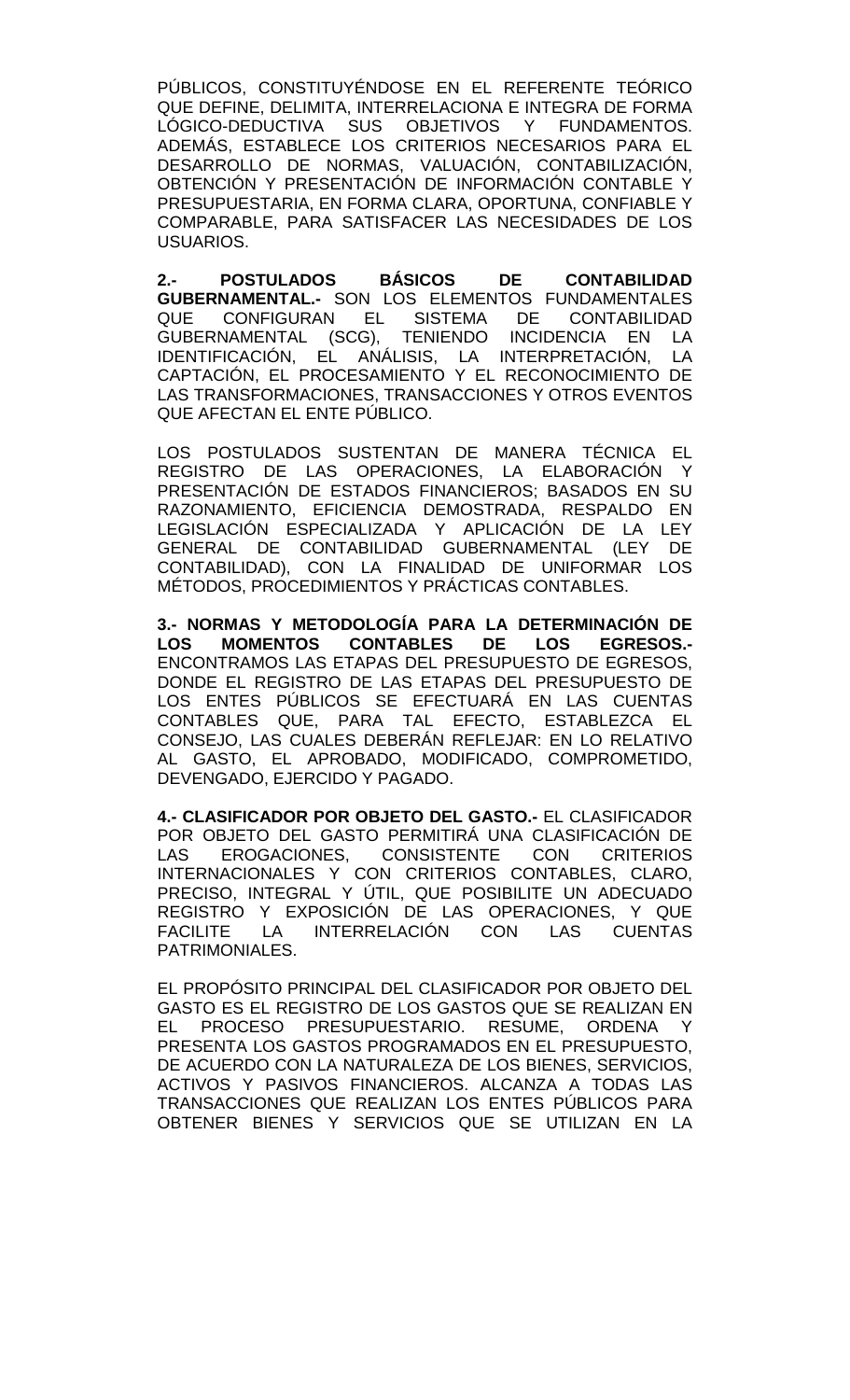PRESTACIÓN DE SERVICIOS PÚBLICOS Y EN LA REALIZACIÓN DE TRANSFERENCIAS, EN EL MARCO DEL PRESUPUESTO DE EGRESOS.

**5.- CLASIFICADOR POR RUBROS DE INGRESOS.-** EL CLASIFICADOR POR RUBROS DE INGRESOS (CRI) PERMITIRÁ UNA CLASIFICACIÓN DE LOS INGRESOS PRESUPUESTARIOS DE LOS ENTES PÚBLICOS ACORDE CON CRITERIOS LEGALES, INTERNACIONALES Y CONTABLES, CLARO, PRECISO, INTEGRAL Y ÚTIL, QUE POSIBILITE UN ADECUADO REGISTRO Y PRESENTACIÓN DE LAS OPERACIONES, QUE FACILITE LA INTERRELACIÓN CON LAS CUENTAS PATRIMONIALES.

**6.- PLAN DE CUENTAS.-** EL PLAN DE CUENTAS, TAL COMO LO DEFINE LA LEY DE CONTABILIDAD, COMPRENDE LOS DOS PRIMEROS AGREGADOS A LOS QUE DEBERÁN ALINEARSE LAS LISTAS DE CUENTAS QUE FORMULARÁN LOS ENTES PÚBLICOS, LA CUAL PERMITIRÁ REGISTRAR TODAS LAS TRANSACCIONES DE TIPO FINANCIERO PATRIMONIAL QUE OCURRAN EN LOS MISMOS.

EL OBJETIVO DEL PLAN DE CUENTAS ES PROPORCIONAR A LOS ENTES PÚBLICOS, LOS ELEMENTOS NECESARIOS QUE LES PERMITA CONTABILIZAR SUS OPERACIONES, PROVEER INFORMACIÓN ÚTIL EN TIEMPO Y FORMA, PARA LA TOMA DE DECISIONES POR PARTE DE LOS RESPONSABLES DE ADMINISTRAR LAS FINANZAS PÚBLICAS, PARA GARANTIZAR EL CONTROL DEL PATRIMONIO; ASÍ COMO MEDIR LOS RESULTADOS DE LA GESTIÓN PÚBLICA FINANCIERA Y PARA SATISFACER LOS REQUERIMIENTOS DE TODAS LAS INSTITUCIONES RELACIONADAS CON EL CONTROL, LA TRANSPARENCIA Y LA RENDICIÓN DE CUENTAS.

EL PLAN DE CUENTAS QUE SE PRESENTA COMPRENDE LA ENUMERACIÓN DE CUENTAS ORDENADAS SISTEMÁTICAMENTE E IDENTIFICADAS CON NOMBRES PARA DISTINGUIR UN TIPO DE PARTIDA DE OTRAS, PARA LOS FINES DEL REGISTRO CONTABLE DE LAS TRANSACCIONES.

**7.- NORMAS Y METODOLOGÍA PARA LA DETERMINACIÓN DE LOS MOMENTOS CONTABLES DE LOS INGRESOS.-** ENCONTRAMOS LAS ETAPAS DEL PRESUPUESTO DE INGRESOS, CONFORME AL ARTÍCULO 38 DE LA LGCG FRACCIÓN II, EL REGISTRO DE LAS ETAPAS DEL PRESUPUESTO DE INGRESOS DEBERÁ REFLEJAR EL INGRESO ESTIMADO, MODIFICADO, DEVENGADO Y RECAUDADO

**8.- LINEAMIENTOS SOBRE LOS INDICADORES PARA MEDIR LOS AVANCES FISICOS Y FINANCIEROS RELACIONADOS CON LOS RECURSOS PUBLICOS FEDERALES.-** LOS PRESENTES LINEAMIENTOS TIENEN POR OBJETO ESTABLECER LOS CRITERIOS PARA DAR CUMPLIMIENTO A LO DISPUESTO EN LOS ARTÍCULOS TERCERO Y CUARTO TRANSITORIOS DE LA LEY GENERAL DE CONTABILIDAD GUBERNAMENTAL, A EFECTO DE ARMONIZAR LOS MECANISMOS PARA ESTABLECER LOS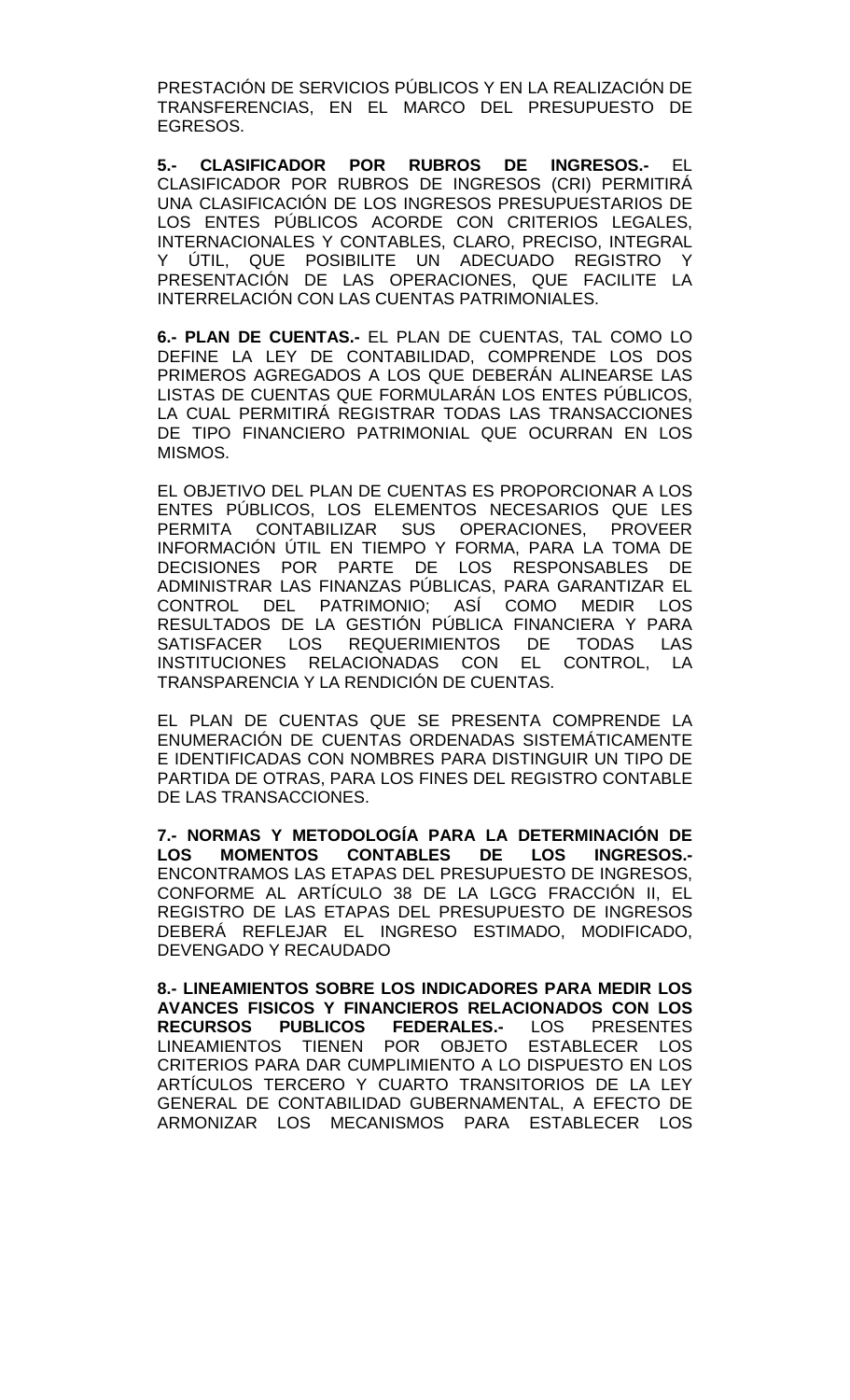INDICADORES QUE PERMITAN REALIZAR LA MEDICIÓN DE LOS AVANCES FÍSICOS Y FINANCIEROS, ASÍ COMO LA EVALUACIÓN DEL DESEMPEÑO DE LOS RECURSOS PÚBLICOS FEDERALES.

**9.- NORMAS Y METODOLOGÍA PARA LA EMISIÓN DE INFORMACIÓN FINANCIERA Y ESTRUCTURA DE LOS ESTADOS FINANCIEROS BÁSICOS CARACTERÍSTICAS DE SUS NOTAS.-** ENCONTRAMOS LOS ESTADOS PRESUPUESTARIOS, FINANCIEROS Y ECONÓMICOS A PRODUCIR. EL SISTEMA CONTABLE PERMITIRÁ LA GENERACIÓN PERIÓDICA DE LOS ESTADOS Y LA INFORMACIÓN FINANCIERA

**10.- CLASIFICADOR POR OBJETO DEL GASTO (CAPÍTULO, CONCEPTO Y PARTIDA GENÉRICA).-**CLASIFICADOR POR OBJETO -GASTO PERMITIRÁ UNA CLASIFICACIÓN DE LAS<br>GACIONES, CONSISTENTE CON CRITERIOS EROGACIONES, CONSISTENTE CON CRITERIOS INTERNACIONALES Y CON CRITERIOS CONTABLES, CLARO, PRECISO, INTEGRAL Y ÚTIL, QUE POSIBILITE UN ADECUADO REGISTRO Y EXPOSICIÓN DE LAS OPERACIONES, Y QUE FACILITE LA INTERRELACIÓN CON LAS CUENTAS PATRIMONIALES.

EL PROPÓSITO PRINCIPAL DEL CLASIFICADOR POR OBJETO DEL GASTO ES EL REGISTRO DE LOS GASTOS QUE SE REALIZAN EN EL PROCESO PRESUPUESTARIO. RESUME, ORDENA Y PRESENTA LOS GASTOS PROGRAMADOS EN EL PRESUPUESTO, DE ACUERDO CON LA NATURALEZA DE LOS BIENES, SERVICIOS, ACTIVOS Y PASIVOS FINANCIEROS. ALCANZA A TODAS LAS TRANSACCIONES QUE REALIZAN LOS ENTES PÚBLICOS PARA OBTENER BIENES Y SERVICIOS QUE SE UTILIZAN EN LA PRESTACIÓN DE SERVICIOS PÚBLICOS Y EN LA REALIZACIÓN DE TRANSFERENCIAS, EN EL MARCO DEL PRESUPUESTO DE EGRESOS.

**11.- CLASIFICADOR POR TIPO DE GASTO.-** EL CLASIFICADOR POR TIPO DE GASTO RELACIONA LAS TRANSACCIONES PÚBLICAS QUE GENERAN GASTOS CON LOS GRANDES<br>AGREGADOS DE LA CLASIFICACIÓN ECONÓMICA LA CLASIFICACIÓN<br>EN CORRIENTE, DE PRESENTÁNDOLOS EN CORRIENTE, DE CAPITAL Y AMORTIZACIÓN DE LA DEUDA Y DISMINUCIÓN DE PASIVOS.

**12.- CLASIFICACIÓN FUNCIONAL DEL GASTO.-** LA CLASIFICACIÓN FUNCIONAL DEL GASTO AGRUPA LOS GASTOS SEGÚN LOS PROPÓSITOS U OBJETIVOS SOCIOECONÓMICOS QUE PERSIGUEN LOS DIFERENTES ENTES PÚBLICOS.

**13.- ADECUACIONES AL CLASIFICADOR POR OBJETO DE GASTO.-** SE EMITEN LAS ADECUACIONES AL DOCUMENTO "CLASIFICADOR POR OBJETO DEL GASTO", DE CONFORMIDAD CON EL ARTÍCULO NOVENO, FRACCIÓN IX DE LA LEY GENERAL DE CONTABILIDAD GUBERNAMENTAL.

AL ADOPTAR E IMPLEMENTAR LO PREVISTO EN LAS PRESENTES ADECUACIONES AL CLASIFICADOR POR OBJETO DEL GASTO,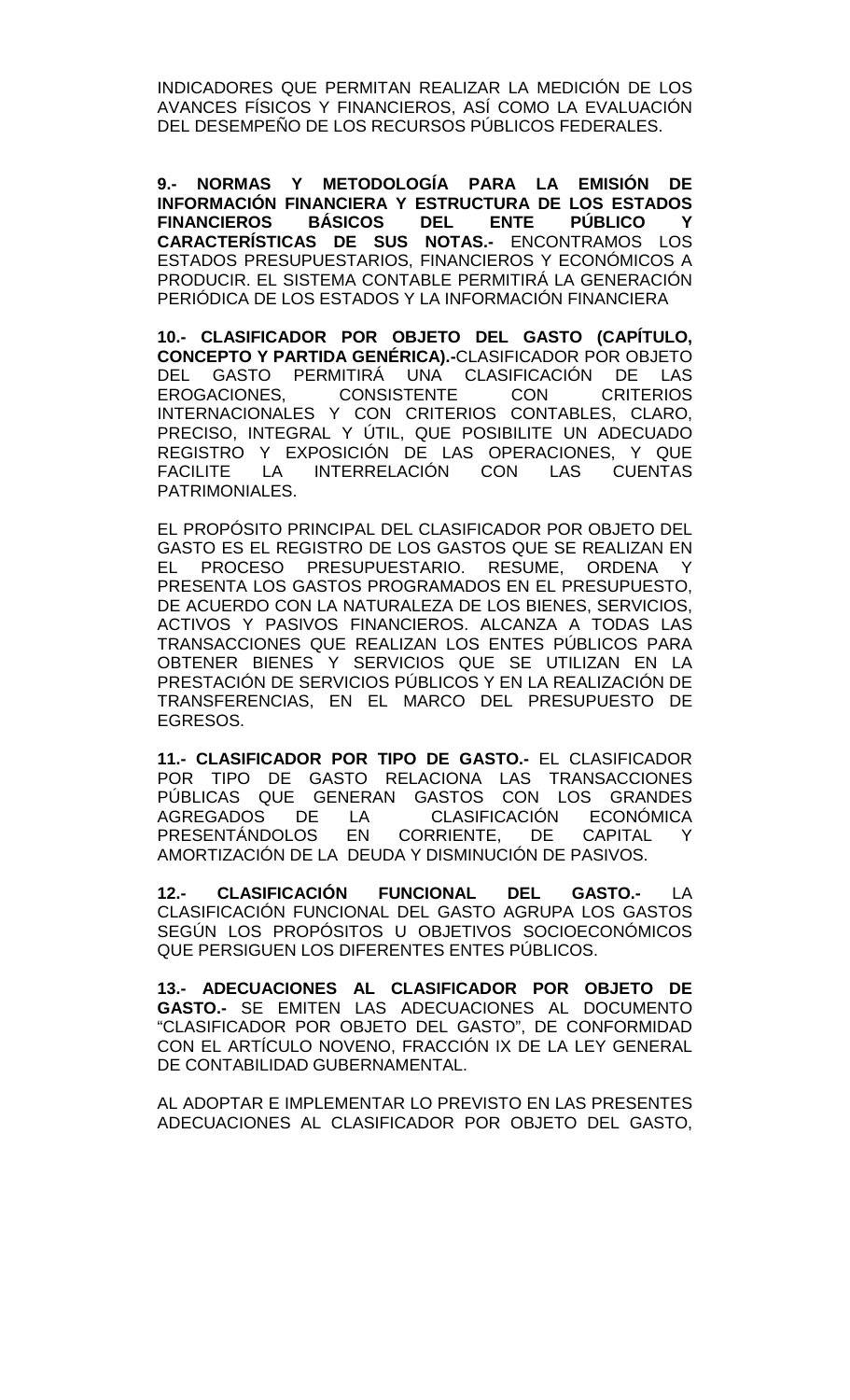LAS AUTORIDADES EN MATERIA DE CONTABILIDAD GUBERNAMENTAL Y PRESUPUESTAL QUE CORRESPONDA EN LOS PODERES EJECUTIVOS FEDERAL, LOCALES Y MUNICIPALES ESTABLECERÁN LA FORMA EN QUE LAS ENTIDADES PARAESTATALES Y PARAMUNICIPALES, RESPECTIVAMENTE ATENDIENDO A SU NATURALEZA, SE AJUSTARÁN AL MISMO. LO ANTERIOR, EN TANTO EL CONSEJO NACIONAL DE ARMONIZACIÓN CONTABLE EMITE LO CONDUCENTE.

**14.- MANUAL DE CONTABILIDAD GUBERNAMENTAL.-** EL MANUAL TIENE COMO PROPÓSITO MOSTRAR EN UN SOLO DOCUMENTO TODOS LOS ELEMENTOS DEL SISTEMA CONTABLE QUE SEÑALA LA LEY DE CONTABILIDAD, ASÍ COMO LAS HERRAMIENTAS Y MÉTODOS NECESARIOS PARA REGISTRAR CORRECTAMENTE LAS OPERACIONES FINANCIERAS Y PRODUCIR, EN FORMA AUTOMÁTICA Y EN TIEMPO REAL, LA INFORMACIÓN Y LOS ESTADOS CONTABLES, PRESUPUESTARIOS, PROGRAMÁTICOS Y ECONÓMICOS QUE SE REQUIERAN. SU CONTENIDO FACILITA LA ARMONIZACIÓN DE LOS SISTEMAS CONTABLES DE LOS TRES ÓRDENES DE GOBIERNO, A PARTIR DE LA ELIMINACIÓN DE LAS DIFERENCIAS CONCEPTUALES Y TÉCNICAS EXISTENTES.

**15.- PRINCIPALES REGLAS DE REGISTRO Y VALORACIÓN DEL PATRIMONIO (ELEMENTOS GENERALES).-** LAS PRESENTES TIENEN COMO OBJETIVO ESTABLECER LAS CARACTERÍSTICAS Y EL ALCANCE DE LOS ELEMENTOS DE LA HACIENDA PÚBLICA/PATRIMONIO, LOS CUALES PARA SU CONCEPTUALIZACIÓN SE DIVIDEN EN JURÍDICOS Y CONTABLES.

**16.- CLASIFICACIÓN FUNCIONAL DEL GASTO (FINALIDAD, FUNCIÓN Y SUBFUNCIÓN).-** LA CLASIFICACIÓN FUNCIONAL DEL GASTO AGRUPA LOS GASTOS SEGÚN LOS PROPÓSITOS U<br>OBJETIVOS SOCIOECONÓMICOS QUE PERSIGUEN LOS SOCIOECONÓMICOS QUE PERSIGUEN LOS DIFERENTES ENTES PÚBLICOS.

PRESENTA EL GASTO PÚBLICO SEGÚN LA NATURALEZA DE LOS SERVICIOS GUBERNAMENTALES BRINDADOS A LA POBLACIÓN. CON DICHA CLASIFICACIÓN SE IDENTIFICA EL PRESUPUESTO DESTINADO A FUNCIONES DE GOBIERNO, DESARROLLO SOCIAL, DESARROLLO ECONÓMICO Y OTRAS NO CLASIFICADAS; PERMITIENDO DETERMINAR LOS OBJETIVOS GENERALES DE LAS POLÍTICAS PÚBLICAS Y LOS RECURSOS FINANCIEROS QUE SE ASIGNAN PARA ALCANZAR ÉSTOS.

LA INFORMACIÓN DE LA CLASIFICACIÓN FUNCIONAL ES DE INTERÉS PRIMORDIAL PARA LA CIUDADANÍA EN GENERAL, PARA ALTOS FUNCIONARIOS DE LOS PODERES DEL ESTADO, PARA QUIENES EJERCEN LA ACTIVIDAD POLÍTICA Y PARA LOS ANALISTAS QUE REALIZAN ESTUDIOS SOBRE LA EJECUCIÓN DE LAS POLÍTICAS PÚBLICAS.

LAS FUNCIONES QUE SE IDENTIFICAN EN ESTA CLASIFICACIÓN SON DE INTERÉS GENERAL Y SUSCEPTIBLES DE SER UTILIZADAS EN UNA AMPLIA VARIEDAD DE APLICACIONES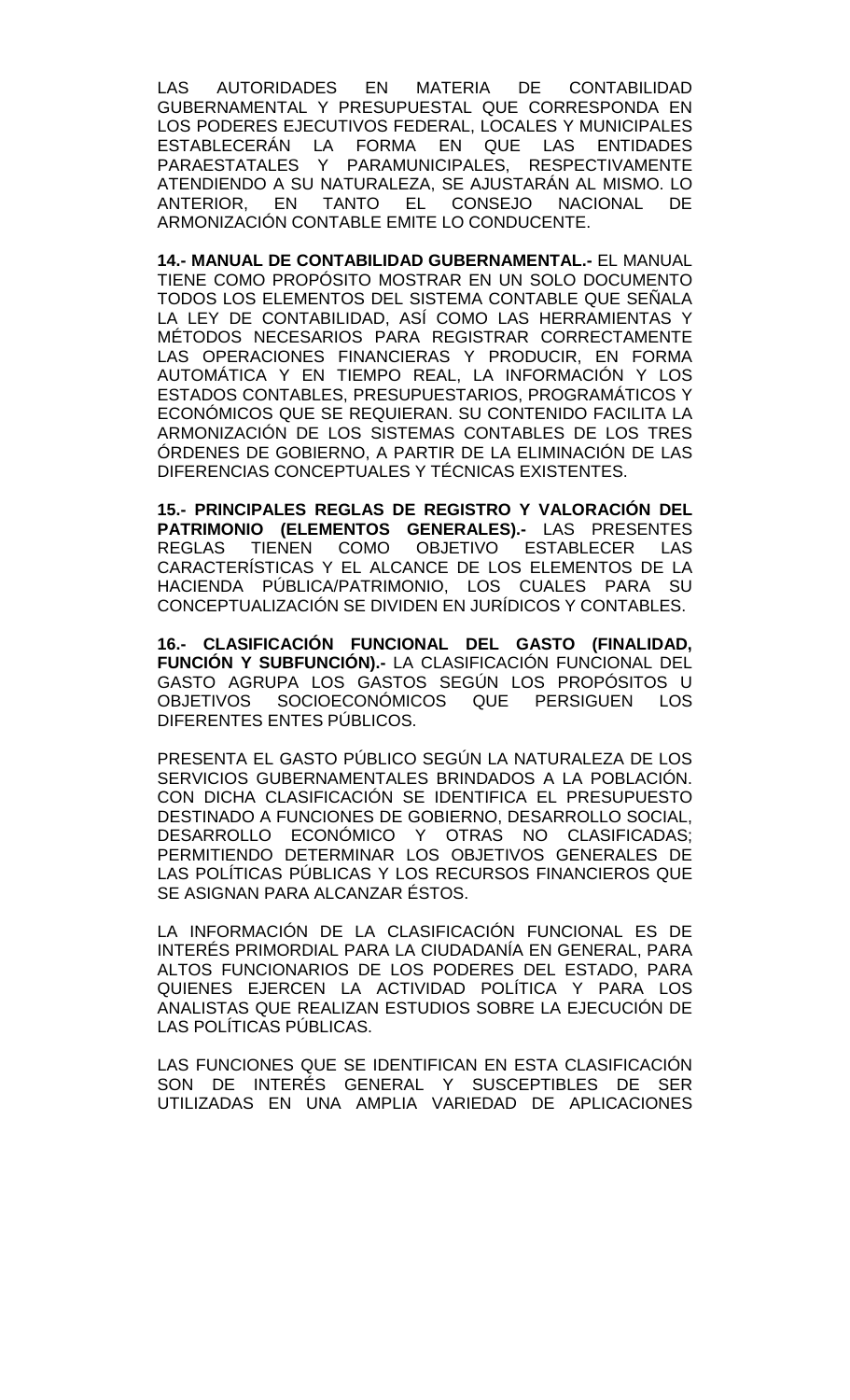ANALÍTICAS Y ESTADÍSTICAS, RELACIONADAS CON EL ESTUDIO DE LA ORIENTACIÓN DE LAS ACCIONES DEL GOBIERNO.

**17.- MARCO METODOLÓGICO SOBRE LA FORMA Y TÉRMINOS EN QUE DEBERÁ ORIENTARSE EL DESARROLLO DEL ANÁLISIS DE LOS COMPONENTES DE LAS FINANZAS PÚBLICAS CON RELACIÓN A LOS OBJETIVOS Y PRIORIDADES QUE, EN LA MATERIA, ESTABLEZCA LA PLANEACIÓN DEL DESARROLLO, PARA SU INTEGRACIÓN EN LA CUENTA PÚBLICA.-** SE EMITE EL MARCO METODOLÓGICO SOBRE LA FORMA Y TÉRMINOS EN QUE DEBERÁ ORIENTARSE EL DESARROLLO DEL ANÁLISIS DE LOS COMPONENTES DE LAS FINANZAS PÚBLICAS CON RELACIÓN A LOS OBJETIVOS Y PRIORIDADES QUE, EN LA MATERIA, ESTABLEZCA LA PLANEACIÓN DEL DESARROLLO, PARA SU INTEGRACIÓN EN LA CUENTA PÚBLICA AL QUE HACE REFERENCIA EL ARTÍCULO TERCERO TRANSITORIO, FRACCIÓN IV DE LA LEY DE CONTABILIDAD, EL CUAL SE INTEGRA CON LOS SIGUIENTES APARTADOS:

PREÁMBULO

ASPECTOS GENERALES.- MARCO JURÍDICO Y NORMATIVO, COBERTURA INSTITUCIONAL, BASE DE REGISTRO, PRÁCTICAS DE CONSOLIDACIÓN.

ANÁLISIS DE LOS COMPONENTES DE LAS FINANZAS PÚBLICAS.- PANORAMA ECONÓMICO Y POSTURA FISCAL, INGRESOS PRESUPUESTARIOS, GASTOS PRESUPUESTARIOS, APLICACIÓN DE LOS RECURSOS PROVENIENTES DEL GOBIERNO FEDERAL, DEUDA PÚBLICA.

GLOSARIO DE TÉRMINOS.-

LOS GOBIERNOS FEDERAL Y DE LAS ENTIDADES FEDERATIVAS EMITIRÁN LAS CUENTAS PÚBLICAS CONFORME A LA ESTRUCTURA ESTABLECIDA EN LOS ARTÍCULOS 53 Y 54 A PARTIR DEL INICIO DEL EJERCICIO CORRESPONDIENTE AL AÑO 2012. EN TANTO QUE LOS AYUNTAMIENTOS DE LOS MUNICIPIOS ELABORARÁN SUS CUENTAS PÚBLICAS CONFORME A LO DISPUESTO EN EL ARTÍCULO 55 DE ESTA LEY Y EN EL PRESENTE ACUERDO, A PARTIR DEL 01 DE ENERO DE 2013.

**18.- CLASIFICACIÓN ADMINISTRATIVA.-** LA CLASIFICACIÓN ADMINISTRATIVA TIENE COMO PROPÓSITOS BÁSICOS IDENTIFICAR LAS UNIDADES ADMINISTRATIVAS A TRAVÉS DE LAS CUALES SE REALIZA LA ASIGNACIÓN, GESTIÓN Y RENDICIÓN DE LOS RECURSOS FINANCIEROS PÚBLICOS, ASÍ COMO ESTABLECER LAS BASES INSTITUCIONALES Y SECTORIALES PARA LA ELABORACIÓN Y ANÁLISIS DE LAS ESTADÍSTICAS FISCALES, ORGANIZADAS Y AGREGADAS, MEDIANTE SU INTEGRACIÓN Y CONSOLIDACIÓN, TAL COMO LO REQUIEREN LAS MEJORES PRÁCTICAS Y LOS MODELOS UNIVERSALES ESTABLECIDOS EN LA MATERIA. ESTA CLASIFICACIÓN ADEMÁS PERMITE DELIMITAR CON PRECISIÓN EL ÁMBITO DE SECTOR PÚBLICO DE CADA ORDEN DE GOBIERNO Y POR ENDE LOS ALCANCES DE SU PROBABLE RESPONSABILIDAD FISCAL Y CUASI FISCAL.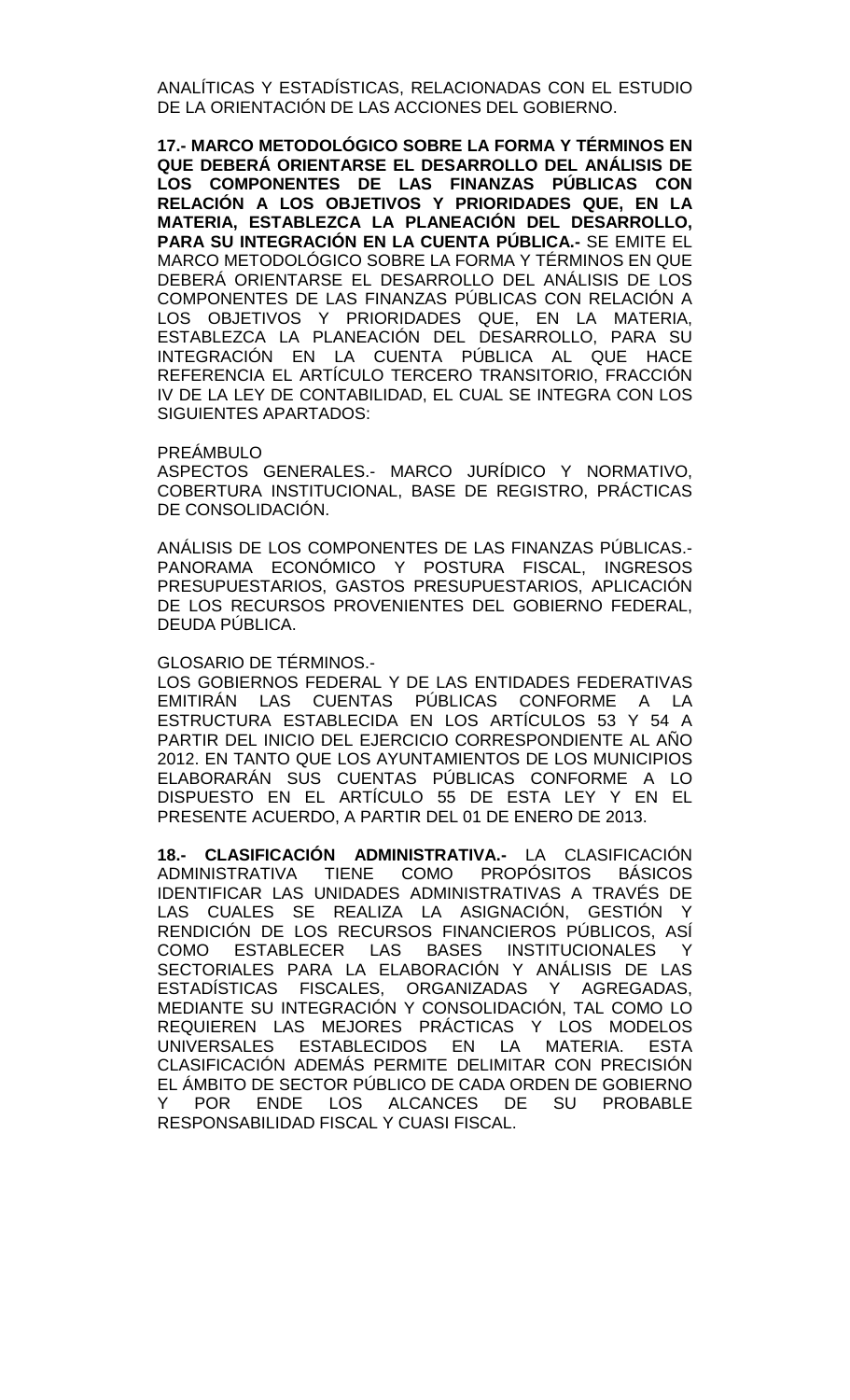**19.- CLASIFICACIÓN ECONÓMICA DE LOS INGRESOS, DE LOS GASTOS Y DEL FINANCIAMIENTO DE LOS ENTES PÚBLICOS.-** EL PROPÓSITO GENERAL DE ESTE DOCUMENTO ES PRESENTAR LA INFORMACIÓN FISCAL ORDENADA TAL COMO SE REQUIERE PARA SU ANÁLISIS ECONÓMICO Y FINANCIERO. EN EL ÁMBITO DE LAS FINANZAS PÚBLICAS ESTO IMPLICA CONSTRUIR LA CLASIFICACIÓN ECONÓMICA DE LAS TRANSACCIONES PÚBLICAS DE LOS TRES ÓRDENES DE GOBIERNO DE LOS ESTADOS UNIDOS MEXICANOS, TAL COMO LO ESTABLECEN LAS MEJORES PRÁCTICAS INTERNACIONALES (CE, OECD, ONU, BM Y FMI) Y NACIONALES (INEGI) EN LA MATERIA. SU DESARROLLO ABARCA 10 TEMAS CONCRETOS Y SECUENCIALES QUE VAN DESDE LA CONCEPTUALIZACIÓN DE LA CLASIFICACIÓN ECONÓMICA HASTA LA METODOLOGÍA ESPECÍFICA PARA SU GENERACIÓN AUTOMÁTICA.

**20.- LINEAMIENTOS MÍNIMOS RELATIVOS AL DISEÑO E INTEGRACIÓN DEL REGISTRO EN LOS LIBROS DIARIO, MAYOR E INVENTARIOS Y BALANCES (REGISTRO ELECTRÓNICO).-** DAR A CONOCER LOS LINEAMIENTOS MÍNIMOS RELATIVOS AL DISEÑO E INTEGRACIÓN DEL REGISTRO EN LOS LIBROS DIARIO, MAYOR E INVENTARIOS Y BALANCES (LIBROS PRINCIPALES DE CONTABILIDAD (REGISTRO ELECTRÓNICO)) DEL SISTEMA DE CONTABILIDAD GUBERNAMENTAL, QUE DEBERÁN SER ELABORADOS POR LOS ENTES PÚBLICOS POR UN PERÍODO O A UNA FECHA DETERMINADA, SOBRE LA BASE DE LAS OPERACIONES U EVENTOS ECONÓMICOS QUE LE AFECTEN, LOS SALDOS DE LAS CUENTAS O EL LEVANTAMIENTO FÍSICO DE INVENTARIOS.

**21.- LINEAMIENTOS PARA LA ELABORACIÓN DEL CATÁLOGO DE BIENES QUE PERMITA LA INTERRELACIÓN AUTOMÁTICA CON EL CLASIFICADOR POR OBJETO DEL GASTO Y LA LISTA DE CUENTAS.-** EL PROPÓSITO GENERAL DE ESTE DOCUMENTO ES PRESENTAR EL INSTRUMENTO BÁSICO DEL SCG QUE SERVIRÁ DE BASE PARA LA IDENTIFICACIÓN DE LOS BIENES ADQUIRIDOS POR LOS ENTES PÚBLICOS, TANTO LOS DE CONSUMO COMO AQUÉLLOS QUE SE CONSIDERAN DE GASTO DE CAPITAL. ESTO IMPLICA CONSTRUIR LA ESTRUCTURA BÁSICA DEL CATÁLOGO DE BIENES QUE SERVIRÁ PARA LOS TRES ÓRDENES DE GOBIERNO CON EL FIN DE QUE SEA HOMOGÉNEA. EL CATÁLOGO DE BIENES DEBERÁ TENER UNA CORRELACIÓN EN FORMA PRECISA CON EL CLASIFICADOR POR OBJETO DEL GASTO PUBLICADO EN EL DIARIO OFICIAL DE LA FEDERACIÓN EL 10 DE JUNIO DE 2010 Y EL PLAN DE CUENTAS PUBLICADO DENTRO DEL MANUAL DE CONTABILIDAD GUBERNAMENTAL EL 22 DE NOVIEMBRE DE 2010, YA QUE ES LA FORMA MÁS EXPEDITA Y EFICIENTE DE COORDINAR INVENTARIOS CON CUENTAS CONTABLES Y REALIZAR UN EFECTIVO CONTROL DE LOS BIENES REGISTRADOS. A LA VEZ, AMBOS SISTEMAS DEBEN RESPETAR LA ESTRUCTURA DE CUENTAS QUE ESTABLECE EL SISTEMA DE CLASIFICACIÓN INDUSTRIAL DE AMÉRICA DEL NORTE (SCIAN), AL QUE MÉXICO ESTÁ ADHERIDO. A SU VEZ, AMBAS CLASIFICACIONES DEBEN PERMITIR SU RELACIÓN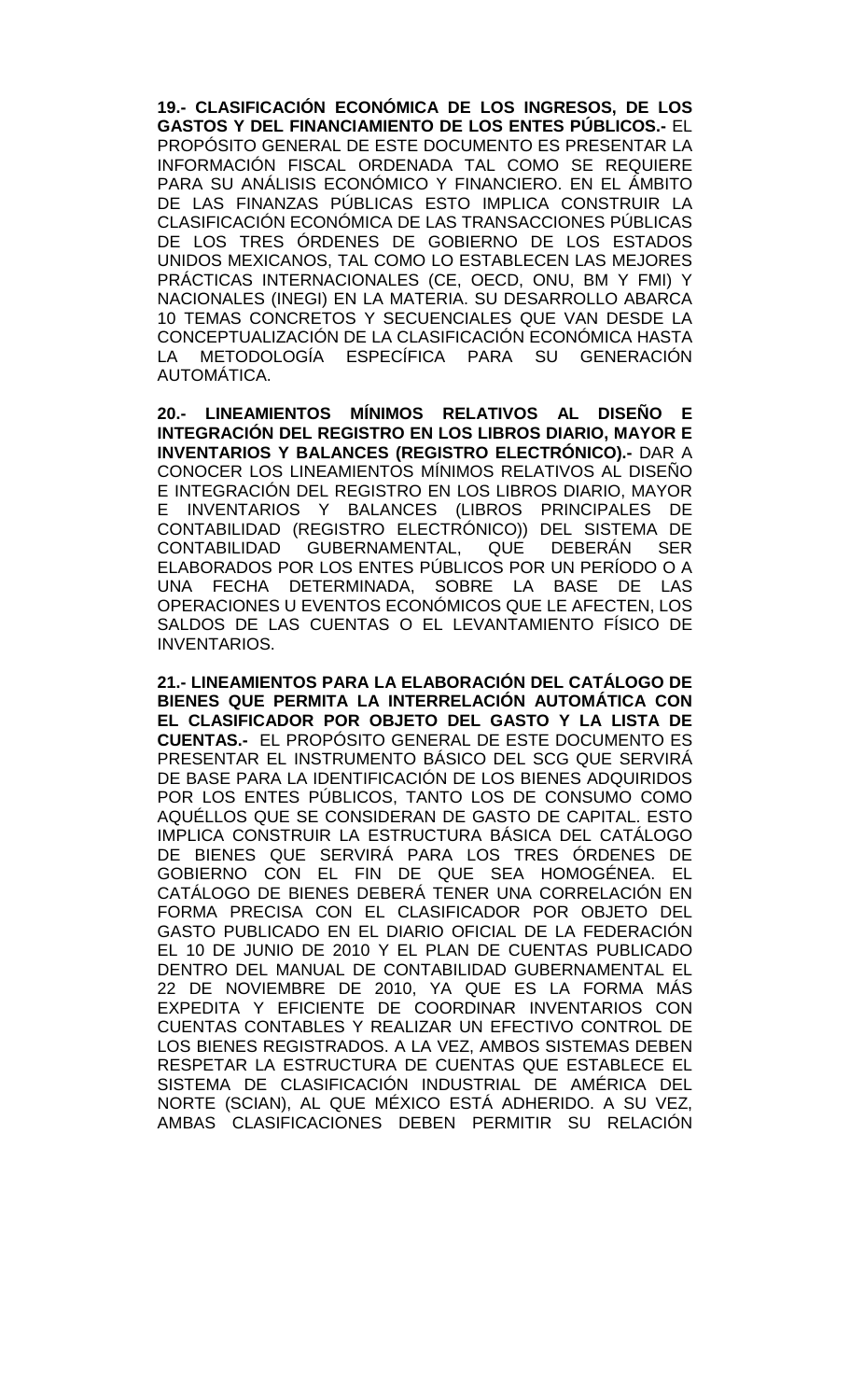AUTOMÁTICA CON LAS CUENTAS ECONÓMICAS CORRESPONDIENTES. LA CORRESPONDENCIA ENTRE LAS CUENTAS PRESUPUESTARIAS DE EGRESOS Y LAS CONTABLES SE FACILITA, DADO QUE EL CARÁCTER ECONÓMICO DE LAS DIVERSAS TRANSACCIONES FORMA PARTE DE LA CLAVE PRESUPUESTARIA Y ES INTRODUCIDO AL SISTEMA CADA VEZ QUE HAY UN REGISTRO.

**22.- LINEAMIENTOS DIRIGIDOS A ASEGURAR QUE EL SISTEMA DE CONTABILIDAD GUBERNAMENTAL FACILITE EL REGISTRO Y CONTROL DE LOS INVENTARIOS DE LOS BIENES MUEBLES E INMUEBLES DE LOS ENTES PÚBLICOS.-** BAJO ESTE MARCO, LOS PRESENTES LINEAMIENTOS TIENEN COMO PROPÓSITO MOSTRAR LOS ELEMENTOS BÁSICOS NECESARIOS PARA REGISTRAR Y CONTROLAR CORRECTAMENTE LAS OPERACIONES RELACIONADAS CON LOS INVENTARIOS DE LOS BIENES MUEBLES E INMUEBLES, EN FORMA AUTOMÁTICA Y EN TIEMPO REAL, LA INFORMACIÓN Y LOS ESTADOS CONTABLES, PRESUPUESTARIOS, PROGRAMÁTICOS Y ECONÓMICOS QUE SE REQUIERAN, FACILITANDO LA ARMONIZACIÓN DE LOS TRES ÓRDENES DE GOBIERNO.

**23.- REGLAS ESPECÍFICAS DEL REGISTRO Y VALORACIÓN DEL PATRIMONIO.-** LAS PRINCIPALES REGLAS DE REGISTRO Y VALORACIÓN DEL PATRIMONIO (ELEMENTOS GENERALES) FUERON PUBLICADAS EN EL DIARIO OFICIAL DE LA FEDERACIÓN EL 27 DE DICIEMBRE DE 2010, AL RESPECTO SE DESTACA COMO OBJETIVO DE DICHO DOCUMENTO ESTABLECER LAS CARACTERÍSTICAS Y EL ALCANCE DE LOS ELEMENTOS DE LA HACIENDA PÚBLICA/PATRIMONIO, LOS CUALES PARA SU CONCEPTUALIZACIÓN SE DIVIDEN EN JURÍDICOS Y CONTABLES. TAMBIÉN SE ANALIZAN LAS DEFINICIONES Y ELEMENTOS DE ACTIVO, PASIVO Y HACIENDA PÚBLICA / PATRIMONIO, CONSIDERANDO AL ACTIVO COMO UN RECURSO CONTROLADO POR UN ENTE PÚBLICO, IDENTIFICADO, CUANTIFICADO EN TÉRMINOS MONETARIOS, DEL QUE SE ESPERAN<br>FUNDADAMENTE BENEFICIOS FUTUROS. DERIVADO DE FUNDADAMENTE BENEFICIOS FUTUROS, DERIVADO DE OPERACIONES OCURRIDAS EN EL PASADO, QUE HAN AFECTADO ECONÓMICAMENTE A DICHO ENTE PÚBLICO. EL PASIVO SE DEFINE COMO LAS OBLIGACIONES PRESENTES DEL ENTE PÚBLICO, VIRTUALMENTE INELUDIBLES, IDENTIFICADAS, CUANTIFICADAS EN TÉRMINOS MONETARIOS Y QUE REPRESENTAN UNA DISMINUCIÓN FUTURA DE BENEFICIOS ECONÓMICOS, DERIVADAS DE OPERACIONES OCURRIDAS EN EL PASADO QUE LE HAN AFECTADO ECONÓMICAMENTE. LA HACIENDA PÚBLICA / PATRIMONIO CORRESPONDE A LOS ACTIVOS NETOS QUE SE ENTIENDEN COMO LA PORCIÓN RESIDUAL DE LOS ACTIVOS DEL ENTE PÚBLICO, UNA VEZ DEDUCIDOS TODOS SUS PASIVOS; EN OTRAS PALABRAS, SON DERECHOS E INVERSIONES QUE TIENE UN ENTE PÚBLICO MENOS SUS DEUDAS. POR LO TANTO, EL RECONOCIMIENTO Y VALUACIÓN QUE SE TENGA DE LOS ACTIVOS Y LOS PASIVOS REPERCUTIRÁ EN LA MISMA PROPORCIÓN EN EL VALOR DE LA HACIENDA PÚBLICA / PATRIMONIO. SE DETERMINA QUE LA CONTABILIDAD PATRIMONIAL ES LA ENCARGADA DE DEFINIR LA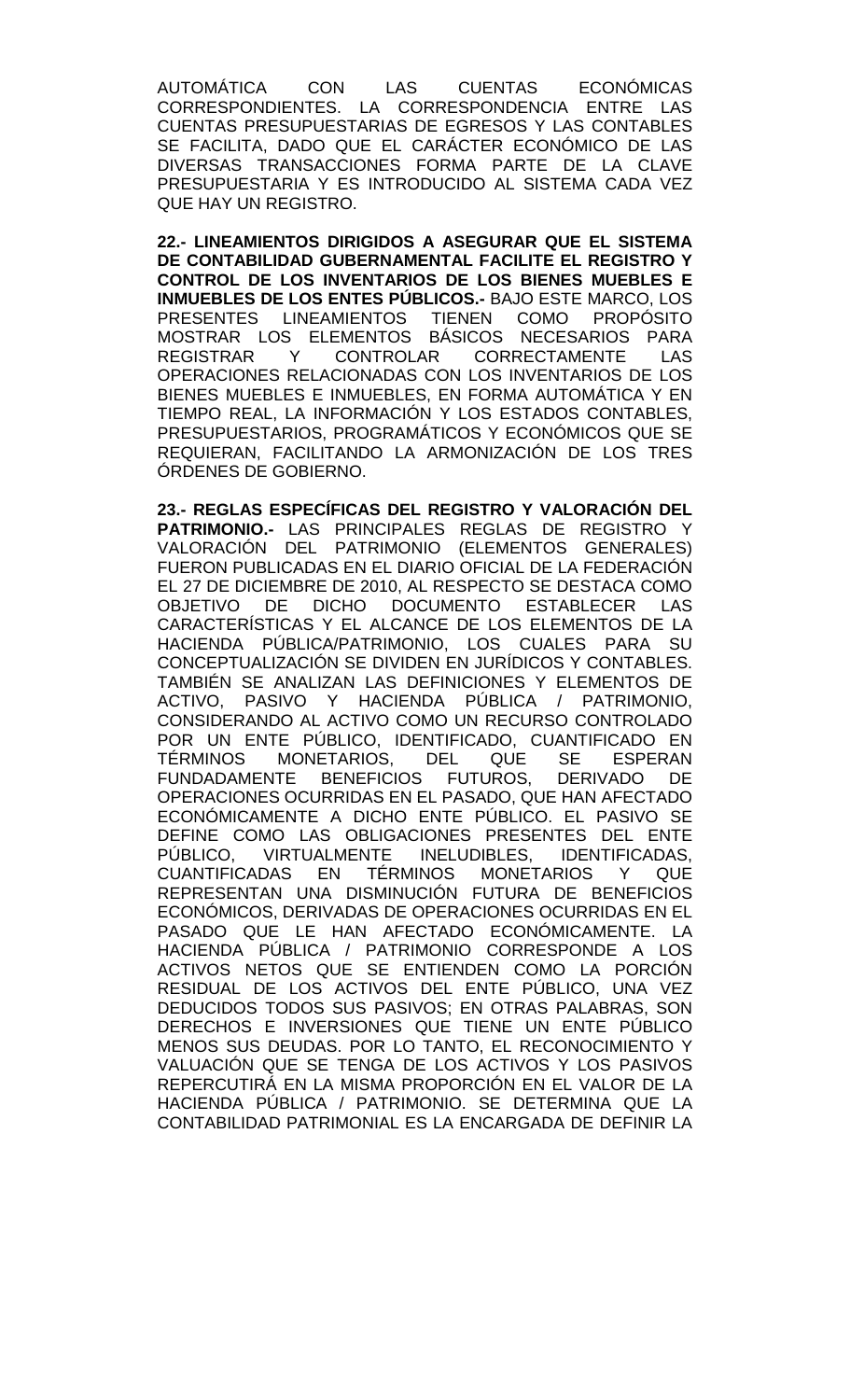HACIENDA PÚBLICA/PATRIMONIO DEL ENTE PÚBLICO; QUE A DIFERENCIA DE LA CONTABILIDAD PRESUPUESTAL QUE REGISTRA LA EROGACIÓN O EL INGRESO QUE SE HAN APROBADO EN EL PRESUPUESTO, DE ESTA ÚLTIMA SE DERIVAN SITUACIONES QUE PATRIMONIALMENTE DEBE RECONOCER, POR LO QUE SUS RESULTADOS, AUNQUE TIENEN LA MISMA BASE, SON DIFERENTES. LA PRESUPUESTAL REGISTRA EL EJERCICIO PRESUPUESTAL Y LA PATRIMONIAL DETERMINA Y CONTROLA LOS ACTIVOS Y PASIVOS QUE SURGEN DE LA PRIMERA, YA QUE EL RESULTADO DE UN ENTE PÚBLICO SE MIDE EN FUNCIÓN AL CONCEPTO DE DEVENGADO (CONTABILIDAD SOBRE BASES ACUMULATIVAS), LA CUAL PROVOCA DIVERSOS ACTIVOS Y PASIVOS, YA QUE EL RECONOCIMIENTO DE UN ACTIVO O ALGÚN PASIVO SURGE DE LOS RECURSOS PRESUPUESTALES CON REGISTROS TEMPORALES EN MOMENTOS DIFERENTES.

**24.- LINEAMIENTOS PARA EL REGISTRO AUXILIAR SUJETO A INVENTARIO DE BIENES ARQUEOLÓGICOS, ARTÍSTICOS E HISTÓRICOS BAJO CUSTODIA DE LOS ENTES PÚBLICOS.-** SE EMITEN DERIVADO DE LA IMPORTANCIA QUE SE REVISTEN LOS BIENES Y PARA LOGRAR UNA ADMINISTRACIÓN INTEGRAL Y RESPONSABLE, SE EMITEN LOS PRESENTES LINEAMIENTOS PARA EL REGISTRO AUXILIAR SUJETO A INVENTARIO DE BIENES ARQUEOLÓGICOS, ARTÍSTICOS E HISTÓRICOS BAJO CUSTODIA DE LOS ENTES PÚBLICOS, LOS CUALES TIENEN COMO FINALIDAD ESTABLECER LA OBLIGATORIEDAD DE REGISTRAR CONTABLEMENTE EN CUENTAS DE ORDEN LOS BIENES ARQUEOLÓGICOS, ARTÍSTICOS E HISTÓRICOS, ASÍ COMO GENERAR Y MANTENER ACTUALIZADO EL INVENTARIO,<br>PROPICIANDO SU CONSERVACIÓN. MANTENIMIENTO Y SU CONSERVACIÓN, MANTENIMIENTO Y SALVAGUARDA.

**25.- LINEAMIENTOS PARA LA ELABORACIÓN DEL CATÁLOGO DE BIENES INMUEBLES QUE PERMITA LA INTERRELACIÓN AUTOMÁTICA CON EL CLASIFICADOR POR OBJETO DEL GASTO**  LISTA DE CUENTAS.- LOS COMPLEMENTARÁ ESA INTERRELACIÓN AUTOMÁTICA QUE EXISTE ENTRE EL CATÁLOGO DE BIENES, EL CLASIFICADOR POR OBJETO DE GASTO Y EL PLAN DE CUENTAS, FORMANDO PARTE DE LOS DOCUMENTOS ESPECIFICADOS EN LA LEY GENERAL DE CONTABILIDAD GUBERNAMENTAL (LEY DE CONTABILIDAD) QUE DEBE APROBAR EL CONAC.

EL PROPÓSITO GENERAL DE ESTE DOCUMENTO ES PRESENTAR EL INSTRUMENTO BÁSICO DEL SCG QUE SERVIRÁ DE BASE PARA LA IDENTIFICACIÓN DE LOS BIENES INMUEBLES ADQUIRIDOS POR LOS ENTES PÚBLICOS. ESTO IMPLICA CONSTRUIR LA ESTRUCTURA BÁSICA DEL CATÁLOGO DE BIENES INMUEBLES HOMOGÉNEA QUE SERVIRÁ PARA LOS TRES ÓRDENES DE GOBIERNO.

**26.- PARÁMETROS DE ESTIMACIÓN DE VIDA ÚTIL.-** CON LA FINALIDAD DE APOYAR EN LA TRANSICIÓN PARA LA APLICACIÓN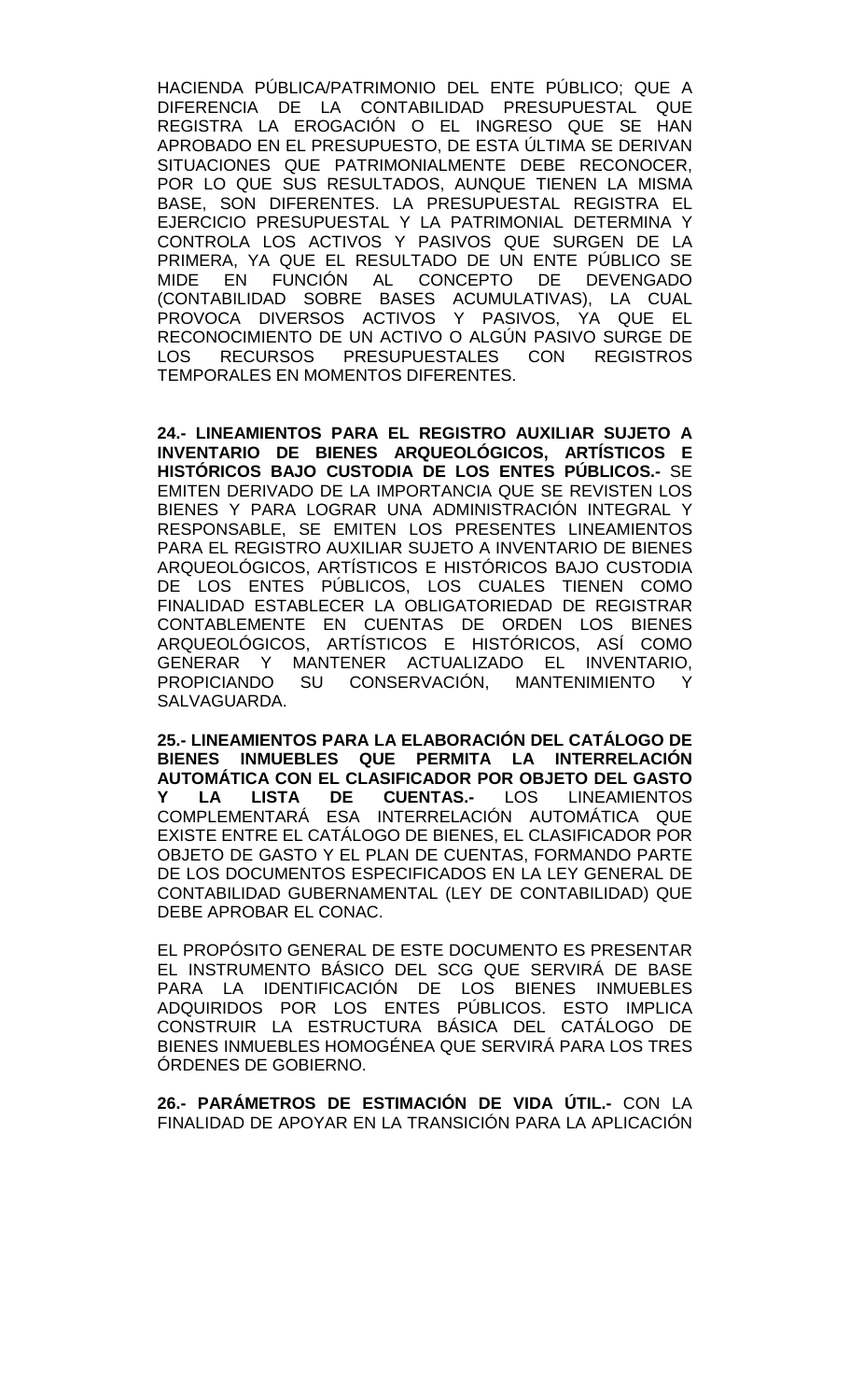DE LA LEY GENERAL DE CONTABILIDAD GUBERNAMENTAL SE EMITE A MANERA DE RECOMENDACIÓN LA "GUÍA DE VIDA ÚTIL ESTIMADA Y PORCENTAJES DE DEPRECIACIÓN", CONSIDERANDO UN USO NORMAL Y ADECUADO A LAS CARACTERÍSTICAS DEL BIEN.

CUANDO EL ENTE PÚBLICO NO CUENTE CON LOS ELEMENTOS PARA ESTIMAR LA VIDA ÚTIL, DE CONFORMIDAD CON LAS PRINCIPALES REGLAS DE REGISTRO Y VALORACIÓN DEL PATRIMONIO (ELEMENTOS GENERALES) PUBLICADAS EN EL DIARIO OFICIAL DE LA FEDERACIÓN (DOF) EL 27 DE DICIEMBRE DE 2010 Y CON LAS REGLAS ESPECÍFICAS DEL REGISTRO Y VALORACIÓN DEL PATRIMONIO PUBLICADAS EN EL DOF EL 13 DE DICIEMBRE DE 2011, LA ESTIMACIÓN DE LA VIDA ÚTIL DE UN BIEN SERÁ UNA CUESTIÓN DE CRITERIO BASADA EN LA EXPERIENCIA QUE EL ENTE PÚBLICO TENGA CON ACTIVOS SIMILARES O DE LA APLICACIÓN, DE MANERA EXCEPCIONAL DE ESTA GUÍA.

**27.- MEJORAS A LOS DOCUMENTOS APROBADOS POR EL CONSEJO NACIONAL DE ARMONIZACION CONTABLE.** A LA FECHA Y DERIVADO DEL PROCESO DE IMPLEMENTACIÓN QUE SE ESTÁ REALIZANDO Y EL ANÁLISIS A LOS DOCUMENTOS EMITIDOS POR EL CONAC, SE HAN SOLICITADO U OBTENIDO A TRAVÉS DEL COMITÉ CONSULTIVO, EXPERTOS EN LA MATERIA, SERVIDORES PÚBLICOS DE LOS ENTES Y DEL PROPIO SECRETARIADO TÉCNICO, ALGUNAS MEJORAS DE FONDO, MISMAS QUE UNA VEZ DISCUTIDAS Y ANALIZADAS, SE PRESENTAN PARA SU APROBACIÓN.

**28.- LINEAMIENTOS QUE DEBERAN OBSERVAR LOS ENTES PUBLICOS PARA REGISTRAR EN LAS CUENTAS DE ACTIVO LOS FIDEICOMISOS SIN ESTRUCTURA ORGANICA Y CONTRATOS**  ANALOGOS INCLUYENDO MANDATOS. ARTÍCULO 32 DE LA LEY DE CONTABILIDAD, LOS ENTES PÚBLICOS DEBERÁN REGISTRAR EN UNA CUENTA DE ACTIVO, LOS FIDEICOMISOS SIN ESTRUCTURA ORGÁNICA Y CONTRATOS ANÁLOGOS, INCLUYENDO MANDATOS SOBRE LOS QUE TENGA DERECHO O DE LOS QUE EMANE UNA OBLIGACIÓN. BAJO ESTE MARCO, LOS PRESENTES LINEAMIENTOS TIENEN COMO PROPÓSITO INDICAR LOS ELEMENTOS BÁSICOS NECESARIOS PARA SU REGISTRO.

**29.- CLASIFICADOR POR FUENTES DE FINANCIAMIENTO.** LA CLASIFICACIÓN POR FUENTES DE FINANCIAMIENTO CONSISTE EN PRESENTAR LOS GASTOS PÚBLICOS SEGÚN LOS AGREGADOS GENÉRICOS DE LOS RECURSOS EMPLEADOS PARA SU FINANCIAMIENTO.

ESTA CLASIFICACIÓN PERMITE IDENTIFICAR LAS FUENTES U ORÍGENES DE LOS INGRESOS QUE FINANCIAN LOS EGRESOS Y PRECISAR LA ORIENTACIÓN ESPECÍFICA DE CADA FUENTE A EFECTO DE CONTROLAR SU APLICACIÓN.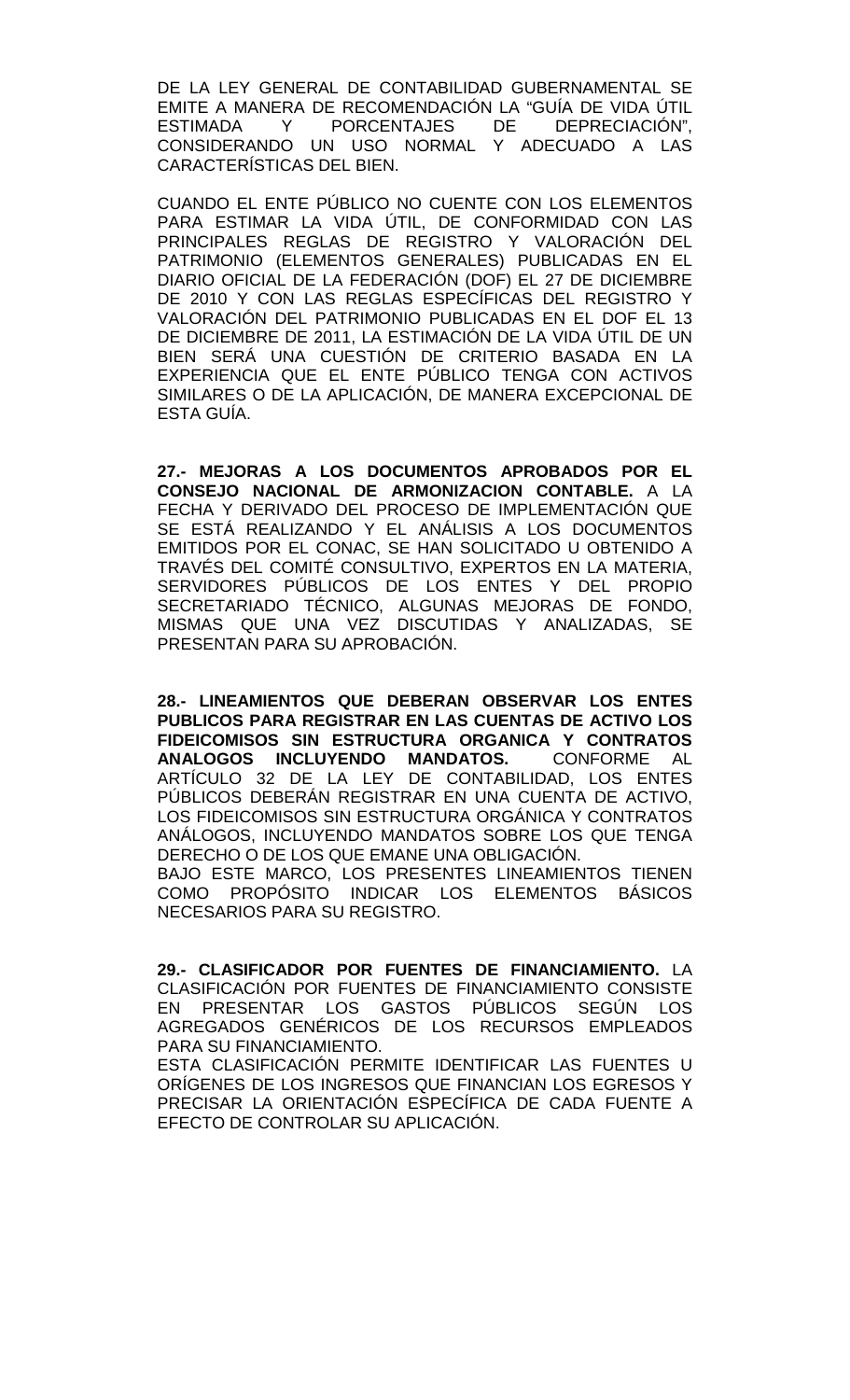QUE EN MÉRITO DE LO EXPUESTO Y EN USO DE LAS FACULTADES CONFERIDAS POR LOS ARTÍCULOS 73 FRACCION XXVIII, Y 115 FRACCIÓN II, PÁRRAFO SEGUNDO DE LA<br>CONSTITUCIÓN POLÍTICA DE LOS ESTADOS UNIDOS DE LOS ESTADOS MEXICANOS; 105 FRACCIÓN III DE LA CONSTITUCIÓN POLÍTICA DEL ESTADO LIBRE Y SOBERANO DE PUEBLA; 78 FRACCIÓN IV, 79, 84 Y 92 FRACCIONES III, IV Y V DE LA LEY ORGÁNICA MUNICIPAL, **ES PROCEDENTE QUE ESTE HONORABLE CUERPO COLEGIADO APRUEBE Y RATIFIQUE LA ADOPCION DE LOS VEINTINUEVE DOCUMENTOS TECNICO-NORMATIVOS, CONTABLES, ECONOMICOS Y FINANCIEROS EMITIDOS POR EL CONSEJO NACIONAL DE ARMONIZACIÓN CONTABLE CONAC,<br>POR EL MUNICIPIO DE TEHUACAN, PUEBLA; Y EN** POR EL MUNICIPIO DE TEHUACAN, CONSECUENCIA SE EMITAN PARA SU OBSERVANCIA Y APLICACIÓN EN EL ÁMBITO Y JURISDICCIÓN DEL MUNICIPIO DE TEHUACÁN, PUEBLA, MISMOS DOCUMENTOS QUE CORREN AGREGADOS AL PRESENTE DICTAMEN PARA SU CONOCIMIENTO.

POR LO ANTERIOR Y CON FUNDAMENTO A LAS CONSIDERACIONES DE HECHO Y DE DERECHO ANTES MENCIONADAS, SOMETEMOS ANTE ESTE HONORABLE CUERPO COLEGIADO PARA SU ANÁLISIS, DISCUSIÓN Y EN SU CASO APROBACIÓN EL SIGUIENTE:

### **D I C T A M E N**

**PRIMERO.-** QUE ESTE HONORABLE CUERPO EDILICIO TENGA A BIEN APROBAR Y RATIFICAR LA ADOPCIÓN DEL CONTENIDO **DE LOS VEINTINUEVE DOCUMENTOS TECNICO-NORMATIVOS, CONTABLES, ECONOMICOS Y FINANCIEROS EMITIDOS POR EL CONSEJO NACIONAL DE ARMONIZACIÓN CONTABLE CONAC, POR EL MUNICIPIO DE TEHUACAN, PUEBLA;**

**SEGUNDO.-** SE INSTRUYA AL CONTRALOR MUNICIPAL DE ESTE H. AYUNTAMIENTO, PARA QUE EN EL AMBITO DE SUS FACULTADES, REALICE LOS TRAMITES NECESARIOS PARA QUE SE FORMALICE LA ADOPCION DE LOS VEINTINUEVE<br>DOCUMENTOS TECNICO-NORMATIVOS, CONTABLES, TECNICO-NORMATIVOS, CONTABLES, ECONOMICOS Y FINANCIEROS EMITIDOS POR EL CONSEJO NACIONAL DE ARMONIZACION CONTABLE, POR EL MUNICIPIO DE TEHUACAN, PUEBLA, MEDIANTE LA PUBLICACION DE DICHOS DOCUMENTOS A TRAVÉS DE LA PAGINA WEB DEL H. AYUNTAMIENTO.

**TERCERO.-** SE INSTRUYA AL TESORERO MUNICIPAL, COMO RESPONSABLE DE LA ADOPCION E IMPLEMENTACION DE LOS INSTRUMENTOS TECNICO-NORMATIVOS PARA LA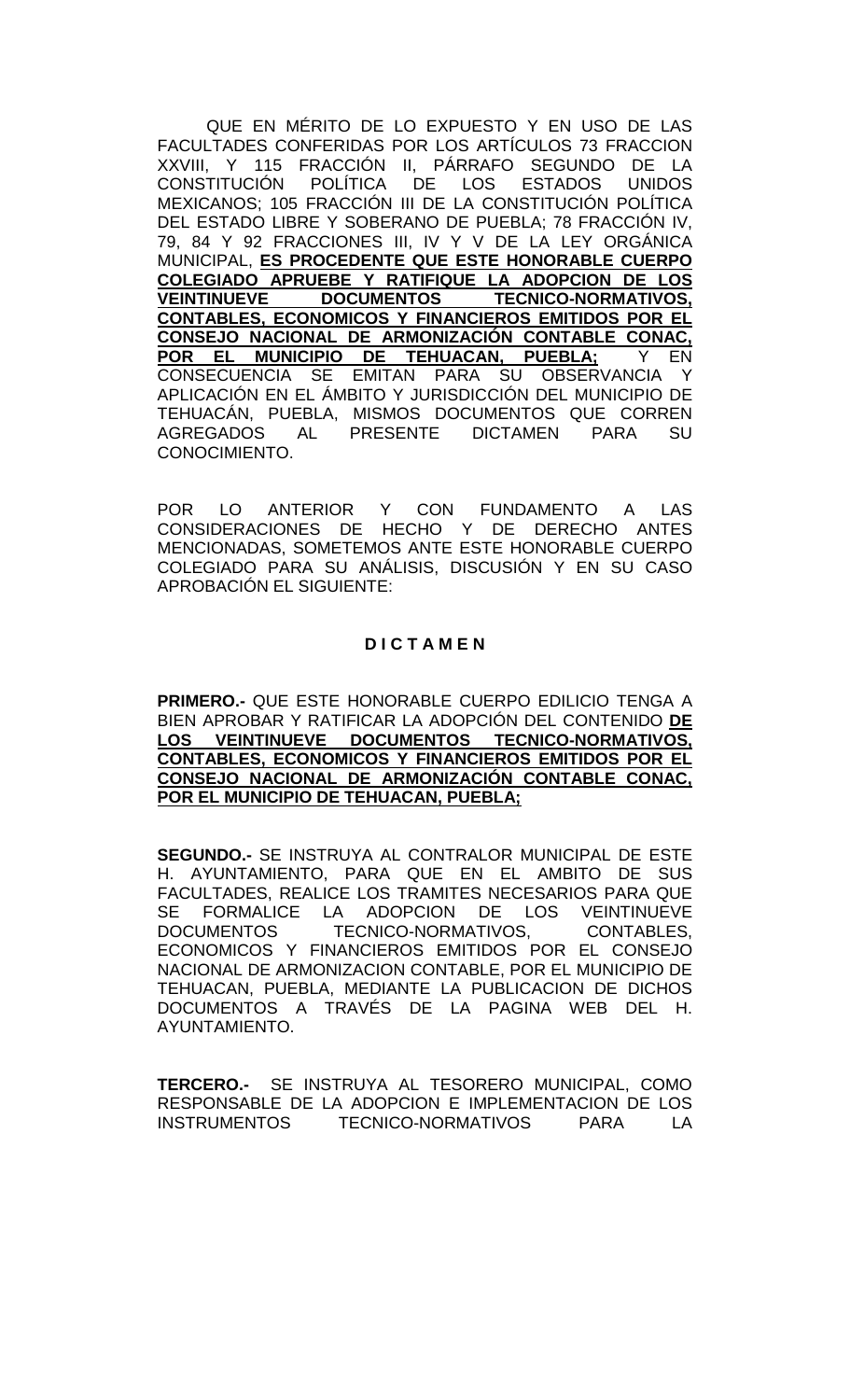ARMONIZACION CONTABLE, PARA QUE SE HAGAN DEL CONOCIMIENTO DEL PERSONAL DEL H. AYUNTAMIENTO, Y SE APLIQUEN DE OBLIGADO CUMPLIMIENTO EN TODAS LAS AREAS QUE INTERVENGAN EN LOS PROCESOS PARA EL REGISTRO CONTABLE, DE ACUERDO A LA LEY GENERAL DE CONTABILIDAD GUBERNAMENTAL.- ATENTAMENTE.- COMISIÓN DE PATRIMONIO Y HACIENDA PÚBLICA MUNICIPAL.- TEHUACAN, PUEBLA A 1º. DE ABRIL DE 2013.- C. GABRIELA BRINGAS DELGADO.- REGIDOR PRESIDENTE.- C. GRETA GARCIA SALAZAR.- MIEMBRO DE LA COMISIÓN.- C. HUGO RUBEN BOLAÑOS CABRERA.- MIEMBRO DE LA COMISIÓN.- FIRMAS ILEGIBLES…"

SEÑOR PRESIDENTE MUNICIPAL, REGIDORES Y SINDICO MUNICIPAL, EN VOTACIÓN SE LES CONSULTA SI SE APRUEBA LA PROPUESTA PRESENTADA EN CUESTIÓN, LOS QUE ESTÉN POR LA AFIRMATIVA SÍRVANSE MANIFESTARLO LEVANTANDO LA MANO.

HABIÉNDOSE ANALIZADO AMPLIAMENTE EL CONTENIDO DEL DICTAMEN DE REFERENCIA, POR UNANIMIDAD CON 14 VOTOS A FAVOR, POR PARTE DE LOS INTEGRANTES DEL HONORABLE CABILDO, SE DETERMINA EL SIGUIENTE:

# **A C U E R D O**

**PRIMERO.-** SE APRUEBA Y RATIFICA LA ADOPCIÓN DEL CONTENIDO **DE LOS VEINTINUEVE DOCUMENTOS TECNICO-NORMATIVOS, CONTABLES, ECONOMICOS Y FINANCIEROS EMITIDOS POR EL CONSEJO NACIONAL DE ARMONIZACIÓN CONTABLE CONAC, POR EL MUNICIPIO DE TEHUACAN, PUEBLA;**

**SEGUNDO.-** SE INSTRUYE AL CONTRALOR MUNICIPAL DE ESTE H. AYUNTAMIENTO, PARA QUE EN EL AMBITO DE SUS FACULTADES, REALICE LOS TRAMITES NECESARIOS PARA QUE<br>SE FORMALICE LA ADOPCION DE LOS VEINTINUEVE FORMALICE LA ADOPCION DE LOS VEINTINUEVE DOCUMENTOS TECNICO-NORMATIVOS, CONTABLES, ECONOMICOS Y FINANCIEROS EMITIDOS POR EL CONSEJO NACIONAL DE ARMONIZACION CONTABLE, POR EL MUNICIPIO DE TEHUACAN, PUEBLA, MEDIANTE LA PUBLICACION DE DICHOS DOCUMENTOS A TRAVÉS DE LA PAGINA WEB DEL H. AYUNTAMIENTO.

**TERCERO.-** SE INSTRUYE AL TESORERO MUNICIPAL, COMO RESPONSABLE DE LA ADOPCION E IMPLEMENTACION DE LOS INSTRUMENTOS TECNICO-NORMATIVOS PARA LA ARMONIZACION CONTABLE, PARA QUE SE HAGAN DEL CONOCIMIENTO DEL PERSONAL DEL H. AYUNTAMIENTO, Y SE APLIQUEN DE OBLIGADO CUMPLIMIENTO EN TODAS LAS AREAS QUE INTERVENGAN EN LOS PROCESOS PARA EL REGISTRO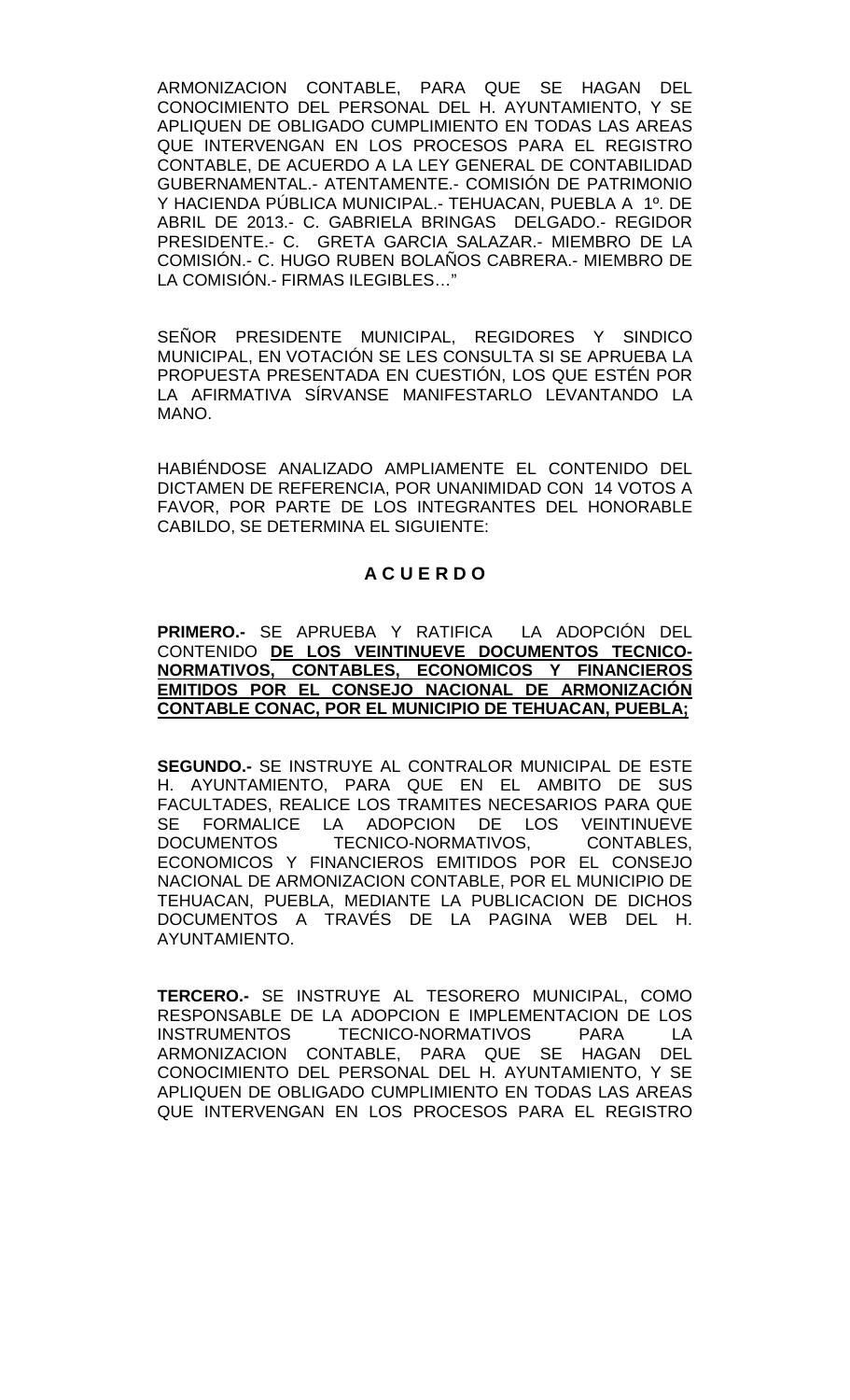CONTABLE, DE ACUERDO A LA LEY GENERAL DE CONTABILIDAD GUBERNAMENTAL.

LO ANTERIOR CON FUNDAMENTO EN LOS DISPOSITIVOS LEGALES INVOCADOS EN EL DICTAMEN DE REFERENCIA.

**ASUNTOS GENERALES.- SINDICATURA.- ANÁLISIS DISCUSIÓN Y EN SU CASO APROBACIÓN DEL PETITORIO QUE CONTIENE LA AUTORIZACIÓN DEL HONORABLE CABILDO PARA LA REVOCACIÓN DEL ACUERDO DE CABILDO DE FECHA ONCE DE JUNIO DEL AÑO DOS MIL DOCE QUE CONTIENE LA APROBACIÓN DE "LA FIRMA DEL CONTRATO DE COMPRAVENTA DE UNA FRACCION DE TERRENO DE 1723.42 M2, PARA "LA APERTURA DE LA VIALIDAD DE LA CALLE 17 NORTE UBICADA ENTRE AVENIDA INDEPENDENCIA ORIENTE Y CALLE DOS ORIENTE".**

SEÑOR SINDICO TIENE USTED EL USO DE LA PALABRA.

EL C. LIC. ROBERTO IVAN LINARES CHAVEZ, PROCEDE A DAR LECTURA AL PETITORIO DE REFERENCIA, MISMO QUE A LA LETRA DICE::

### **"…HONORABLE CABILDO DEL AYUNTAMIENTO CONSTITUCIONAL DE TEHUACAN PUEBLA.**

EL SUSCRITO LICENCIADO ROBERTO IVAN LINARES CHAVEZ SÍNDICO DE TEHUACÁN, PUEBLA, DE CONFORMIDAD CON LO PRECEPTUADO POR LOS ARTÍCULOS 100 FRACCIONES V, VIII, XI, XV Y XVI, 85 Y 89<br>DE LA LEY ORGÁNICA MUNICIPAL, SOMETO A<br>APROBACIÓN Y AUTORIZACIÓN DEL HONORABLE DE LA LEY ORGÁNICA MUNICIPAL,<br>APROBACIÓN Y AUTORIZACIÓN DEL Y AUTORIZACIÓN DEL CABILDO LA **REVOCACIÓN** DEL ACUERDO DE CABILDO DE FECHA ONCE DE JUNIO DEL AÑO DOS MIL DOCE QUE CONTIENE LA APROBACIÓN DE "**LA FIRMA DEL CONTRATO DE COMPRAVENTA DE UNA FRACCION DE TERRENO DE 1723.42 M2**, **PARA LA APERTURA DE LA VIALIDAD DE LA CALLE 17 NORTE UBICADA ENTRE AVENIDA INDEPENDENCIA ORIENTE Y CALLE DOS ORIENTE"**, EN BASE A LOS SIGUIENTES:

### **C O N S I DE R A N D O S**

I. QUE EL PÁRRAFO PRIMERO DE LA FRACCIÓN II DEL ARTÍCULO 115 DE LA CONSTITUCIÓN POLÍTICA DE LOS ESTADOS UNIDOS MEXICANOS, DETERMINA QUE LOS AYUNTAMIENTOS TENDRÁN FACULTADES PARA APROBAR, DE ACUERDO CON LAS LEYES EN MATERIA MUNICIPAL QUE DEBERÁN EXPEDIR LAS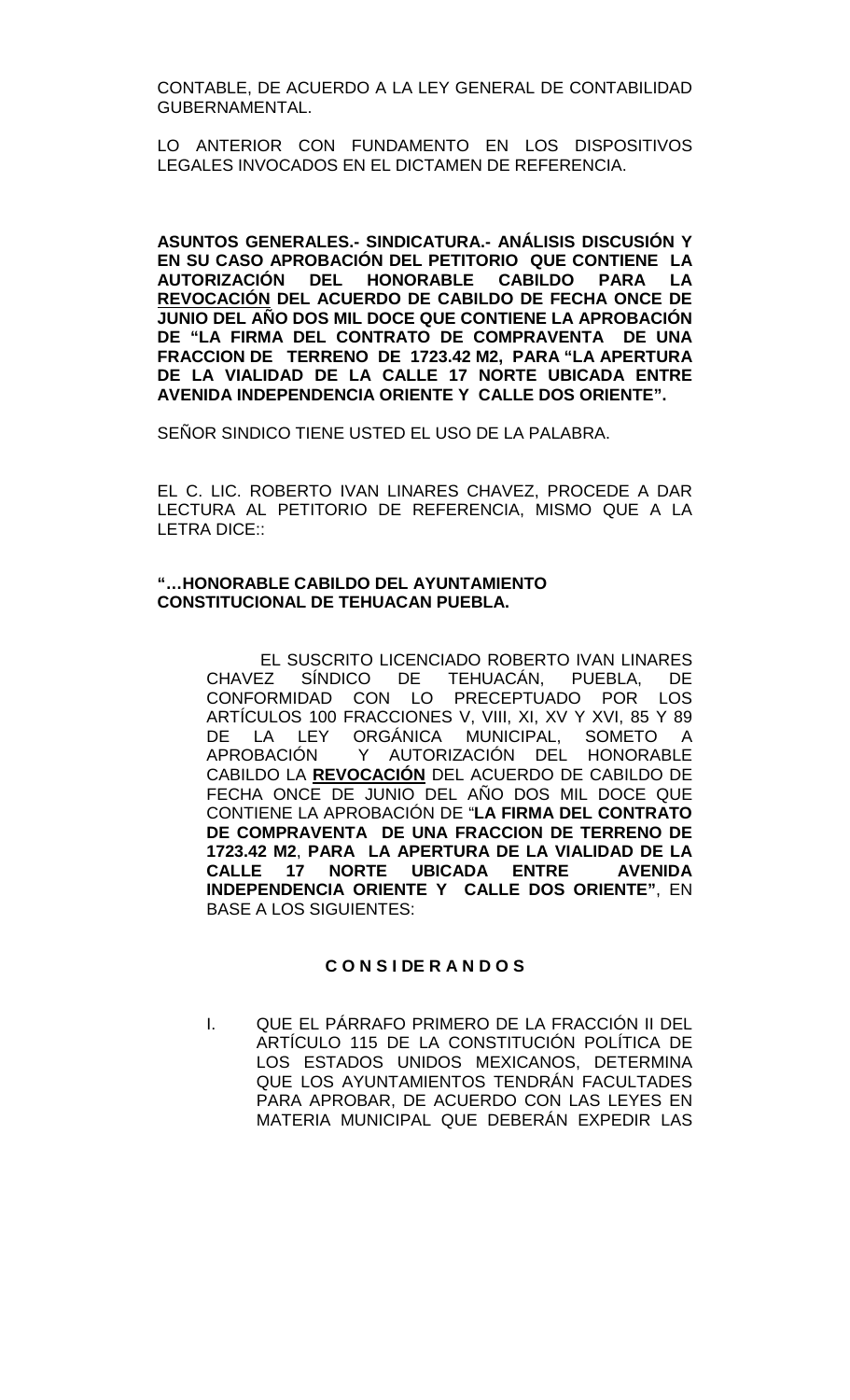LEGISLATURAS DE LOS ESTADOS, LOS BANDOS DE POLICÍA Y GOBIERNO, LOS REGLAMENTOS, CIRCULARES; Y DISPOSICIONES ADMINISTRATIVAS DE OBSERVANCIA GENERAL DENTRO DE SUS RESPECTIVAS JURISDICCIONES, QUE ORGANICEN LA ADMINISTRACIÓN PÚBLICA MUNICIPAL, REGULEN LAS MATERIAS, PROCEDIMIENTOS, FUNCIONES Y SERVICIOS PÚBLICOS DE SU COMPETENCIA Y ASEGUREN LA PARTICIPACIÓN CIUDADANA Y VECINAL; MISMA DISPOSICIÓN QUE ES TRASLADADA A LA FRACCIÓN III DEL ARTÍCULO 105 DE LA CONSTITUCIÓN POLÍTICA DEL ESTADO LIBRE Y SOBERANO DE PUEBLA;

- II. EL ARTÍCULO 57 DE LA CONSTITUCIÓN POLÍTICA DEL ESTADO FRACCIÓN VII.- ESTABLECE QUE EL CONGRESO DEL ESTADO ESTÁ FACULTADO PARA<br>AUTORIZAR LA ENAJENACIÓN DE BIENES AUTORIZAR LA ENAJENACIÓN DE BIENES INMUEBLES PROPIOS DEL ESTADO O DE LOS MUNICIPIOS, A SOLICITUD DE ÉSTOS, ASÍ COMO APROBAR LOS CONTRATOS QUE CELEBREN LOS AYUNTAMIENTOS, CUANDO TENGAN DURACIÓN MAYOR DEL PERÍODO PARA EL CUAL HUBIEREN SIDO ELECTOS;
- III. QUE EL ARTÍCULO 27 DE LA CONSTITUCIÓN POLÍTICA DE LOS ESTADOS UNIDOS MEXICANOS EN SU PÁRRAFO SEGUNDO FRACCIÓN VI, ESTABLECE: LAS EXPROPIACIONES SÓLO PODRÁN HACERSE POR CAUSA DE UTILIDAD PÚBLICA Y MEDIANTE INDEMNIZACIÓN; **ASIMISMO, LOS ESTADOS Y EL DISTRITO FEDERAL, LO MISMO QUE LOS MUNICIPIOS DE TODA LA REPÚBLICA TIENEN PLENA CAPACIDAD PARA ADQUIRIR Y POSEER TODOS LOS BIENES RAÍCES NECESARIOS PROPORCIONAR LOS SERVICIOS PÚBLICOS QUE EL ESTADO DE BRINDAR.**
- IV. QUE EL ARTÍCULO 76 PRIMER PÁRRAFO DE LA LEY ORGÁNICA MUNICIPAL, DETERMINA QUE EL AYUNTAMIENTO SESIONARÁ VÁLIDAMENTE CON LA ASISTENCIA DE LA MAYORÍA DE SUS MIEMBROS Y DEL SECRETARIO DEL AYUNTAMIENTO O LA PERSONA QUE LEGALMENTE LO SUSTITUYA;
- V QUE EL ARTÍCULO 77 DE LA LEY ORGÁNICA MUNICIPAL, DETERMINA QUE LOS ACUERDOS DE LOS AYUNTAMIENTOS SE TOMARÁN POR MAYORÍA DE VOTOS DEL PRESIDENTE MUNICIPAL, REGIDORES Y SÍNDICO, Y EN CASO DE EMPATE, EL PRESIDENTE MUNICIPAL TENDRÁ VOTO DE CALIDAD;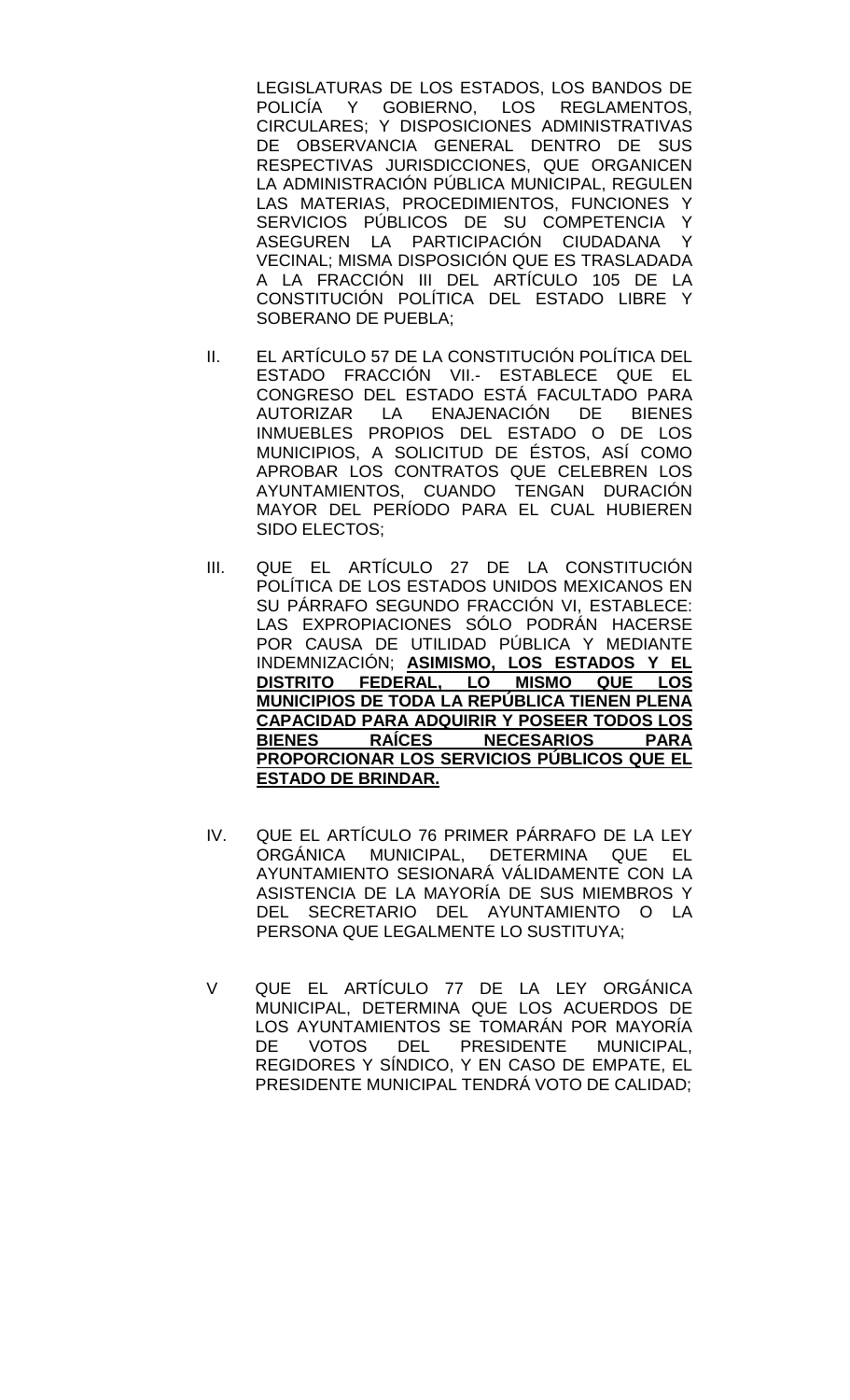- VI QUE EL ARTÍCULO 78 FRACCIONES XVIII Y XIX DE LA LEY ORGÁNICA MUNICIPAL, DETERMINA EN SU PARTE CONDUCENTE QUE SON ATRIBUCIONES DE LOS AYUNTAMIENTOS; PROMOVER CUANTO ESTIME CONVENIENTE PARA EL PROGRESO ECONÓMICO, SOCIAL Y CULTURAL DEL MUNICIPIO; ESTABLECER LAS BASES SOBRE LAS CUALES **SE SUSCRIBAN LOS CONVENIOS O ACTOS, QUE COMPROMETAN AL MUNICIPIO POR UN PLAZO MAYOR AL PERÍODO DEL AYUNTAMIENTO**, SIEMPRE Y CUANDO LOS MISMOS SEAN ACORDADOS POR LAS DOS TERCERAS PARTES DE LOS MIEMBROS DEL AYUNTAMIENTO O DEL CONSEJO MUNICIPAL, EN LOS CASOS QUE ESTABLEZCA EL PRESENTE ORDENAMIENTO, PARA OBTENER LA APROBACIÓN A QUE SE REFIERE LA CONSTITUCIÓN POLÍTICA DEL ESTADO LIBRE Y SOBERANO DE PUEBLA;
- VII QUE EL ARTÍCULO 84 Y 89 DE LA LEY ORGÁNICA MUNICIPAL, PRECISA QUE LOS AYUNTAMIENTOS, PARA APROBAR BANDOS DE POLICÍA Y GOBIERNO, REGLAMENTOS Y DISPOSICIONES ADMINISTRATIVAS DE OBSERVANCIA GENERAL, QUE ORGANICEN LA ADMINISTRACIÓN PÚBLICA MUNICIPAL Y DENTRO DE SUS RESPECTIVAS JURISDICCIONES, REGULEN LAS MATERIAS, PROCEDIMIENTOS, FUNCIONES Y SERVICIOS PÚBLICOS DE SU COMPETENCIA, ASEGURANDO LA PARTICIPACIÓN CIUDADANA Y VECINAL; LLEVARÁN A CABO EL PROCESO REGLAMENTARIO, QUE COMPRENDERÁ LAS ETAPAS DE PROPUESTA, ANÁLISIS, DISCUSIÓN, APROBACIÓN Y PUBLICACIÓN; Y, QUE LAS MISMAS DISPOSICIONES SERÁN OBSERVADAS PARA EL CASO DE QUE SEA NECESARIO HACER UNA REFORMA O ADICIÓN A<br>CUALESQUIERA DE LOS ORDENAMIENTOS **ORDENAMIENTOS** APROBADOS POR EL AYUNTAMIENTO RESPECTIVO;
- VIII QUE EL ARTÍCULO 91 EN SUS FRACCIONES III Y XLVI DE LA LEY ORGÁNICA MUNICIPAL, PRECEPTÚA QUE EL CIUDADANO PRESIDENTE MUNICIPAL CONSTITUCIONAL TIENE DENTRO DE SUS<br>FACULTADES Y OBLIGACIONES LAS DE **OBLIGACIONES** REPRESENTAR AL AYUNTAMIENTO Y EJECUTAR SUS RESOLUCIONES; SALVO QUE SE DESIGNE UNA<br>COMISIÓN ESPECIAL, O SE TRATE DE COMISIÓN ESPECIAL, O SE TRATE DE PROCEDIMIENTOS JUDICIALES, EN LOS QUE LA REPRESENTACIÓN CORRESPONDE AL SÍNDICO MUNICIPAL; SUSCRIBIR, PREVIO ACUERDO DEL AYUNTAMIENTO, LOS CONVENIOS Y ACTOS QUE SEAN DE INTERÉS PARA EL MUNICIPIO, SIN PERJUICIO DE LO QUE ESTA LEY
- IX QUE EL ARTÍCULO 100 FRACCIÓN V DE LA LEY ORGÁNICA MUNICIPAL, DETERMINA QUE SON DEBERES Y ATRIBUCIONES DEL SÍNDICO;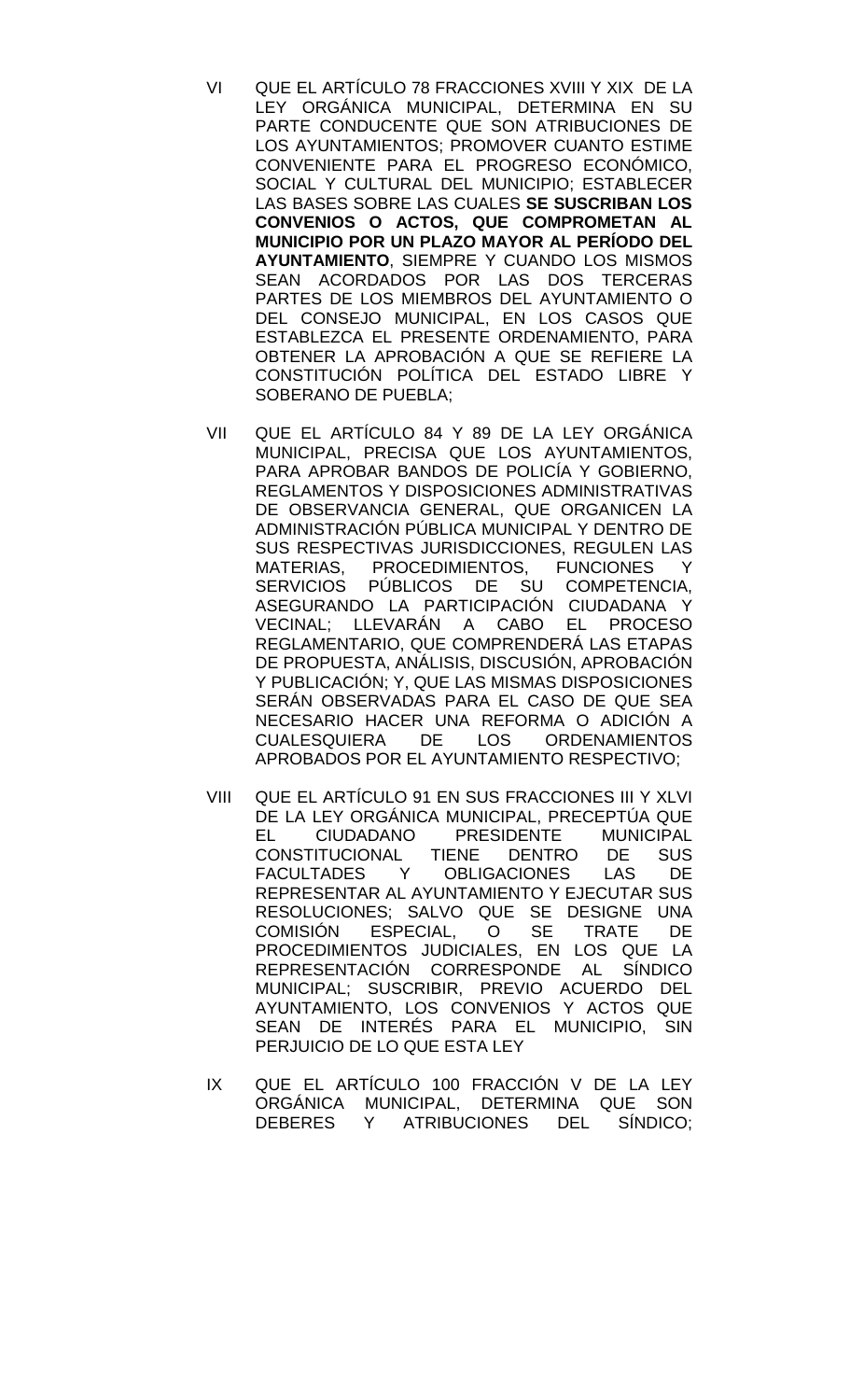PROMOVER ANTE LAS AUTORIDADES MUNICIPALES, CUANTO ESTIMAREN PROPIO Y CONDUCENTE EN BENEFICIO DE LA COLECTIVIDAD;

- X CON FECHA ONCE DE JUNIO DEL AÑO DOS MIL DOCE SE APROBÓ POR UNANIMIDAD DE VOTOS LA AUTORIZACIÓN DEL CONTRATO DE COMPRAVENTA DE UNA FRACCIÓN DE TERRENO DE 1723.42 M2, PARA LA APERTURA DE LA VIALIDAD DE LA CALLE 17 NORTE UBICADA ENTRE AVENIDA INDEPENDENCIA ORIENTE Y CALLE DOS ORIENTE, CON LAS<br>DECLARACIONES Y CLAUSULAS QUE SE DECLARACIONES Y CLAUSULAS QUE SE ENCUENTRAN EN EL PETITORIO QUE HA SIDO PRESENTADO. (SE ANEXA COPIA CERTIFICADA DEL MISMO).
- XI CON FECHA ONCE DE FEBRERO DEL AÑO DOS MIL TRECE SE REALIZO UNA INSPECCIÓN FÍSICA AL TERRENO PROPIEDAD DEL C. ISAAC CASTRO TLILPA, PARA VERIFICAR LOS PUNTOS Y COLINDANCIAS DEL TERRENO PARA REALIZAR EL MARCADO DE LA VIALIDAD, POR LO QUE SE PUDO PERCATAR QUE EXISTÍA UN ERROR EN EL MEMORÁNDUM NUMERO 153 DE LA DIRECCIÓN DE DESARROLLO URBANO, TODA VEZ QUE LAS COLINDANCIAS NO ESTÁN DESCRITAS COMO DEBERÍA TODA VEZ QUE ACTUALMENTE SE COLINDARÍA CON LA CALLE 17 NORTE Y NO COMO COLEGIO MILITAR COMO QUEDO DESCRITO EN EL NORTE DE ÁREA 1 RESTRINGIDA POR LA VIALIDAD DE LA DIECISIETE NORTE, Y ADEMÁS INVIRTIERON LAS MEDIDAS DE ORIENTE Y PONIENTE, POR LO QUE SE SOLICITO NUEVAMENTE REALIZARAN EL LEVANTAMIENTO CORRECTAMENTE, REMITIENDO A ESTA SINDICATURA MUNICIPAL LAS MEDIDAS CORRECTAS POR PARTE DE LA DIRECCIÓN DE DESARROLLO URBANO, POR LO QUE ES<br>NECESARIO CORREGIR EL CONTRATO DE NECESARIO CORREGIR EL CONTRATO DE COMPRAVENTA RESPECTO, ASÍ COMO EL ACUERDO DE CABILDO DE FECHA ONCE DE JUNIO DEL AÑO DOS MIL DOCE, TODA VEZ QUE LAS ESCRITURAS DEBE SER CORRECTAS, ES NECESARIO REVOCAR EL ACUERDO DE CABILDO DE FECHA ONCE DE JUNIO DEL DOS MIL DOCE.

EN BASE A LO ANTERIOR SOMETO A CONSIDERACIÓN DE ESTE HONORABLE CUERPO COLEGIADO EL SIGUIENTE:

### **P E T I T O R I O**

**PRIMERO.-** LA REVOCACIÓN DEL ACUERDO DE CABILDO DE FECHA ONCE DE JUNIO DEL AÑO DOS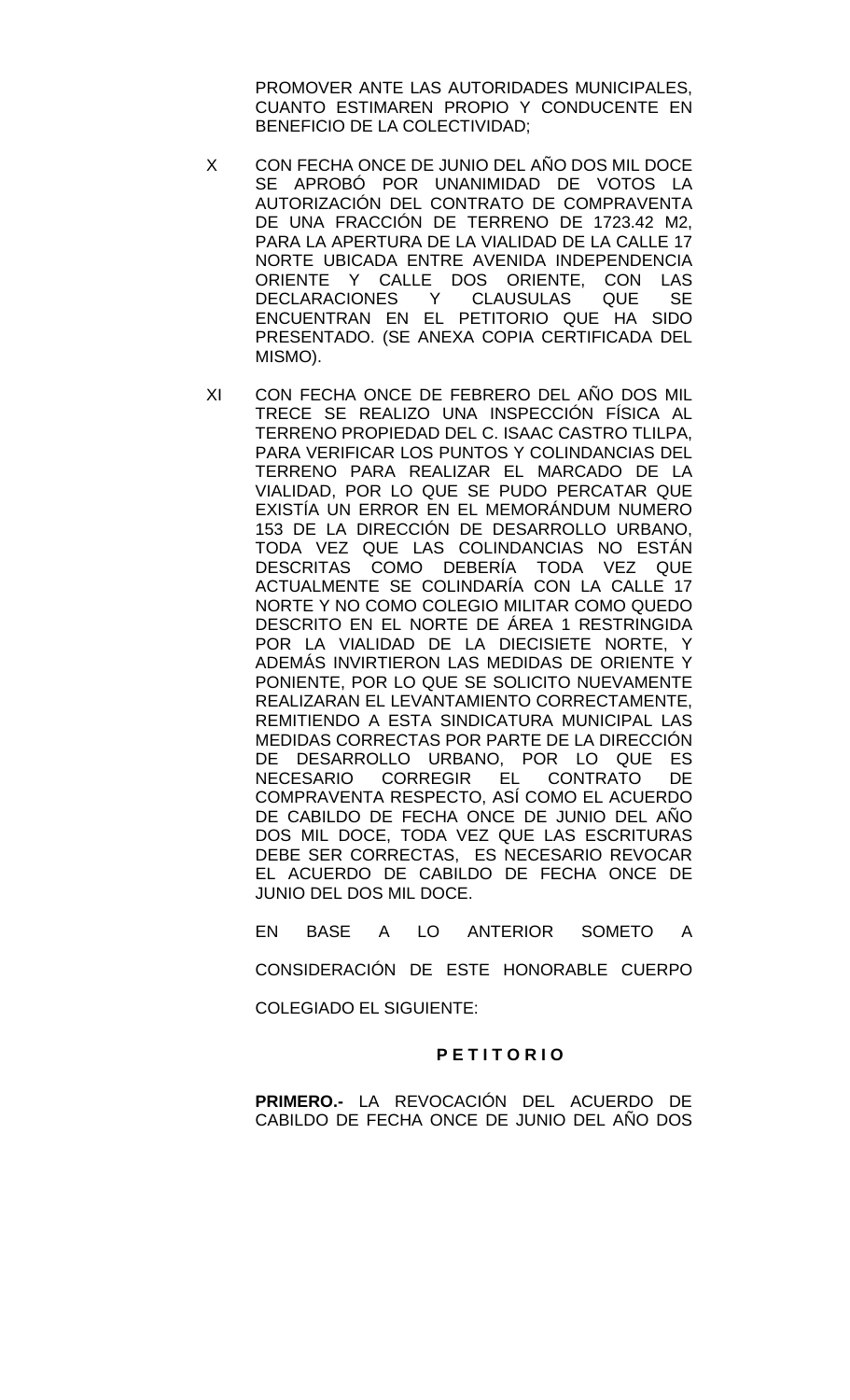MIL DOCE QUE AUTORIZO LA FIRMA DEL CONTRATO DE COMPRA-VENTA **DE UNA FRACCION DE TERRENO DE 1723.42 M2**, **PARA "LA APERTURA DE LA VIALIDAD DE LA CALLE 17 NORTE UBICADA ENTRE AVENIDA INDEPENDENCIA ORIENTE Y CALLE DOS ORIENTE"**.- ATENTAMENTE.- **TEHUACÁN, PUEBLA, A LOS DÍAS OCHO DÍAS DEL MES DE ABRIL DEL AÑO DOS MIL DOCE.- LIC. ROBERTO IVAN LINARES CHAVEZ.-** SINDICO MUNICIPAL DE TEHUACAN PUEBLA.- FIRMA ILEGIBLE…"

SEÑOR PRESIDENTE MUNICIPAL, REGIDORES Y SINDICO MUNICIPAL, EN VOTACIÓN SE LES CONSULTA SI SE APRUEBA LA PROPUESTA PRESENTADA EN CUESTIÓN, LOS QUE ESTÉN POR LA AFIRMATIVA SÍRVANSE MANIFESTARLO LEVANTANDO LA MANO.

HABIÉNDOSE ANALIZADO AMPLIAMENTE EL CONTENIDO DEL DICTAMEN DE REFERENCIA, POR UNANIMIDAD CON 14 VOTOS A FAVOR, POR PARTE DE LOS INTEGRANTES DEL HONORABLE CABILDO, SE DETERMINA EL SIGUIENTE:

### **A C U E R D O**

**PRIMERO.- SE APRUEBA LA REVOCACIÓN DEL ACUERDO DE CABILDO DE FECHA ONCE DE JUNIO DEL AÑO DOS MIL DOCE EN EL PUNTO QUE SEÑALA LA AUTORIZACIÓN DE LA FIRMA DEL CONTRATO DE COMPRA-VENTA DE UNA FRACCION DE TERRENO DE 1723.42 M2, PARA "LA APERTURA DE LA VIALIDAD DE LA CALLE 17 NORTE UBICADA ENTRE INDEPENDENCIA ORIENTE Y CALLE DOS ORIENTE".**

LO ANTERIOR CON FUNDAMENTO EN LOS DISPOSITIVOS LEGALES INVOCADOS EN EL DICTAMEN DE REFERENCIA.

**ASUNTOS GENERALES.- SINDICATURA.- ANÁLISIS DISCUSIÓN Y EN SU CASO APROBACION DEL PETITORIO QUE CONTIENE EL ESCRITO DE FECHA 8 DE ENERO DEL AÑO 2013, DE LA C. BETTINA ADRIANA ESQUIVEL LEAL, PARA SU CONOCIMIENTO, ANÁLISIS, SEGUIMIENTO Y SUBSTANCIACIÓN DE LA COMISIÓN DE INDUSTRIA COMERCIO, AGRICULTURA Y GANADERÍA, ASÍ MISMO DE CREERLO PERTINENTE SE LE OTORGUE LA GARANTÍA DE AUDIENCIA ANTE ESTE HONORABLE CABILDO A LA C. BETTINA ADRIANA ESQUIVEL LEAL MISMA QUE SOLICITA EN DICHO ESCRITO PARA EL MOMENTO DE RESOLVER SU PETICIÓN .**

SINDICO MUNICIPAL, TIENE USTED EL USO DE LA PALABRA.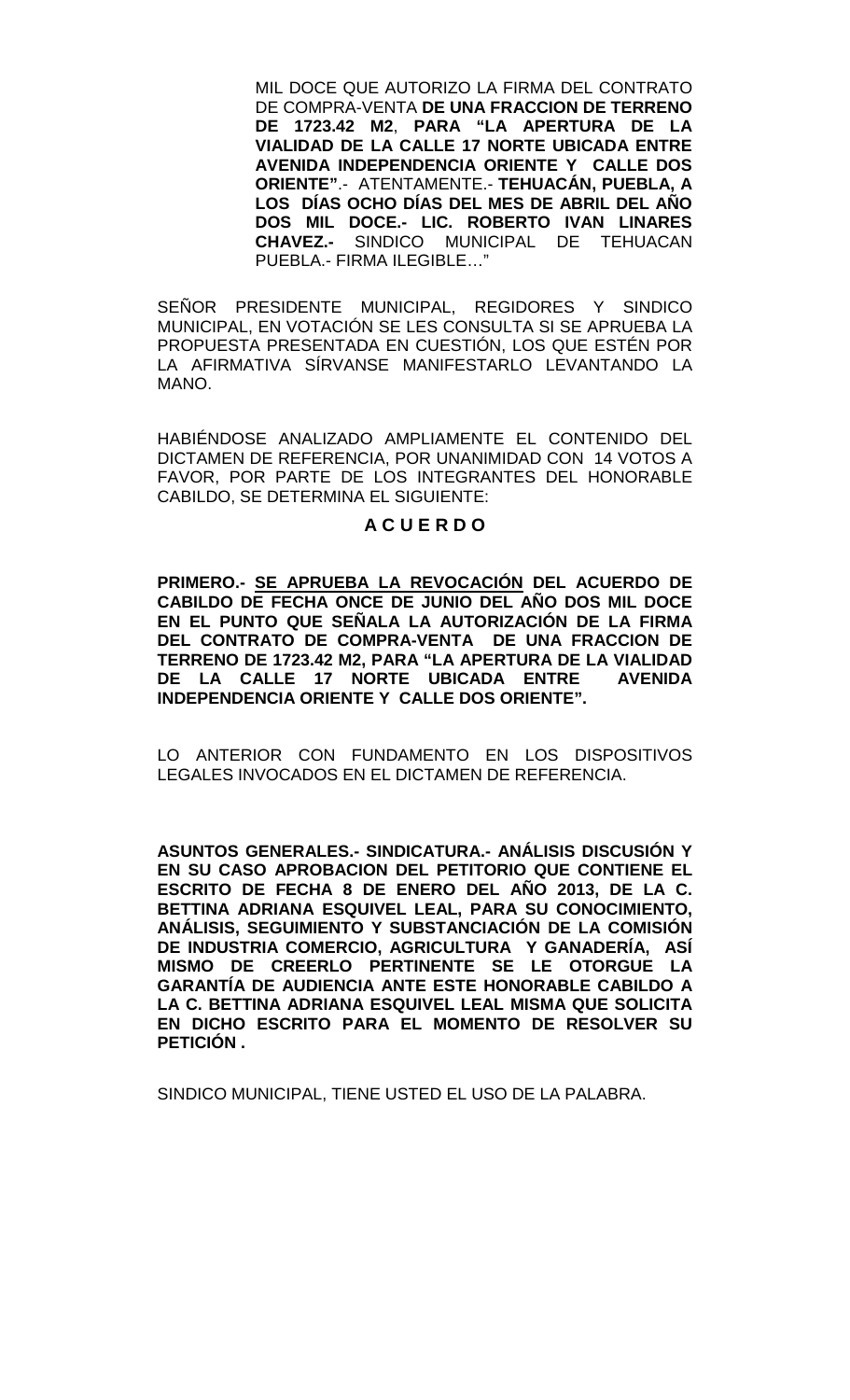EL C. LIC. ROBERTO IVAN LINARES CHAVEZ, PROCEDE A DAR LECTURA AL PETITORIO DE REFERENCIA, MISMO QUE A LA LETRA DICE:

"…HONORABLE CABILDO DEL HONORABLE AYUNTAMIENTO CONSTITUCIONAL DE TEHUACAN PUEBLA

EL SUSCRITO LICENCIADO ROBERTO IVAN LINARES CHAVEZ SÍNDICO DE TEHUACÁN, PUEBLA, DE CONFORMIDAD CON LO PRECEPTUADO POR LOS ARTÍCULOS 100 FRACCIONES III, VIII, XV Y XVI, 85 Y 89 DE LA LEY ORGÁNICA MUNICIPAL, SOMETO PARA SU CONOCIMIENTO Y APROBACIÓN AL HONORABLE CABILDO,

# **A N T E C E D E N T E S**

1.- POR ACUERDO DE CABILDO DE FECHA TRECE DE ENERO DE DOS MIL TRECE, ESTE HONORABLE CUERPO DE EDILICIO ACORDÓ QUE TODO LO CONCERNIENTE A LA CONTROVERSIA GENERADA ENTRE LAS SEÑORAS BETTINA ADRIANA ESQUIVEL LEAL Y DORA DEL CARMEN ADAME LEAL POR LA TENENCIA, USO Y EXPLOTACIÓN DE LAS MESAS DEL MERCADO PÚBLICO MUNICIPAL "16 DE MARZO DE 1660" DE ESTA CIUDAD, IDENTIFICADAS CON LA NUMENCLATURA DE MESA NORTE NÚMERO SESENTA Y CUATRO (MN-64) Y MESA NORTE NÚMERO SESENTA Y CINCO (MN-65), FUERA TURNADA PARA SU ESTUDIO Y DICTAMEN A LA COMISIÓN DE INDUSTRIA, COMERCIO, AGRICULTURA Y GANADERÍA DE ESTE HONORABLE AYUNTAMIENTO MUNICIPAL.

2.- MEDIANTE ESCRITO PRESENTADO EN LA SINDICATURA DEL AYUNTAMIENTO MUNICIPAL EN FECHA OCHO DE ENERO DEL AÑO DOS MIL TRECE, LA C. BETTINA ADRIANA ESQUIVEL LEAL, EN SU CARÁCTER DE PERMISIONARIA DE LA DIRECCIÓN DE FOMENTO COMERCIAL Y ABASTO DEL AYUNTAMIENTO MUNICIPAL, RESPECTO DE LA MESA NORTE NÚMERO SESENTA Y CINCO (MN-65) DEL MERCADO PÚBLICO MUNICIPAL "16 DE MARZO DE 1660" DE ESTA CIUDAD, CARÁCTER QUE, ADUJO, TIENE DEBIDAMENTE INSCRITO EN EL PADRÓN DE COMERCIANTES DE LA DIRECCIÓN DE FOMENTO COMERCIAL Y ABASTO DE ESTE HONORABLE AYUNTAMIENTO MUNICIPAL. SOLICITA SE PRESENTE ANTE ESTE HONORABLE CABILDO EL ESCRITO DE FECHA OCHO DE ENERO DEL AÑO DOS MIL TRECE, QUE CONTIENE LA PETICIÓN PARA QUE, PREVIA AUDIENCIA QUE LE CONCEDIERA A LA INTERESADA, SOMETIERA A ESTUDIO, SUBSTANCIARA Y EMITIERA EL CORRESPONDIENTE DICTAMEN A LA APROBACIÓN DEL H. AYUNTAMIENTO MUNICIPAL, RESPECTO A LA NULIDAD DE PLENO DERECHO QUE SE SURTE EN EL OFICIO 78/03 DE FECHA 10 DE OCTUBRE DE 2003, MEDIANTE EL CUÁL, LA DIRECCIÓN DE FOMENTO COMERCIAL DEL AYUNTAMIENTO MUNICIPAL AUTORIZÓ EL CAMBIO DE NOMBRE DE LA MESA NORTE NÚMERO SESENTA Y CUATRO (MN-64) DEL INTERIOR DEL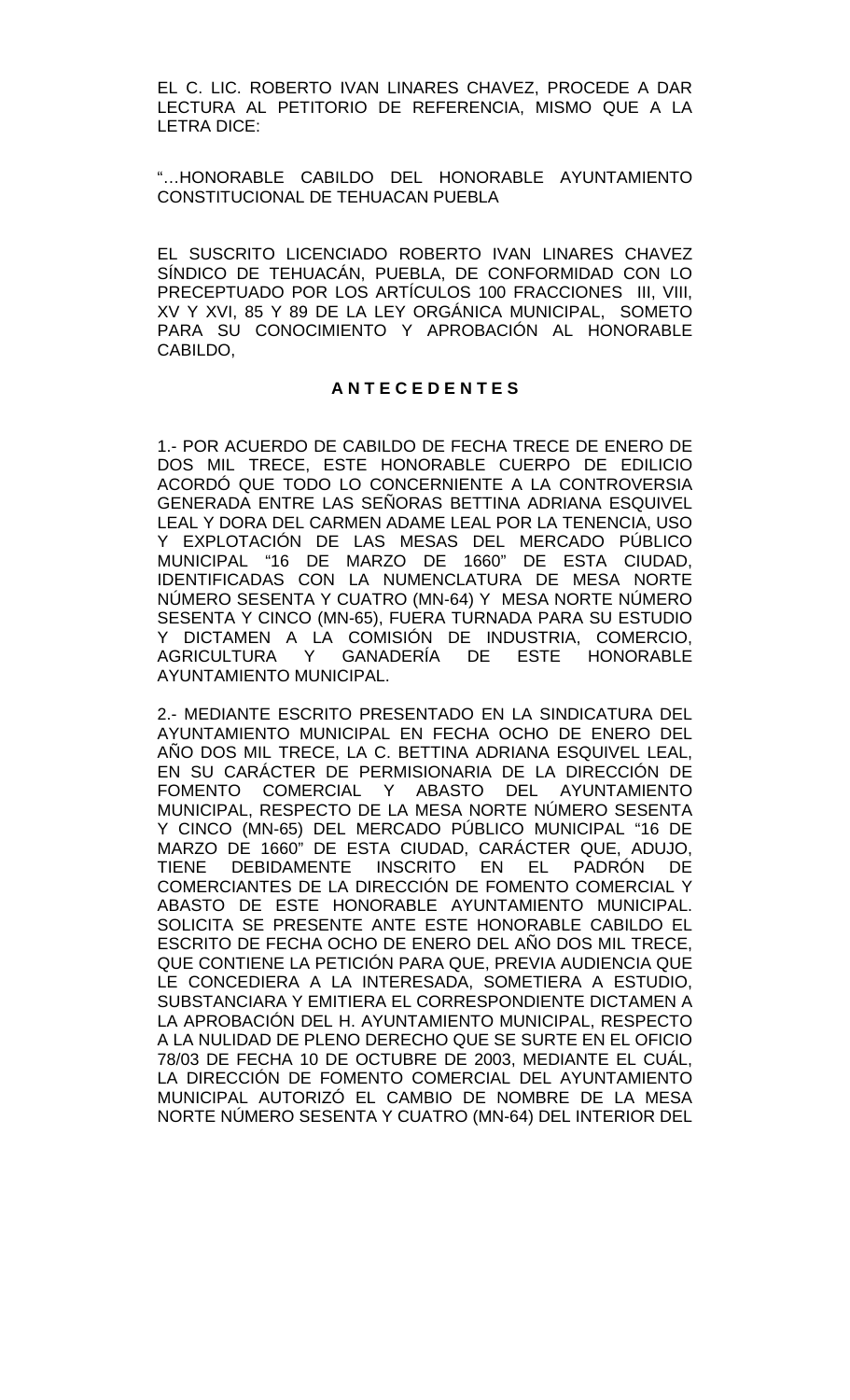MERCADO PÚBLICO MUNICIPAL "16 DE MARZO DE 1660" DE ESTA CIUDAD A FAVOR DE LA C. DORA DEL CARMEN ADAME LEAL, ASÍ COMO LA NULIDAD DE PLENO DERECHO, QUE COMO CONSECUENCIA, SE SURTE TAMBIÉN EN LA RESOLUCIÓN DICTADA EN EL PROCEDIMIENTO ADMINISTRATIVO 67/2009 DEL ÍNDICE DE LA DIRECCIÓN GENERAL DE ASUNTOS JURÍDICOS DEL AYUNTAMIENTO MUNICIPAL; A EFECTO DE QUE SE LE RESTITUYA EN LA TENENCIA, USO Y EXPLOTACIÓN DE LA MESA NORTE NÚMERO SESENTA Y CINCO (MN-65) DEL MERCADO PÚBLICO MUNICIPAL "16 DE MARZO DE 1660" DE LA CUÁL ADUJO SER SU TITULAR PERMISIONARIA, POR LO QUE EN TÉRMINOS DE LOS SIGUIENTES:

# **C O N S I DE R A N D O S**

- I. QUE EL PÁRRAFO PRIMERO DE LA FRACCIÓN II DEL ARTÍCULO 115 DE LA CONSTITUCIÓN POLÍTICA DE LOS ESTADOS UNIDOS MEXICANOS, DETERMINA QUE LOS AYUNTAMIENTOS TENDRÁN FACULTADES PARA APROBAR, DE ACUERDO CON LAS LEYES EN MATERIA MUNICIPAL QUE DEBERÁN EXPEDIR LAS LEGISLATURAS DE LOS ESTADOS, LOS BANDOS DE POLICÍA Y GOBIERNO, LOS REGLAMENTOS, CIRCULARES; Y DISPOSICIONES ADMINISTRATIVAS DE OBSERVANCIA GENERAL DENTRO DE SUS RESPECTIVAS JURISDICCIONES, QUE ORGANICEN LA ADMINISTRACIÓN PÚBLICA MUNICIPAL, REGULEN LAS MATERIAS, PROCEDIMIENTOS, FUNCIONES Y SERVICIOS PÚBLICOS DE SU COMPETENCIA Y ASEGUREN LA PARTICIPACIÓN CIUDADANA Y VECINAL; MISMA DISPOSICIÓN QUE ES TRASLADADA A LA FRACCIÓN III DEL ARTÍCULO 105 DE LA CONSTITUCIÓN POLÍTICA DEL ESTADO LIBRE Y SOBERANO DE PUEBLA;
- II. QUE EL ARTÍCULO 76 PRIMER PÁRRAFO DE LA LEY ORGÁNICA MUNICIPAL, DETERMINA QUE EL AYUNTAMIENTO SESIONARÁ VÁLIDAMENTE CON LA ASISTENCIA DE LA MAYORÍA DE SUS MIEMBROS Y DEL SECRETARIO DEL AYUNTAMIENTO O LA PERSONA QUE LEGALMENTE LO SUSTITUYA;
- III.- QUE EL ARTÍCULO 77 DE LA LEY ORGÁNICA MUNICIPAL, DETERMINA QUE LOS ACUERDOS DE LOS AYUNTAMIENTOS SE TOMARÁN POR MAYORÍA DE VOTOS DEL PRESIDENTE MUNICIPAL, REGIDORES Y SÍNDICO, Y EN CASO DE EMPATE, EL PRESIDENTE MUNICIPAL TENDRÁ VOTO DE CALIDAD;
- IV.- QUE EL ARTÍCULO 78 FRACCIONES XVIII Y XIX DE LA LEY ORGÁNICA MUNICIPAL, DETERMINA EN SU PARTE CONDUCENTE QUE SON ATRIBUCIONES DE LOS AYUNTAMIENTOS; PROMOVER CUANTO ESTIME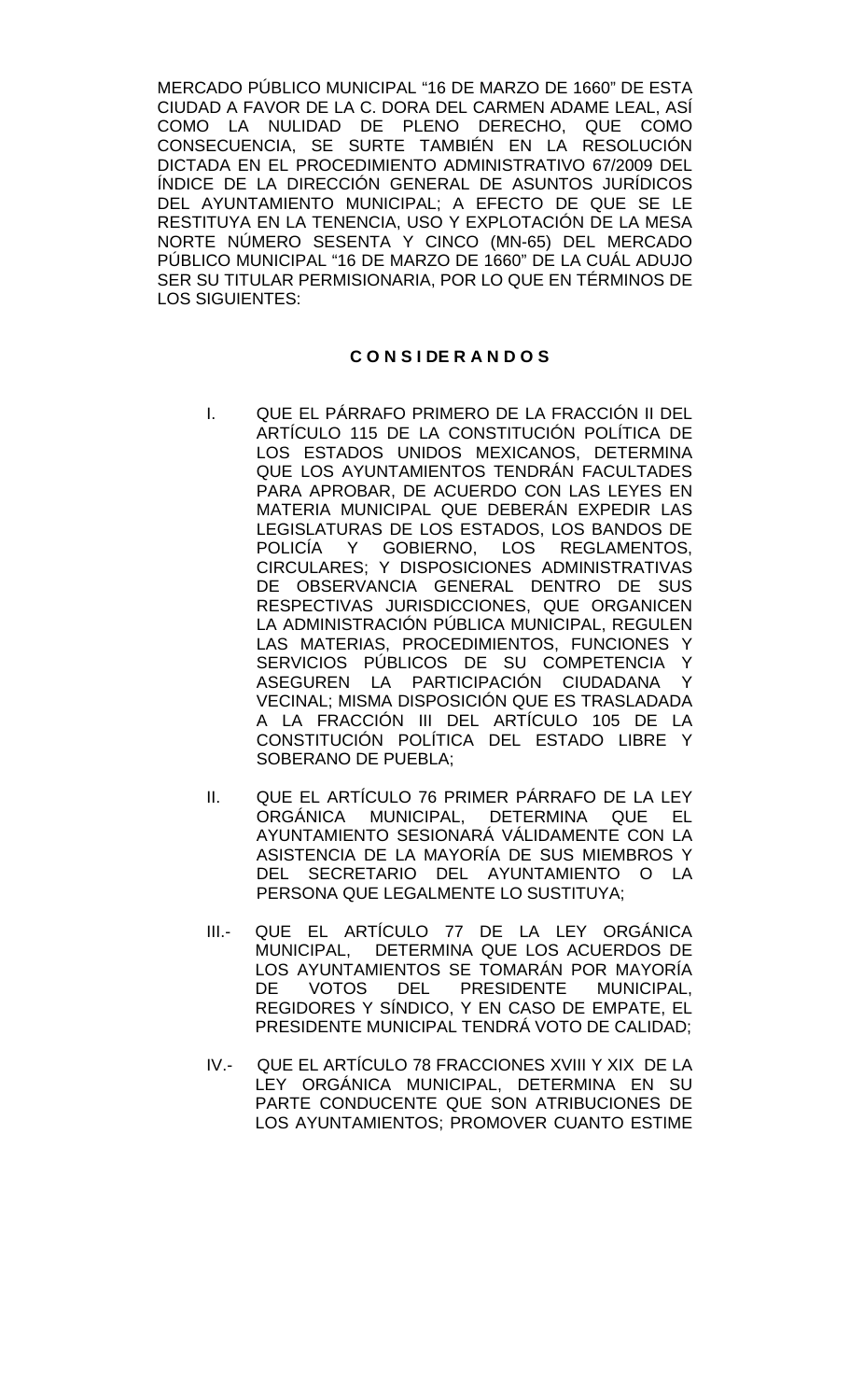CONVENIENTE PARA EL PROGRESO ECONÓMICO, SOCIAL Y CULTURAL DEL MUNICIPIO; ESTABLECER LAS BASES SOBRE LAS CUALES **SE SUSCRIBAN LOS CONVENIOS O ACTOS, QUE COMPROMETAN AL MUNICIPIO POR UN PLAZO MAYOR AL PERÍODO DEL AYUNTAMIENTO**, SIEMPRE Y CUANDO LOS MISMOS SEAN ACORDADOS POR LAS DOS TERCERAS PARTES DE LOS MIEMBROS DEL AYUNTAMIENTO O DEL CONSEJO MUNICIPAL, EN LOS CASOS QUE ESTABLEZCA EL PRESENTE ORDENAMIENTO, PARA OBTENER LA APROBACIÓN A QUE SE REFIERE LA CONSTITUCIÓN POLÍTICA DEL ESTADO LIBRE Y SOBERANO DE PUEBLA;

- V.- QUE EL ARTÍCULO 84 Y 89 DE LA LEY ORGÁNICA MUNICIPAL, PRECISA QUE LOS AYUNTAMIENTOS, PARA APROBAR BANDOS DE POLICÍA Y GOBIERNO, REGLAMENTOS Y DISPOSICIONES ADMINISTRATIVAS DE OBSERVANCIA GENERAL, QUE ORGANICEN LA ADMINISTRACIÓN PÚBLICA MUNICIPAL Y DENTRO DE SUS RESPECTIVAS JURISDICCIONES, REGULEN LAS MATERIAS, PROCEDIMIENTOS, FUNCIONES Y SERVICIOS PÚBLICOS DE SU COMPETENCIA, ASEGURANDO LA PARTICIPACIÓN CIUDADANA Y VECINAL; LLEVARÁN A CABO EL PROCESO REGLAMENTARIO, QUE COMPRENDERÁ LAS ETAPAS DE PROPUESTA, ANÁLISIS, DISCUSIÓN, APROBACIÓN Y PUBLICACIÓN; Y, QUE LAS MISMAS DISPOSICIONES SERÁN OBSERVADAS PARA EL CASO DE QUE SEA NECESARIO HACER UNA REFORMA O ADICIÓN A CUALESQUIERA DE LOS ORDENAMIENTOS APROBADOS POR EL AYUNTAMIENTO RESPECTIVO;
- VI.- QUE EL ARTÍCULO 91 EN SUS FRACCIONES III Y XLVI DE LA LEY ORGÁNICA MUNICIPAL, PRECEPTÚA QUE<br>EL CIUDADANO PRESIDENTE MUNICIPAL EL CIUDADANO PRESIDENTE MUNICIPAL<br>CONSTITUCIONAL TIENE DENTRO DE SUS CONSTITUCIONAL TIENE DENTRO DE SUS FACULTADES Y OBLIGACIONES LAS DE REPRESENTAR AL AYUNTAMIENTO Y EJECUTAR SUS RESOLUCIONES; SALVO QUE SE DESIGNE UNA COMISIÓN ESPECIAL, O SE TRATE DE PROCEDIMIENTOS JUDICIALES, EN LOS QUE LA REPRESENTACIÓN CORRESPONDE AL SÍNDICO MUNICIPAL; SUSCRIBIR, PREVIO ACUERDO DEL AYUNTAMIENTO, LOS CONVENIOS Y ACTOS QUE SEAN DE INTERÉS PARA EL MUNICIPIO, SIN PERJUICIO DE LO QUE ESTA LEY
- VII.- QUE EL ARTÍCULO 100 FRACCIÓN III DE LA LEY ORGÁNICA MUNICIPAL, DETERMINA QUE SON DEBERES Y ATRIBUCIONES DEL SÍNDICO; SEGUIR EN TODOS SUS TRÁMITES LOS JUICIOS EN QUE ESTÉ INTERESADO EL MUNICIPIO.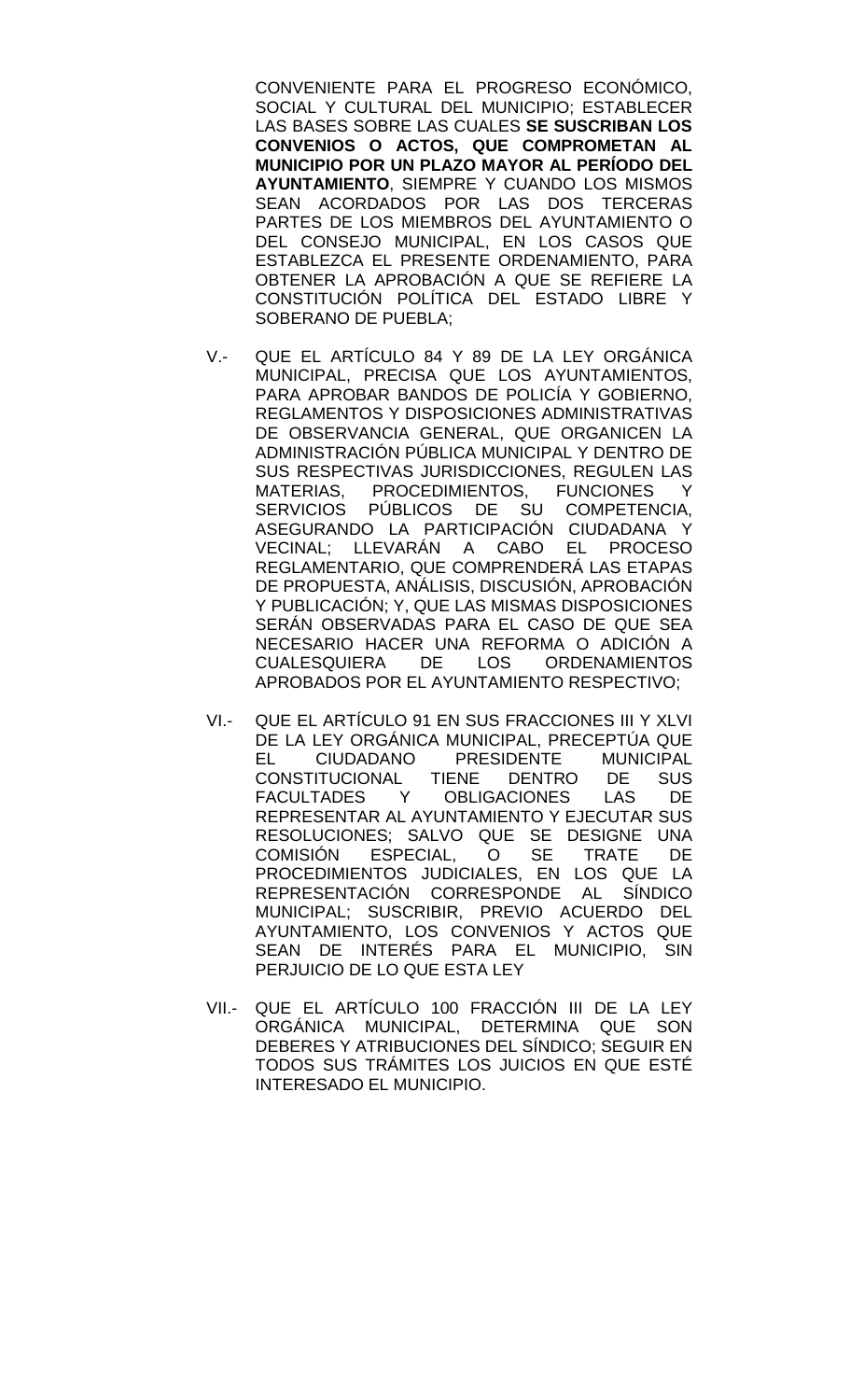VIII.- POR LO QUE EN ATENCIÓN A LA PETICIÓN DE LA C. BETTINA ESQUIVEL LEAL Y TODA VEZ QUE LA COMISIÓN DE INDUSTRIA, COMERCIO, GANADERÍA Y AGRICULTURA, ES QUIEN ESTÁ SUBSTANCIANDO EL PROCEDIMIENTO RELATIVO A LA PROBLEMÁTICA DE LAS MESAS MN64 Y MN65 SOLICITO QUE DICHO ESCRITO SEA TURNADA PARA SU ESTUDIO Y ANÁLISIS DE LA COMISIÓN ARRIBA CITA Y ASÍ SE DÉ LA SOLUCIÓN A LA PROBLEMÁTICA DE DICHO ASUNTO.

EN BASE A LO ANTERIOR SOMETO A CONSIDERACIÓN DE ESTE HONORABLE CUERPO COLEGIADO EL SIGUIENTE:

# **P E T I T O R I O**

**UNICO.-** SOMETO PARA SU CONOCIMIENTO, SU SEGUIMIENTO Y SUBSTANCIACIÓN DE LA COMISIÓN DE INDUSTRIA COMERCIO, GANADERÍA Y AGRICULTURA, EL ESCRITO DE FECHA OCHO DE ENERO DEL AÑO DOS MIL TRECE DE LA C. BETTINA ADRIANA ESQUIVEL LEAL, ASI MISMO DE CREERLO PERTINENTE SE OTORGUE LA GARANTÍA DE AUDIENCIA ANTE ESTE HONORABLE CABILDO A LA C. BETTINA ADRIANA ESQUIVEL LEAL MISMA QUE SOLICITA EN DICHO ESCRITO PARA EL MOMENTO DE RESOLVER SU PETICIÓN Y SE DE VISTA A LA C. DORA DEL CARMEN<br>ADAME LEAL DEL PRESENTE ESCRITO.-ADAME LEAL DEL PRESENTE ESCRITO.- ATENTAMENTE.- **TEHUACÁN, PUEBLA, A LOS OCHO DÍAS DEL MES DE ABRIL DEL AÑO DOS MIL TRECE.- LIC. ROBERTO IVAN LINARES CHAVEZ.-** SINDICO MUNICIPAL DEL HONORABLE AYUNTAMIENTO DE TEHUACAN PUEBLA.- FIRMA ILEGIBLE…"

SEÑOR PRESIDENTE MUNICIPAL, REGIDORES Y SINDICO MUNICIPAL, EN VOTACIÓN SE LES CONSULTA SI SE APRUEBA LA PROPUESTA PRESENTADA EN CUESTIÓN, LOS QUE ESTÉN POR LA AFIRMATIVA SÍRVANSE MANIFESTARLO LEVANTANDO LA MANO.

HABIÉNDOSE ANALIZADO AMPLIAMENTE EL CONTENIDO DEL DICTAMEN DE REFERENCIA, POR UNANIMIDAD CON 14 VOTOS A FAVOR, POR PARTE DE LOS INTEGRANTES DEL HONORABLE CABILDO, SE DETERMINA EL SIGUIENTE:

# **A C U E R D O**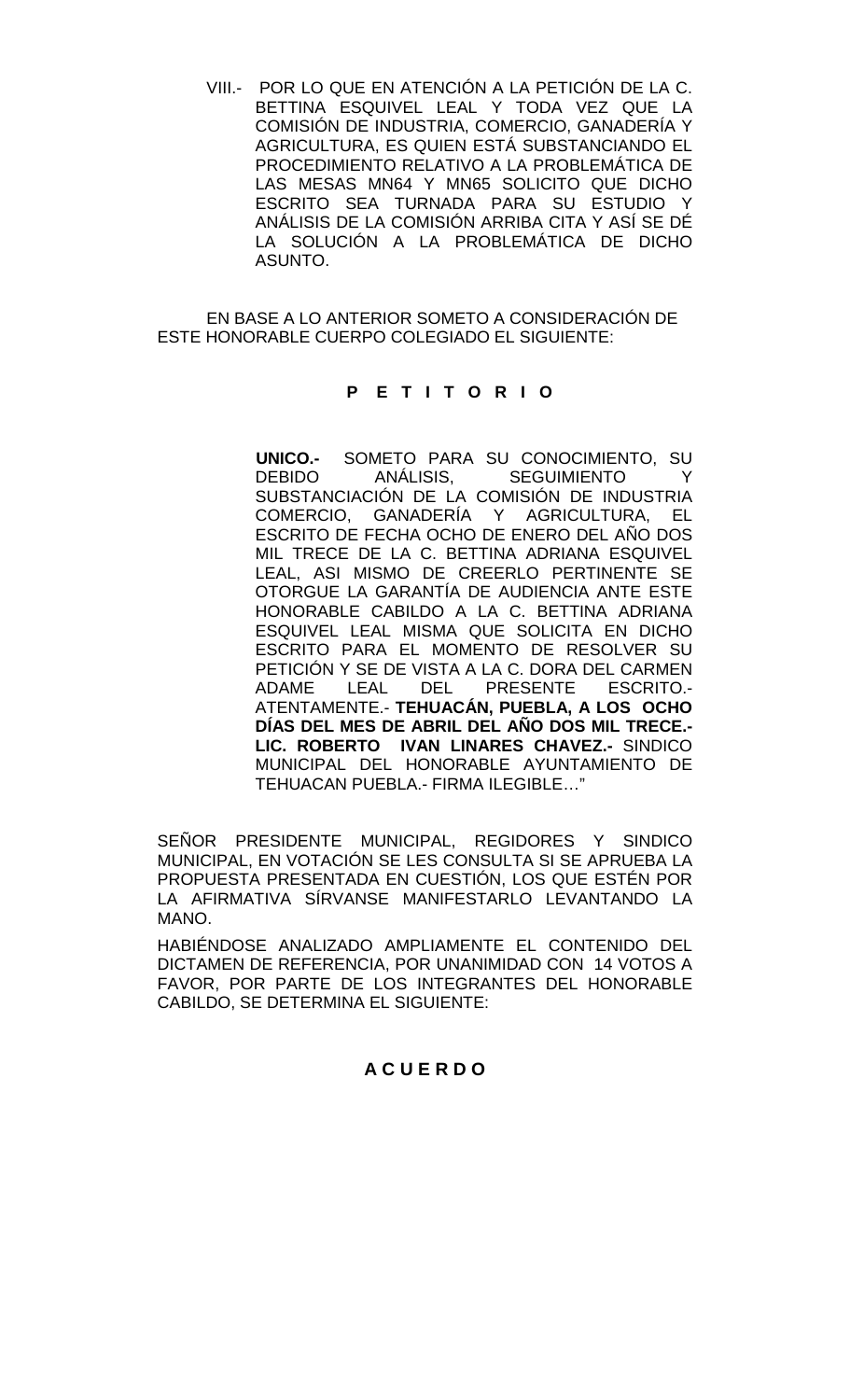**UNICO.- SE APRUEBA QUE LA COMISION DE INDUSTRIA Y COMERCIO, AGRICULTURA Y GANADERIA DE SEGUIMIENTO Y SUBSTANCIACIÓN AL ESCRITO DE FECHA OCHO DE ENERO DEL AÑO DOS MIL TRECE DE LA C. BETTINA ADRIANA ESQUIVEL LEAL,** ASI MISMO DE CREERLO PERTINENTE SE OTORGUE LA GARANTÍA DE AUDIENCIA ANTE ESTE HONORABLE CABILDO A LA C. BETTINA ADRIANA ESQUIVEL LEAL MISMA QUE SOLICITA EN DICHO ESCRITO PARA EL MOMENTO DE RESOLVER SU PETICIÓN Y SE DE VISTA A LA C. DORA DEL CARMEN ADAME LEAL DEL ESCRITO DE REFERENCIA.

LO ANTERIOR CON FUNDAMENTO EN LOS DISPOSITIVOS LEGALES INVOCADOS EN EL DICTAMEN DE REFERENCIA.

**ASUNTOS GENERALES.- SINDICATURA.- ANÁLISIS, DISCUSIÓN Y EN SU CASO APROBACIÓN DEL PETITORIO QUE CONTIENE LA AUTORIZACIÓN DEL HONORABLE CABILDO PARA "LA FIRMA DEL CONTRATO DE COMPRAVENTA DE UNA FRACCION DE TERRENO DE 1735.98 M2, PARA "LA APERTURA DE LA VIALIDAD DE LA CALLE 17 NORTE UBICADA ENTRE INDEPENDENCIA ORIENTE Y CALLE DOS ORIENTE".**

SEÑOR SINDICO TIENE USTED EL USO DE LA PALABRA.

EL C. LIC. ROBERTO IVAN LINARES CHAVEZ, PROCEDE A DAR LECTURA AL DOCUMENTO DE REFERENCIA, MISMO QUE A LA LETRA DICE:

"…HONORABLE CABILDO DEL AYUNTAMIENTO CONSTITUCIONAL DE TEHUACAN PUEBLA.

EL SUSCRITO LICENCIADO ROBERTO IVAN LINARES CHAVEZ SÍNDICO DE TEHUACÁN, PUEBLA, DE CONFORMIDAD CON LO PRECEPTUADO POR LOS ARTÍCULOS 100 FRACCIONES V, VIII, XI, XV Y XVI, 85 Y 89 DE LA LEY ORGÁNICA MUNICIPAL, SOMETO A APROBACIÓN Y AUTORIZACIÓN DEL HONORABLE CABILDO " LA FIRMA DEL CONTRATO DE COMPRAVENTA DE UNA FRACCION DE TERRENO DE 1735.98 M2, PARA " LA APERTURA DE LA VIALIDAD DE LA CALLE 17 NORTE UBICADA ENTRE AVENIDA INDEPENDENCIA ORIENTE Y CALLE DOS ORIENTE", EN BASE A LOS SIGUIENTES:

# **C O N S I DE R A N D O S**

I. QUE EL PÁRRAFO PRIMERO DE LA FRACCIÓN II DEL ARTÍCULO 115 DE LA CONSTITUCIÓN POLÍTICA DE LOS ESTADOS UNIDOS MEXICANOS, DETERMINA QUE LOS AYUNTAMIENTOS TENDRÁN FACULTADES PARA APROBAR, DE ACUERDO CON LAS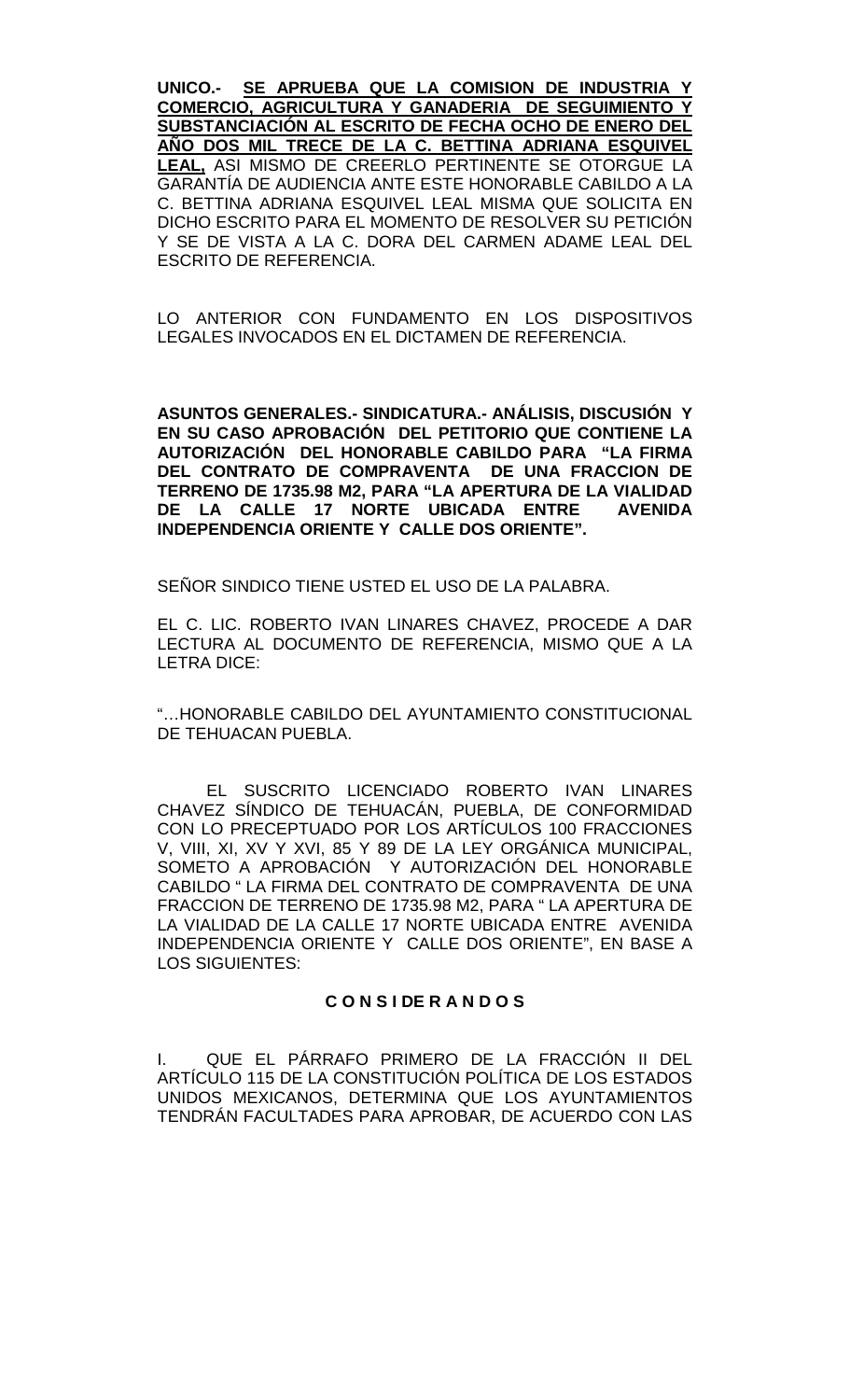LEYES EN MATERIA MUNICIPAL QUE DEBERÁN EXPEDIR LAS LEGISLATURAS DE LOS ESTADOS, LOS BANDOS DE POLICÍA Y<br>GOBIERNO. LOS REGLAMENTOS. CIRCULARES: Y GOBIERNO, LOS REGLAMENTOS, CIRCULARES; Y DISPOSICIONES ADMINISTRATIVAS DE OBSERVANCIA GENERAL DENTRO DE SUS RESPECTIVAS JURISDICCIONES, QUE ORGANICEN LA ADMINISTRACIÓN PÚBLICA MUNICIPAL, REGULEN LAS MATERIAS, PROCEDIMIENTOS, FUNCIONES Y SERVICIOS PÚBLICOS DE SU COMPETENCIA Y ASEGUREN LA PARTICIPACIÓN CIUDADANA Y VECINAL; MISMA DISPOSICIÓN QUE ES TRASLADADA A LA FRACCIÓN III DEL ARTÍCULO 105 DE LA CONSTITUCIÓN POLÍTICA DEL ESTADO LIBRE Y SOBERANO DE PUEBLA;

II. EL ARTÍCULO 57 DE LA CONSTITUCIÓN POLÍTICA DEL ESTADO FRACCIÓN VII.- ESTABLECE QUE EL CONGRESO DEL ESTADO ESTÁ FACULTADO PARA AUTORIZAR LA ENAJENACIÓN DE BIENES INMUEBLES PROPIOS DEL ESTADO O DE LOS MUNICIPIOS, A SOLICITUD DE ÉSTOS, ASÍ COMO APROBAR LOS CONTRATOS QUE CELEBREN LOS AYUNTAMIENTOS, CUANDO TENGAN DURACIÓN MAYOR DEL PERÍODO PARA EL CUAL HUBIEREN SIDO ELECTOS;

III. QUE EL ARTÍCULO 27 DE LA CONSTITUCIÓN POLÍTICA DE LOS ESTADOS UNIDOS MEXICANOS EN SU PÁRRAFO SEGUNDO FRACCIÓN VI, ESTABLECE: LAS EXPROPIACIONES SÓLO PODRÁN HACERSE POR CAUSA DE UTILIDAD PÚBLICA Y MEDIANTE INDEMNIZACIÓN; ASIMISMO, LOS ESTADOS Y EL DISTRITO FEDERAL, LO MISMO QUE LOS MUNICIPIOS DE TODA LA REPÚBLICA TIENEN PLENA CAPACIDAD PARA ADQUIRIR Y POSEER TODOS LOS BIENES RAÍCES NECESARIOS PARA PROPORCIONAR LOS SERVICIOS PÚBLICOS QUE EL ESTADO DE BRINDAR.

IV. QUE EL ARTÍCULO 76 PRIMER PÁRRAFO DE LA LEY ORGÁNICA MUNICIPAL, DETERMINA QUE EL AYUNTAMIENTO SESIONARÁ VÁLIDAMENTE CON LA ASISTENCIA DE LA MAYORÍA DE SUS MIEMBROS Y DEL SECRETARIO DEL AYUNTAMIENTO O LA PERSONA QUE LEGALMENTE LO SUSTITUYA;

V QUE EL ARTÍCULO 77 DE LA LEY ORGÁNICA MUNICIPAL, DETERMINA QUE LOS ACUERDOS DE LOS AYUNTAMIENTOS SE TOMARÁN POR MAYORÍA DE VOTOS DEL PRESIDENTE MUNICIPAL, REGIDORES Y SÍNDICO, Y EN CASO DE EMPATE, EL PRESIDENTE MUNICIPAL TENDRÁ VOTO DE CALIDAD;

VI QUE EL ARTÍCULO 78 FRACCIONES XVIII Y XIX DE LA LEY ORGÁNICA MUNICIPAL, DETERMINA EN SU PARTE CONDUCENTE QUE SON ATRIBUCIONES DE LOS AYUNTAMIENTOS; PROMOVER CUANTO ESTIME CONVENIENTE PARA EL PROGRESO ECONÓMICO, SOCIAL Y CULTURAL DEL MUNICIPIO; ESTABLECER LAS BASES SOBRE LAS CUALES SE SUSCRIBAN LOS CONVENIOS O ACTOS, QUE COMPROMETAN AL MUNICIPIO POR UN PLAZO MAYOR AL PERÍODO DEL AYUNTAMIENTO, SIEMPRE Y CUANDO LOS MISMOS SEAN ACORDADOS POR LAS DOS TERCERAS PARTES DE LOS MIEMBROS DEL AYUNTAMIENTO O DEL CONSEJO MUNICIPAL, EN LOS CASOS QUE ESTABLEZCA EL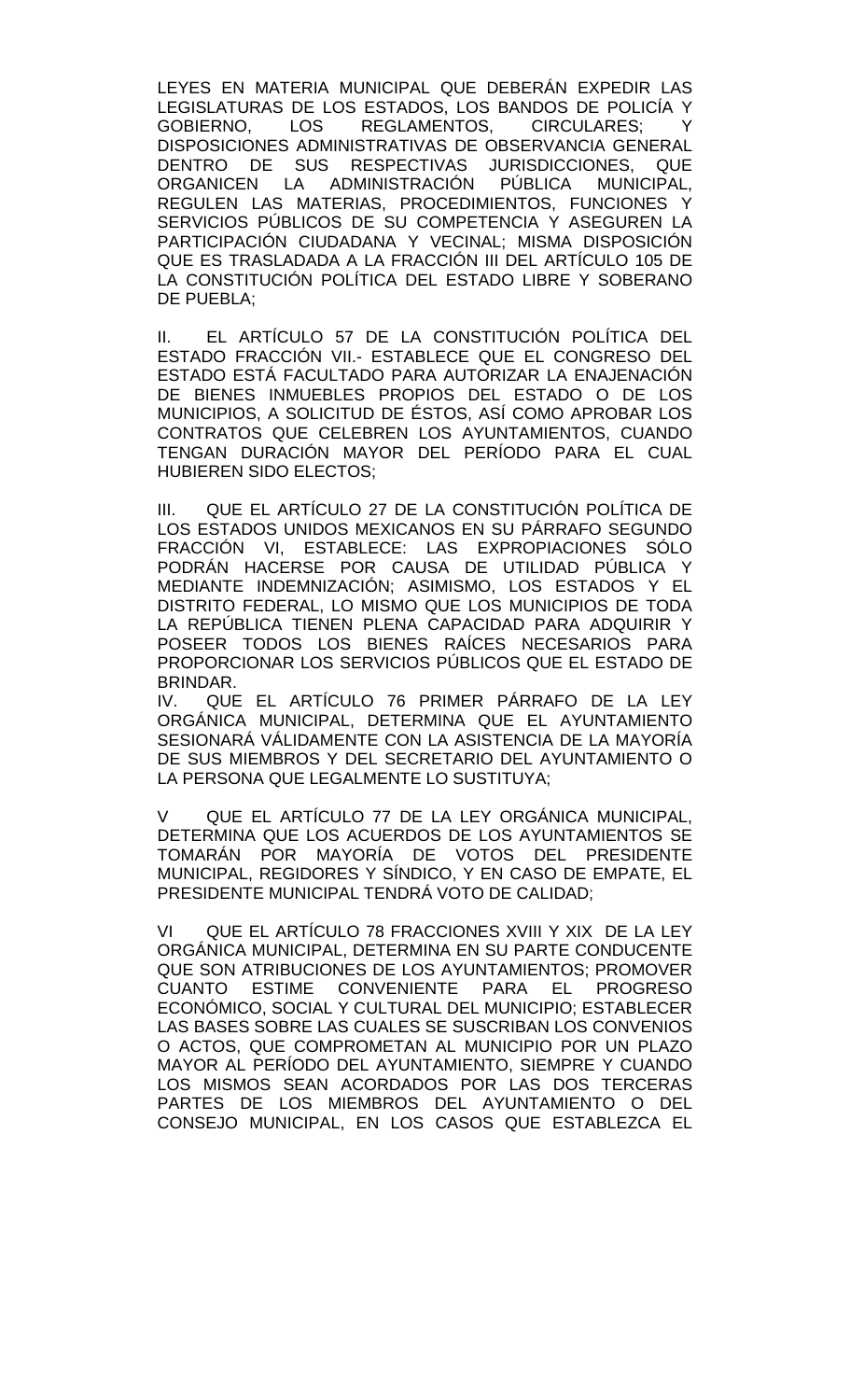PRESENTE ORDENAMIENTO, PARA OBTENER LA APROBACIÓN A QUE SE REFIERE LA CONSTITUCIÓN POLÍTICA DEL ESTADO LIBRE Y SOBERANO DE PUEBLA;

VII QUE EL ARTÍCULO 84 Y 89 DE LA LEY ORGÁNICA MUNICIPAL, PRECISA QUE LOS AYUNTAMIENTOS, PARA APROBAR BANDOS DE POLICÍA Y GOBIERNO, REGLAMENTOS Y DISPOSICIONES ADMINISTRATIVAS DE OBSERVANCIA GENERAL, QUE ORGANICEN LA ADMINISTRACIÓN PÚBLICA MUNICIPAL Y DENTRO DE SUS RESPECTIVAS JURISDICCIONES, REGULEN LAS MATERIAS, PROCEDIMIENTOS, FUNCIONES Y SERVICIOS SU COMPETENCIA, ASEGURANDO LA PARTICIPACIÓN CIUDADANA Y VECINAL; LLEVARÁN A CABO EL PROCESO REGLAMENTARIO, QUE COMPRENDERÁ LAS ETAPAS DE PROPUESTA, ANÁLISIS, DISCUSIÓN, APROBACIÓN Y PUBLICACIÓN; Y, QUE LAS MISMAS DISPOSICIONES SERÁN OBSERVADAS PARA EL CASO DE QUE SEA NECESARIO HACER UNA REFORMA O ADICIÓN A CUALESQUIERA DE LOS ORDENAMIENTOS APROBADOS POR EL AYUNTAMIENTO RESPECTIVO;

VIII QUE EL ARTÍCULO 91 EN SUS FRACCIONES III Y XLVI DE LA LEY ORGÁNICA MUNICIPAL, PRECEPTÚA QUE EL CIUDADANO PRESIDENTE MUNICIPAL CONSTITUCIONAL TIENE DENTRO DE SUS FACULTADES Y OBLIGACIONES LAS DE REPRESENTAR AL AYUNTAMIENTO Y EJECUTAR SUS RESOLUCIONES; SALVO QUE SE DESIGNE UNA COMISIÓN ESPECIAL, O SE TRATE DE<br>PROCEDIMIENTOS JUDICIALES, EN LOS QUE LA PROCEDIMIENTOS JUDICIALES, EN LOS QUE LA REPRESENTACIÓN CORRESPONDE AL SÍNDICO MUNICIPAL; SUSCRIBIR, PREVIO ACUERDO DEL AYUNTAMIENTO, LOS CONVENIOS Y ACTOS QUE SEAN DE INTERÉS PARA EL MUNICIPIO, SIN PERJUICIO DE LO QUE ESTA LEY

IX QUE EL ARTÍCULO 100 FRACCIÓN V DE LA LEY ORGÁNICA MUNICIPAL, DETERMINA QUE SON DEBERES Y ATRIBUCIONES DEL SÍNDICO; PROMOVER ANTE LAS AUTORIDADES MUNICIPALES, CUANTO ESTIMAREN PROPIO Y CONDUCENTE EN BENEFICIO DE LA COLECTIVIDAD;

X QUE EL ARTÍCULO 3 DEL REGLAMENTO DE CONSTRUCCIONES PARA EL MUNICIPIO DE TEHUACÁN PUEBLA PRECEPTÚA QUE DE CONFORMIDAD A LO DISPUESTO POR EL ARTÍCULO 115 DE LA CONSTITUCIÓN POLÍTICA DE LOS ESTADOS UNIDOS MEXICANOS, POR LA CONSTITUCIÓN POLÍTICA DEL ESTADO DE PUEBLA Y POR LA LEY ORGÁNICA MUNICIPAL, EL CIUDADANO PRESIDENTE MUNICIPAL ESTÁ FACULTADO PARA HACER CUMPLIR LA DISPOSICIONES DE ESTE REGLAMENTO, PUDIENDO DELEGARLAS A LA DIRECCIÓN DE DESARROLLO URBANO, PARA LO CUAL DEBERÁN. 1.- FIJAR LOS REQUISITOS TÉCNICOS A QUE SE SUJETARÁN LAS CONSTRUCCIONES, OBRAS, INSTALACIONES O MEJORAS QUE SE CONSTRUYAN EN LOS PREDIOS O EN LAS VÍAS PÚBLICAS A FIN DE QUE SE SATISFAGAN LAS CONDICIONES DE SEGURIDAD, FUNCIONALIDAD, HIGIENE, COMODIDAD Y ESTÉTICA.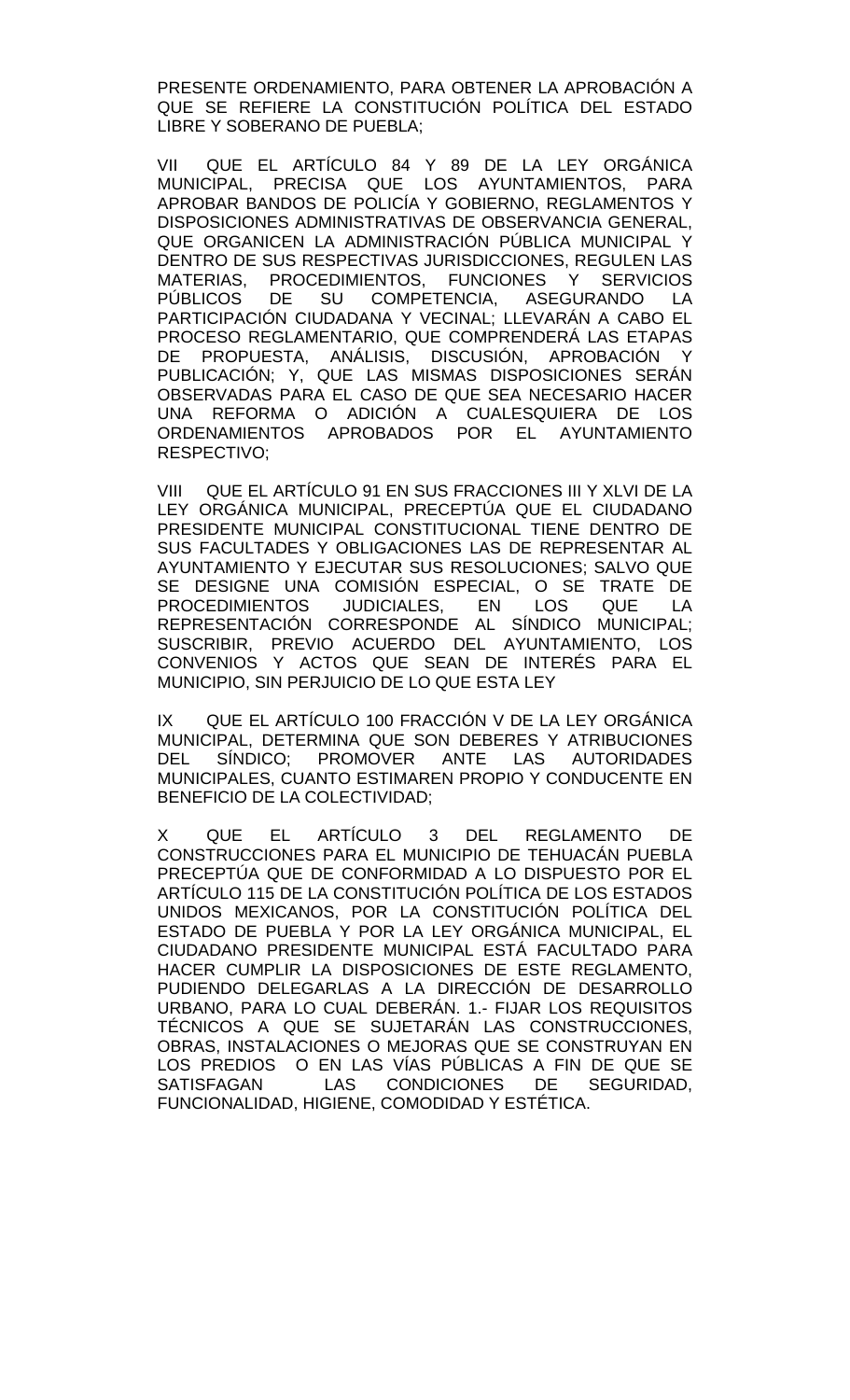XI QUE EL ARTÍCULO 7 DEL REGLAMENTO ANTERIORMENTE ALUDIDO ESTABLECE QUE LA VÍA PÚBLICA ES LA SUPERFICIE DESTINADA POR LAS DISPOSICIONES JURÍDICAS AL LIBRE TRÁNSITO. QUE EL ARTÍCULO 27 DEL REFERIDO REGLAMENTO ESTIPULA QUE SI UN PROPIETARIO SE VIERA AFECTADO EN SU PREDIO POR RESTRICCIÓN URBANA EN BENEFICIO DE LA COMUNIDAD, SE PROCEDERÁ CONFORME A LA LEY.

XII COMO ANTECEDENTE HE DE REFERIR QUE DEBIDO A LA AFECTACIÓN QUE SUFRIRÁ UN PREDIO POR APERTURA DE VIALIDAD UBICADO EN CALLE 17 NORTE ENTRE CALLE INDEPENDENCIA ORIENTE Y 2 ORIENTE PROPIEDAD DEL C. ISAAC CASTRO TLILPA Y EL CUAL TIENE LAS SIGUIENTES MEDIDAS Y COLINDANCIAS: AL NORTE: 15.00 QUINCE METROS COLINDA CON TERCERA PRIVADA DE LA 25 NORTE, AL SUR: 15:00 QUINCE METROS COLINDA CON CALLE 17 NORTE, AL ORIENTE. 96:35 NOVENTA Y SEIS METROS CON TREINTA Y CINCO CENTÍMETROS COLINDA CON PROPIEDAD PRIVADA AL PONIENTE: 99:62 NOVENTA Y NUEVE METROS CON SESENTA Y DOS CENTÍMETROS Y COLINDA CON PROPIEDAD PRIVADA, ÁREA TOTAL 15075.81 MT2, ÁREA RESTRINGIDA: 1735.98 M2, ÁREA RESTANTE: 13339.83 M2 EL AFECTADO PROPUSO EL PAGO POR INDEMNIZACIÓN A RAZÓN DE MIL TRESCIENTOS PESOS POR METROS CUADRADO, POR LO QUE CON FECHA 24 DE JUNIO DEL AÑO EN CURSO SE SOMETIÓ A CONSIDERACIÓN DEL HONORABLE CABILDO, EL CUAL RECHAZA DICHA PROPUESTA Y DETERMINA EL PAGO POR LA AFECTACIÓN DE ACUERDO AL VALOR CATASTRAL DEL INMUEBLE EQUIVALENTE A TRESCIENTOS DOCE PESOS POR METRO CUADRADO, PROPUESTA DE PAGO QUE NO FUE ACEPTADA POR EL AFECTADO, RAZÓN POR LA CUAL MEDIANTE SESIÓN EXTRAORDINARIA DE CABILDO DE FECHA 28 DE SEPTIEMBRE DEL AÑO DOS MIL ONCE, EN EL PUNTO SEGUNDO SE AUTORIZÓ AL SUSCRITO INICIAR CON LOS TRÁMITES DE EXPROPIACIÓN PARA LA LIBERACIÓN DE LA VIALIDAD UBICADA EN CALLE 17 NORTE ENTRE INDEPENDENCIA ORIENTE Y 2 ORIENTE DE ESTA CIUDAD, Y CON FECHA 12 DE MARZO DEL AÑO DOS MIL DOCE, EN SESIÓN ORDINARIA DE CABILDO SE ACUERDA DAR INICIO DEL PROCEDIMIENTO DE EXPROPIACIÓN Y DECLARATORIA POR CAUSA DE UTILIDAD PÚBLICA DE UNA FRACCIÓN DE TERRENO CON UNA SUPERFICIE DE 1723.42M2, PERTENECIENTE A ISAAC CASTRO TLILPA, PARA LA APERTURA DE LA VIALIDAD DE LA CALLE 17 NORTE UBICADA ENTRE AVENIDA INDEPENDENCIA ORIENTE Y DOS ORIENTE DE ESTA CIUDAD DE TEHUACÁN, PUEBLA.

 XIII POR LO QUE EL SUSCRITO SINDICO MUNICIPAL CITO AL C. ISAAC CASTRO TLILPA EL DÍA TRECE DE ABRIL DEL AÑO DOS MIL DOCE, PARA INICIAR CON LOS TRÁMITES DE EXPROPIACIÓN Y CUMPLIMENTAR EL DERECHO DE AUDIENCIA Y ASÍ CONTINUAR CON EL PROCEDIMIENTO DE EXPROPIACIÓN EN LA CUAL MANIFIESTA EL DUEÑO QUE DEJA ABIERTA LA POSTURA PARA UN OFRECIMIENTO MAYOR, POR LO QUE CON FECHA 26 DE ABRIL DEL AÑO EN CURSO SE VUELVE A CITAR AL PROPIETARIO, QUIEN CON FECHA OCHO DE MAYO DEL AÑO DOS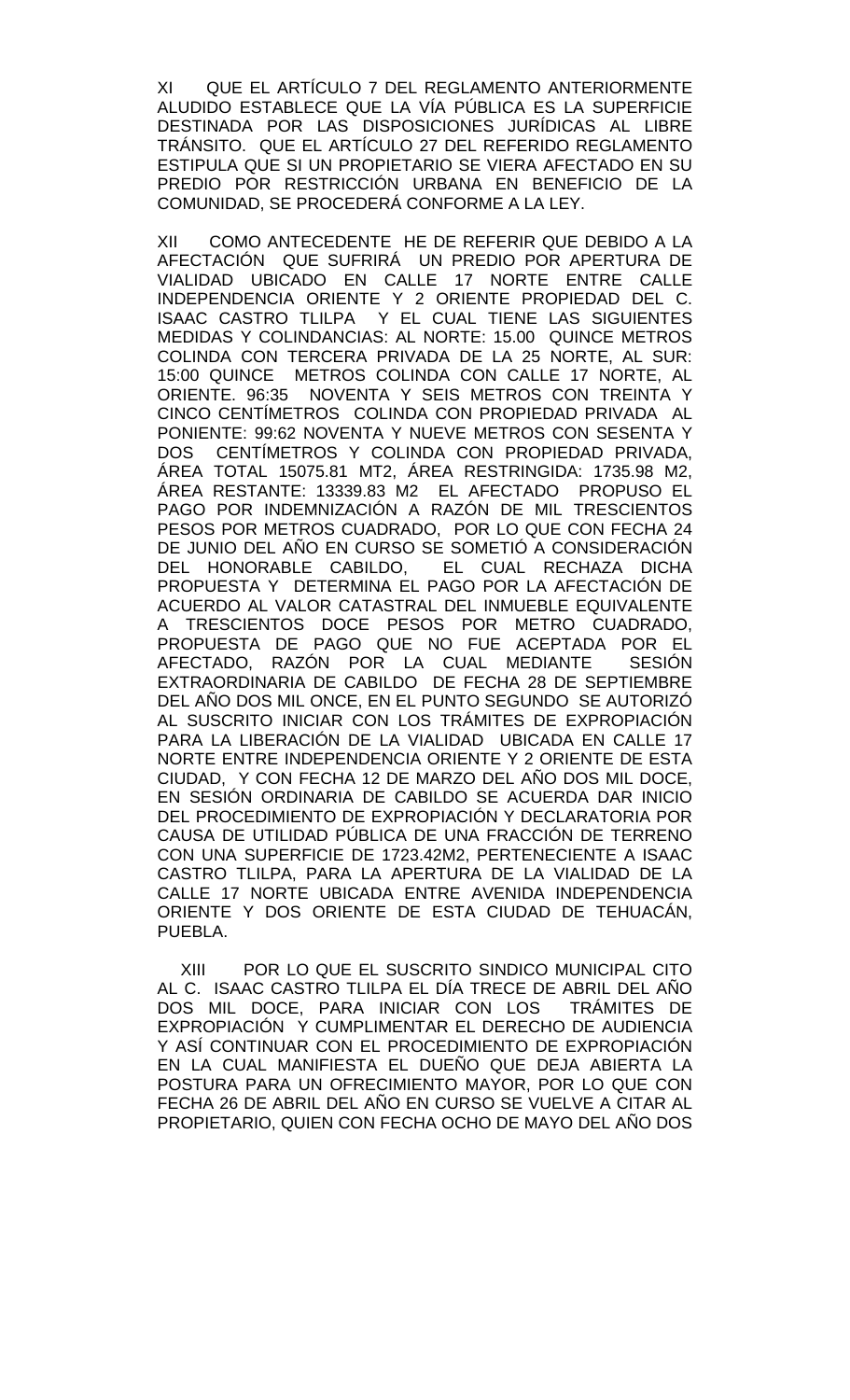MIL DOCE, HACE LLEGAR UN ESCRITO DONDE ACEPTA EL PAGO A VALOR CATASTRAL POR LA AFECTACIÓN DE SU PROPIEDAD Y SOLICITA ALGUNAS CONTRA PRESTACIONES PARA PODER LLEGAR A UN ACUERDO, MISMAS QUE SE SOLICITARON A DIVERSAS DEPENDENCIAS PARA VERIFICAR LAS FACTIBILIDAD DE LAS MISMAS.

XIV CON FECHA ONCE DE FEBRERO DEL AÑO DOS MIL TRECE SE REALIZO UNA INSPECCIÓN FÍSICA AL TERRENO PROPIEDAD DEL C. ISAAC CASTRO TLILPA, PARA VERIFICAR LOS PUNTOS Y COLINDANCIAS DEL TERRENO PARA REALIZAR EL MARCADO DE LA VIALIDAD, POR LO QUE SE PUDO PERCATAR QUE EXISTÍA UN ERROR EN EL MEMORÁNDUM NUMERO 153 DE LA DIRECCIÓN DE DESARROLLO URBANO, TODA VEZ QUE LAS COLINDANCIAS NO<br>ESTÁN DESCRITAS COMO DEBERÍA TODA VEZ QUE ESTÁN DESCRITAS COMO DEBERÍA TODA VEZ QUE ACTUALMENTE SE COLINDARÍA CON LA CALLE 17 NORTE Y NO COMO COLEGIO MILITAR COMO QUEDO DESCRITO EN EL NORTE DE ÁREA 1 RESTRINGIDA POR LA VIALIDAD DE LA DIECISIETE NORTE, Y ADEMÁS INVIRTIERON LAS MEDIDAS DE ORIENTE Y PONIENTE, POR LO QUE SE SOLICITO NUEVAMENTE EL LEVANTAMIENTO CORRECTAMENTE, REMITIENDO A ESTA SINDICATURA MUNICIPAL LAS MEDIDAS CORRECTAS POR PARTE DE LA DIRECCIÓN DE DESARROLLO URBANO, POR LO QUE ES NECESARIO CORREGIR EL CONTRATO DE COMPRAVENTA RESPECTO, ASÍ COMO EL ACUERDO DE CABILDO DE FECHA ONCE DE JUNIO DEL AÑO DOS MIL DOCE, TODA VEZ QUE LAS ESCRITURAS DEBE SER CORRECTAS, ES NECESARIO REVOCAR EL ACUERDO DE CABILDO DE FECHA ONCE DE JUNIO DEL DOS MIL DOCE, MISMO QUE SE REVOCO CON FECHA OCHO DE ABRIL DEL AÑO DOS MIL TRECE.

XV AHORA BIEN QUE DEBIDO A QUE RESULTA DE VITAL IMPORTANCIA PARA LA COMUNIDAD LA APERTURA DE LA 17 NORTE UBICADA ENTRE<br>2 ORIENTE DE ESTA CIUDAD INDEPENDENCIA ORIENTE Y 2 ORIENTE PORQUE CON ELLO SE AGILIZARA LA MOVILIDAD URBANA EN ESA ZONA, SE SOLICITA A ÉSTE HONORABLE CABILDO LA APROBACIÓN Y AUTORIZACIÓN DE " LA FIRMA DEL CONTRATO DE COMPRAVENTA DE UNA FRACCION DE TERRENO DE 1735.98 M2, PARA LA APERTURA DE LA VIALIDAD DE LA CALLE 17 NORTE UBICADA ENTRE AVENIDA INDEPENDENCIA ORIENTE Y DOS ORIENTE" MISMO QUE SE DESCRIBE A CONTINUACIÓN:

 TEHUACAN, PUEBLA A 23 DE MAYO DEL AÑO DOS MIL DOCE, CONTRATO DE COMPRAVENTA QUE CELEBRAN POR UNA PARTE EL HONORABLE AYUNTAMIENTO DEL MUNICIPIO DE TEHUACÁN, PUEBLA., REPRESENTADO EN ESTE ACTO POR EL PRESIDENTE MUNICIPAL CONSTITUCIONAL, C. ELISEO LEZAMA PRIETO, EL SINDICO MUNICIPAL LICENCIADO ROBERTO IVAN LINARES CHAVEZ, Y EL SECRETARIO GENERAL DR. ORLANDO CUALLO CINTA A QUIENES EN LO SUCESIVO SE LES DENOMINARA "EL COMPRADOR" Y POR LA OTRA PARTE AL C. ISAAC CASTRO TLILPA EN SU CARÁCTER DE PROPIETARIO DEL BIEN INMUEBLE UBICADO EN CALLE 17 NORTE ENTRE AVENIDA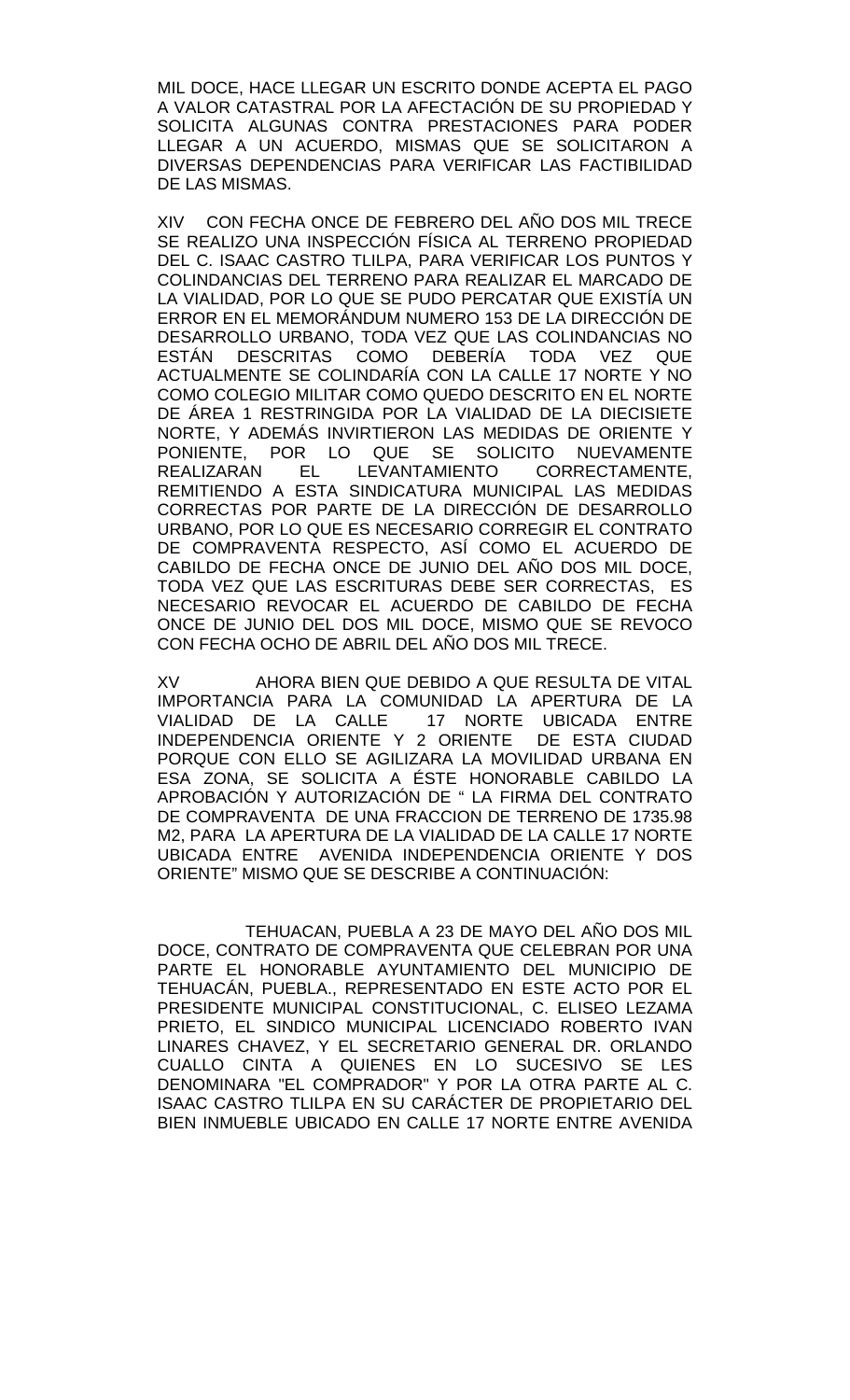INDEPENDENCIA ORIENTE Y CALLE PRIVADA DE LA 23 NORTE A QUIEN EN LO SUCESIVO SE LE DENOMINARA "VENDEDOR", QUIENES CONVIENEN CELEBRAR EL PRESENTE CONTRATO DE<br>COMPRA-VENTA CON MOTIVO DEL PROYECTO DE LA CON MOTIVO DEL PROYECTO DE LA APERTURA DE LA VIALIDAD DE LA CALLE 17 NORTE ENTRE AVENIDA INDEPENDIENCIA Y CALLE DOS ORIENTE, CONFORME A LAS CONDICIONES Y CLAUSULAS QUE A CONTINUACION CONFORMAN EL PRESENTE CONTRATO: QUIENES SE SOMENTEN AL TENOR DE LAS SIGUIENTES

### **DECLARACIONES**

I.- "EL COMPRADOR", DECLARA:

1.1.- QUE EN TÉRMINOS DE LOS ARTÍCULOS 115 DE LA CONSTITUCIÓN GENERAL DE LA REPÚBLICA, 102, 103, 105 FRACCIÓN XI Y 107 DE LA CONSTITUCIÓN POLÍTICA DEL ESTADO LIBRE Y SOBERANO DE PUEBLA, 1, 78 FRACCIÓN XVIII, 91 FRACCIONES III, XXIII, XXV, XLVI DE LA LEY ORGÁNICA MUNICIPAL, ESTÁ INVESTIDO DE PERSONALIDAD JURÍDICA Y FACULTAD PARA REALIZAR ESTE ACTO JURÍDICO Y PARA ADMINISTRAR LIBREMENTE SU PATRIMONIO Y HACIENDA.

1.2.- QUE EN TÉRMINOS DE LO QUE DISPONE EL ARTÍCULO 103 DE LA CONSTITUCIÓN POLÍTICA DEL ESTADO LIBRE Y SOBERANO DE PUEBLA ÉSTE MUNICIPIO DE TEHUACÁN, PUEBLA; TIENE PERSONALIDAD JURÍDICA PROPIA Y POR ENDE CUENTA CON SU PROPIO PATRIMONIO.

1.3- QUE ESTE HONORABLE AYUNTAMIENTO CUENTA CON CAPACIDAD PARA CELEBRAR CONVENIOS EN TÉRMINOS DE LO QUE DISPONE EL ARTÍCULO 91 FRACCIÓN XLVI DE LA LEY ORGÁNICA MUNICIPAL DEL ESTADO DE PUEBLA.

1.4.- QUE EL C. ELISEO LEZAMA PRIETO, TIENE EL CARÁCTER DE PRESIDENTE MUNICIPAL CONSTITUCIONAL DE ESTE H. AYUNTAMIENTO DE TEHUACÁN, PUEBLA DE CONFORMIDAD CON LA CONSTANCIA DE MAYORÍA DE ELECCIÓN DE MIEMBROS DEL AYUNTAMIENTO DE FECHA SIETE DE JULIO DEL AÑO DOS MIL DIEZ, EN LA QUE CONSTA LA DECLARACIÓN DE VALIDEZ DE LAS ELECCIONES DE LOS INTEGRANTES DEL HONORABLE AYUNTAMIENTO PROPIETARIOS Y SUPLENTES Y COMO CONSTA EN EL ACTA DE SESIÓN ORDINARIA DE CABILDO DE FECHA QUINCE DE FEBRERO DE DOS MIL ONCE, EN LA QUE TOMO PROTESTA.

1.5.- QUE CON FUNDAMENTO EN LO PREVISTO POR EL ARTÍCULO 138 FRACCIÓN VII DE LA LEY ORGÁNICA MUNICIPAL, EL SECRETARIO DEL AYUNTAMIENTO ESTÁ OBLIGADO A EXPEDIR LAS CERTIFICACIONES Y LOS DOCUMENTOS PÚBLICOS QUE LEGALMENTE PROCEDAN, Y VALIDAR CON SU FIRMA IDENTIFICACIONES, ACUERDOS Y DEMÁS DOCUMENTOS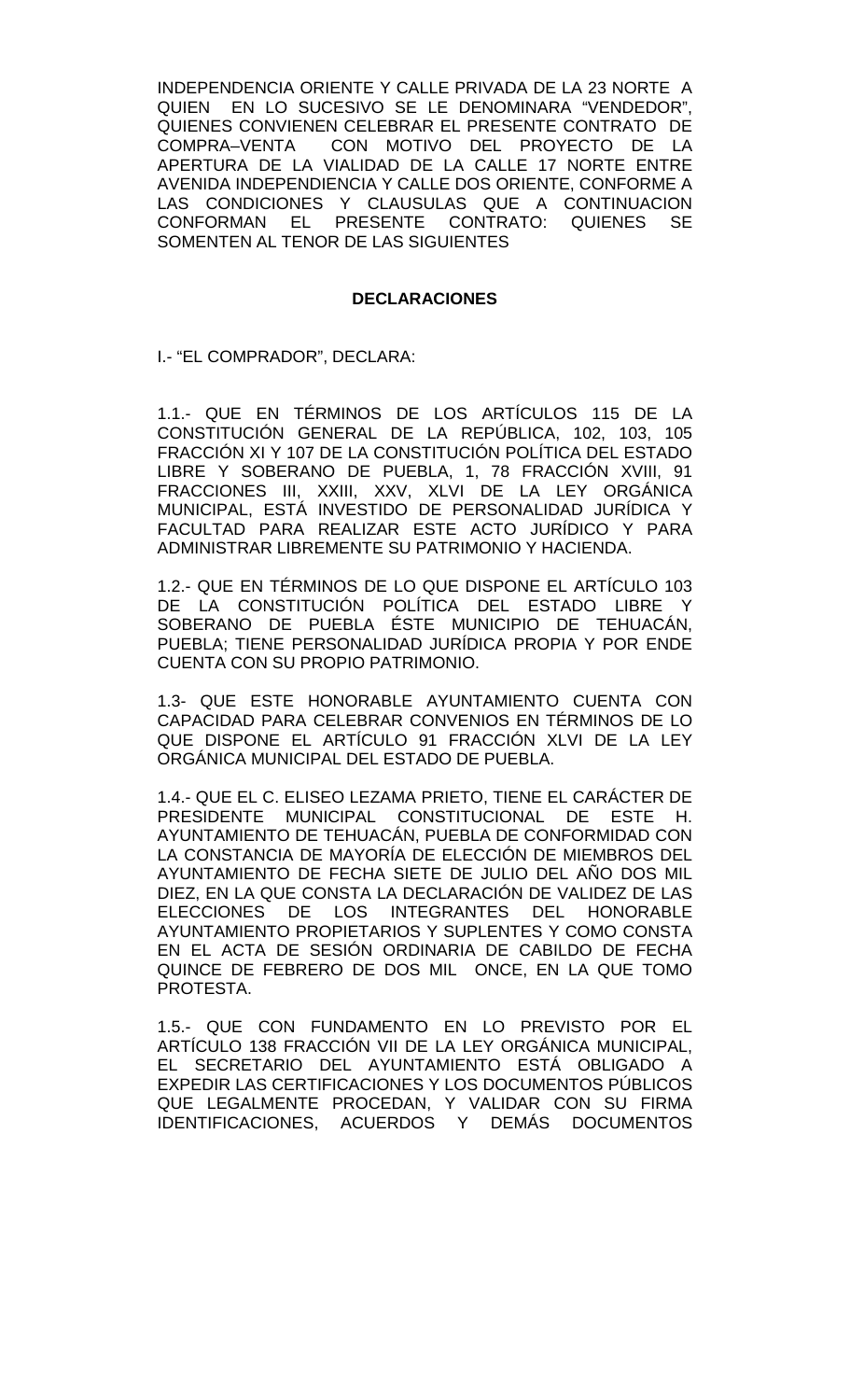OFICIALES EMANADOS DEL HONORABLE AYUNTAMIENTO O DE LA SECRETARIA.

1.6.- QUE CON FUNDAMENTO EN LO PREVISTO POR EL ARTÍCULO 100 FRACCIONES V Y VI DE LA LEY ORGÁNICA MUNICIPAL, EL SINDICO MUNICIPAL DEBE PROMOVER ANTE AUTORIDADES MUNICIPALES, CUANDO ESTIME PROPIO Y CONDUCENTE EN BENEFICIO DE LA COLECTIVIDAD Y CUIDAR QUE SE OBSERVEN LAS DISPOSICIONES DE LEY.

1.7.- QUE PARA LOS EFECTOS LEGALES QUE SE DERIVEN DE ESTE CONVENIO SE SEÑALA COMO DOMICILIO EL UBICADO EN RAYÓN NO. 7, COLONIA CENTRO, TEHUACÁN, PUEBLA.

II.- "EL VENDEDOR ", DECLARA:

2.1.- "EL VENDEDOR" DECLARA SER LEGÍTIMO PROPIETARIO DEL INMUEBLE UBICADO EN EL RANCHO LAS FLORES DE ESTA CIUDAD DE TEHUACÁN, PUEBLA, (ACTUALMENTE COLONIA OBREROS PEÑAFIEL) TAL Y COMO LO ACREDITA CON EL INSTRUMENTO NÚMERO CUATRO MIL OCHENTA Y CUATRO VOLUMEN CIENTO CINCUENTA Y DOS DE FECHA VEINTIDÓS DE FEBRERO DEL AÑO DE MIL NOVECIENTOS SETENTA Y SIETE, FIRMADA ANTE EL NOTARIO PÚBLICO LIC. FABIO BELTRÁN LÓPEZ DEL DISTRITO JUDICIAL DE TEHUACÁN PUEBLA, INSCRITA EN EL REGISTRO PÚBLICO DE LA PROPIEDAD Y DEL COMERCIO DE ESTE DISTRITO JUDICIAL BAJO LA PARTIDA NUMERO 178 A FOJAS 272 DEL LIBRO PRIMERO TOMO VEINTISÉIS, A FOJAS 2063 A LA 2065, DEL LIBRO QUINTO DE FECHA VEINTICINCO DE MAYO DEL AÑO DE MIL NOVECIENTOS SETENTA Y SIETE, MISMA QUE SE ANEXA EN COPIA SIMPLE AL PRESENTE CONVENIO.

2.2.- "EL VENDEDOR" DECLARA QUE TIENE LAS FACULTADES QUE OTORGA LA LEY PARA CELEBRAR EL PRESENTE CONTRATO, TAL Y COMO LO ACREDITA CON LA COPIA DE SU CREDENCIAL DE ELECTOR CON NÚMERO DE CLAVE CSTLIS39060321H600 PARA QUE SE LLEVE A CABO LA COMPRA-VENTA DE UNA FRACCIÓN DE TERRENO UBICADO EN RANCHO LAS FLORES QUE CONSTA DE UNA SUPERFICIE TOTAL DE MIL SETECIENTOS VEINTITRÉS METROS, CON CUARENTA Y DOS CENTÍMETROS CUADRADOS, UBICADO ACTUALMENTE EN CALLE 17 NORTE ENTRE AVENIDA INDEPENDENCIA ORIENTE Y CALLE PRIVADA DE LA 23 NORTE, PARA LA APERTURA DE LA VIALIDAD DE LA CALLE 17 NORTE ENTRE AVENIDA INDEPENDENCIA ORIENTE Y LA CALLE DOS ORIENTE.

2.3.- "EL VENDEDOR" DECLARA QUE PARA LOS EFECTOS LEGALES QUE SE DERIVEN DEL PRESENTE CONVENIO, SEÑALA COMO DOMICILIO EL UBICADO EN CALLE AVENIDA INDEPENDENCIA ORIENTE NUMERO 707 DE LA COLONIA FLORES MAGON DE ESTA CIUDAD DE TEHUACÁN, PUEBLA.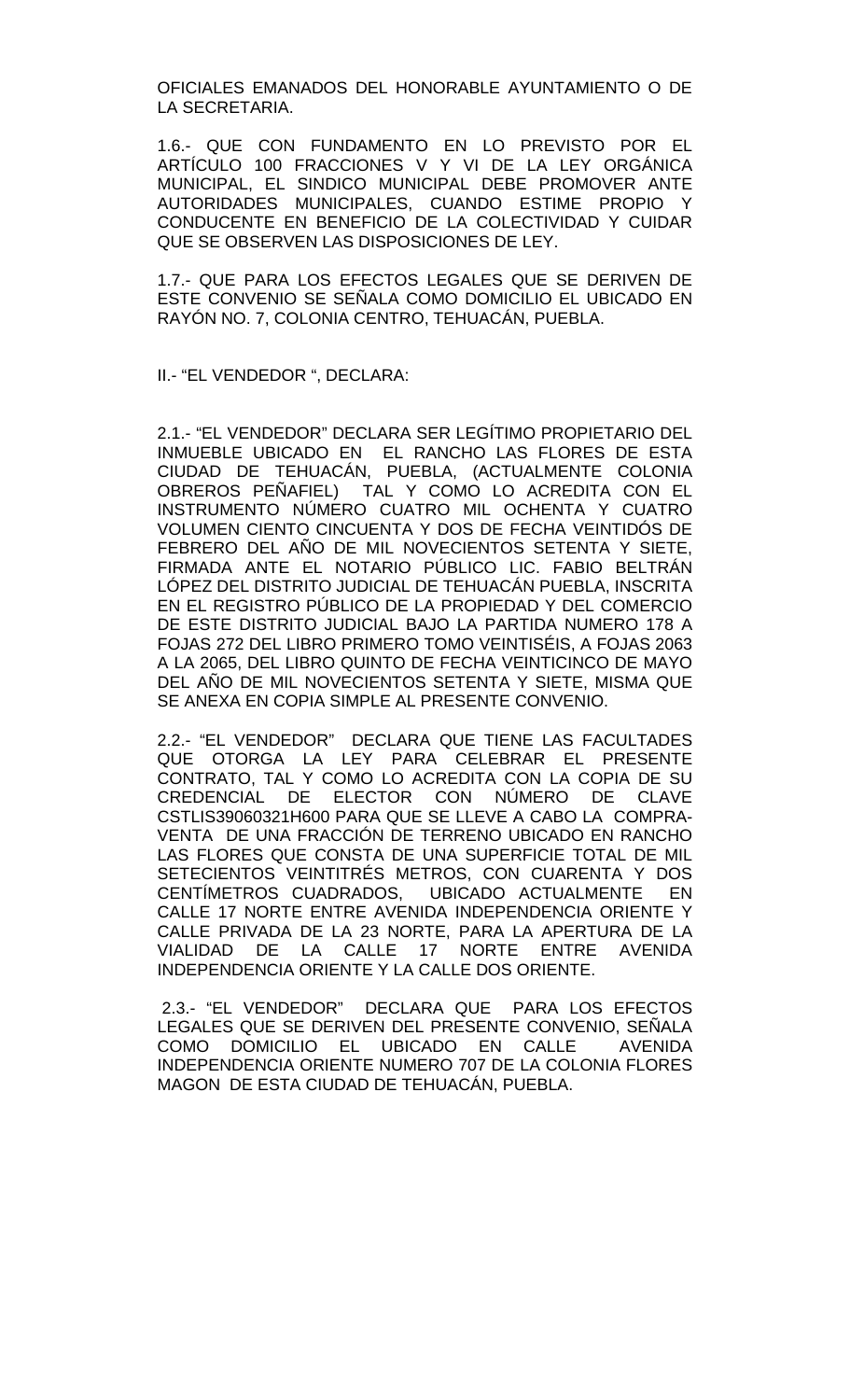**PRIMERA**.- EL VENDEDOR VENDE Y COMPRADOR ADQUIERE UNA FRACCIÓN DEL LOTE DE TERRENO UBICADO EN RANCHO LAS FLORES (ACTUALMENTE COLONIA OBREROS PEÑAFIEL) DE ESTA CIUDAD, CON UNA SUPERFICIE TOTAL DE TERRENO DE MIL SETECIENTOS TREINTA Y CINCO METROS CON NOVENTA Y OCHO CENTÍMETROS CUADRADOS, SUBDIVIDIDA EN DOS ÁREAS CON LAS SIGUIENTES MEDIDAS Y COLINDANCIAS:

ÁREA 1 CALLE 17 NORTE ÁREA TOTAL DE 1303.70M2.

AL NORTE: MIDE 11.11 METROS COLINDA CON CALLE COLEGIO MILITAR.

AL SUR: MIDE 15 METROS COLINDA CON CALLE 17 NORTE.

AL ORIENTE: MIDE 100.34 METROS COLINDA CON ÁREA RESTANTE DEL PREDIO.

AL PONIENTE: MIDE 99.62 METROS COLINDA CON ÁREA RESTANTE DEL PREDIO.

ÁREA 2 CALLE COLEGIO MILITAR O PRIVADA DE LA 23 NORTE, CON UN ÁREA TOTAL DE 432.28M2.

AL NORTE: MIDE 106.29 METROS, COLINDANDO CON CALLE COLEGIO MILITAR O PRIVADA DE LA 23 NORTE.

AL SUR: MIDE 106.10 METROS COLINDANDO CON ÁREA RESTANTE DEL PREDIO.

AL ORIENTE: MIDE 4.15 METROS COLINDA CON CALLE COLEGIO MILITAR O PRIVADA DE LA 23 NORTE.

AL PONIENTE: MIDE 4.00 METROS COLINDA CON CALLE COLEGIO<br>MILITAR O PRIVADA DE LA 23 NORTE. EL COMPRADOR MILITAR O PRIVADA DE LA 23 NORTE. DECLARA BAJO PROTESTA DE DECIR VERDAD QUE CONOCE LA UBICACIÓN DE LA FRACCIÓN DE TERRENO DE LA PRESENTE COMPRA-VENTA.

**SEGUNDA**: ESTA VENTA SE REALIZA POR EL PRECIO TOTAL Y CONVENIDO DE \$675,296.22 (SEISCIENTOS SETENTA Y CINCO MIL DOSCIENTOS NOVENTA Y SEIS PESOS CON VEINTIDÓS CENTAVOS) MISMO QUE SE ENTREGARA AL MOMENTO DE LA FIRMA DE LAS ESCRITURAS EN CHEQUE NOMINATIVO SALVO BUEN COBRO EXPEDIDO POR EL MUNICIPIO DE TEHUACÁN, PUEBLA, A FAVOR DEL C. ISAAC CASTRO TLILPA.

**TERCERA:** EL COMPRADOR SE COMPROMETE A REALIZAR LA OBRA DE LA CALLE 17 NORTE CONSISTENTE EN LAS<br>GUARNICIONES, BANQUETAS, ADOQUINAMIENTO, GUARNICIONES, BANQUETAS, ADOQUINAMIENTO, ALCANTARILLADO, DRENAJE ENTRE LA AVENIDA INDEPENDENCIA ORIENTE Y LA CALLE DOS ORIENTE DE LA COLONIA OBREROS PEÑAFIEL DE ESTA CIUDAD DE TEHUACÁN, PUEBLA, CON UN COSTO DE \$588,483.79 (QUINIENTOS OCHENTA Y OCHO MIL, CUATROCIENTOS OCHENTA TRES PESOS CON SETENTA Y NUEVE CENTAVOS) A CARGO DEL COMPRADOR.

**CUARTA**: EL COMPRADOR SE COMPROMETE A REALIZAR LA COLOCACIÓN DEL ALUMBRADO PÚBLICO EN LA CALLE 17 NORTE ENTRE AVENIDA INDEPENDENCIA ORIENTE Y CALLE DOS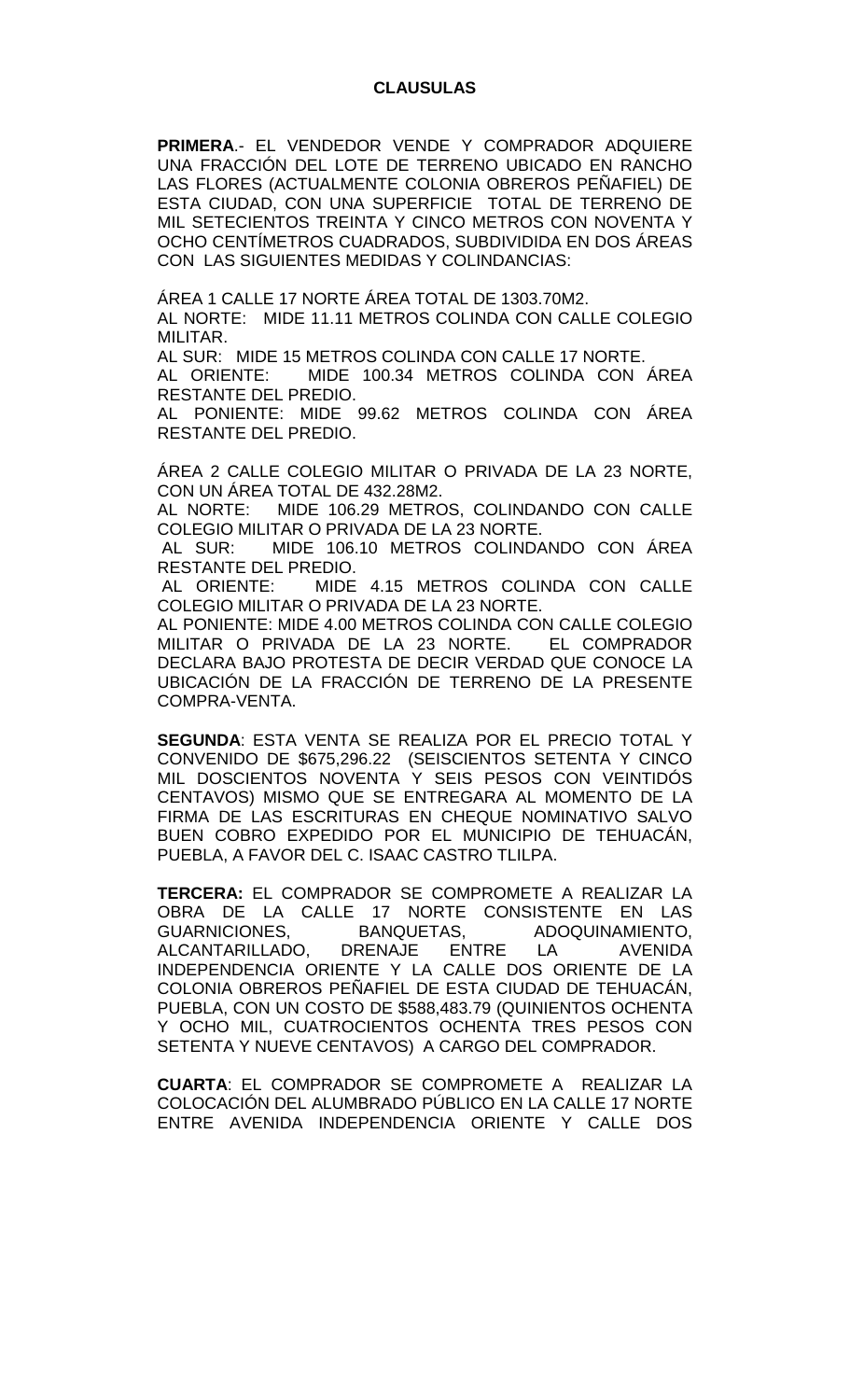ORIENTE, DE LA COLONIA OBREROS PEÑAFIEL CON UN COSTO PARA EL COMPRADOR DE DE \$43,953.00. (CUARENTA Y TRES MIL NOVECIENTOS CINCUENTA Y TRES PESOS CERO CENTAVOS MONEDA NACIONAL).

**QUINTA:** EL COMPRADOR SE COMPROMETE A CONDONAR AL VENDEDOR LOS ALINEAMIENTOS DE DIEZ SEGREGACIONES Y EL PAGO DE LAS DIEZ SEGREGACIONES DE LA FRACCIÓN RESTANTE DEL TERRENO ASÍ COMO LOS NUMERO OFICIALES PARA CADA SEGREGACIÓN, ANTE LA DIRECCIÓN DE DESARROLLO URBANO DEL MUNICIPIO, DE LA FRACCIÓN RESTANTE CON FORME AL PLANO QUE ANEXA EL PROPIETARIO DR. ISAAC CASTRO TLILPA, POR LA CANTIDAD DE \$ 89,287.77 (OCHENTA Y NUEVE MIL DOSCIENTOS OCHENTA SIETE PESOS CON SETENTA Y SIETE CENTAVOS) (SE ANEXA AL PRESENTE CONVENIO EL PRESUPUESTO DE DESARROLLO URBANO.

**SEXTA:** EL COMPRADOR SE COMPROMETE A OTORGAR A TRAVÉS DE LA DIRECCIÓN DE DESARROLLO URBANO DEL MUNICIPIO DE TEHUACÁN, PUEBLA, EL USO DE SUELO CON UNA DENSIDAD DE LA ZONIFICACIÓN H2, QUE ES LA PERMITIDA PARA LA ZONA YA QUE UNA DENSIDAD DE H4 COMO LO SOLICITA TENDRÍA QUE SER AUTORIZADA POR CABILDO Y DARSE LAS CONDICIONES PARA LA MISMA.

**SEPTIMA:** EL VENDEDOR SE COMPROMETE A DEJAR EL ÁREA QUE CORRESPONDE A LA FRACCIÓN 2 CALLE COLEGIO MILITAR O PRIVADA DE LA 23 NORTE, CON UN ÁREA TOTAL DE 432.28M2., LO ANTERIOR PARA LA AMPLIACIÓN DE LA MISMA Y SE TENGA UN MEJOR FLUJO VEHICULAR EN ESA ZONA, CON LAS SIGUIENTES MEDIDAS Y COLINDANCIAS:

AL NORTE: MIDE 106.29 METROS, COLINDANDO CON CALLE COLEGIO MILITAR O PRIVADA DE LA 23 NORTE.

AL SUR: MIDE 106.10 METROS COLINDANDO CON ÁREA RESTANTE DEL PREDIO.

AL ORIENTE: MIDE 4.15 METROS COLINDA CON CALLE COLEGIO MILITAR O PRIVADA DE LA 23 NORTE.

AL PONIENTE: MIDE 4.00 METROS COLINDA CON CALLE COLEGIO MILITAR O PRIVADA DE LA 23 NORTE. EL COMPRADOR DECLARA BAJO PROTESTA DE DECIR VERDAD QUE CONOCE LA UBICACIÓN DE LA FRACCIÓN DE TERRENO DE LA PRESENTE COMPRA-VENTA.

**OCTAVA:** EL COMPRADOR SE COMPROMETE A OTORGAR LAS DIEZ TOMAS DE AGUA PARA CADA UNA DE LAS SEGREGACIONES, MISMAS QUE SERÁN A CARGO DEL MUNICIPIO DE TEHUACÁN, PUEBLA.

**NOVENA**: EL COMPRADOR SE COMPROMETE A OTORGAR SIN CONSTO ALGUNO PARA EL VENDEDOR LOS PERMISOS DE CONSTRUCCIÓN DE LAS DIEZ SEGREGACIONES CON DOSCIENTOS METROS DE CONSTRUCCIÓN, A TRAVÉS DE LA DIRECCIÓN DE DESARROLLO URBANO DEL MUNICIPIO DE TEHUACÁN, PUEBLA.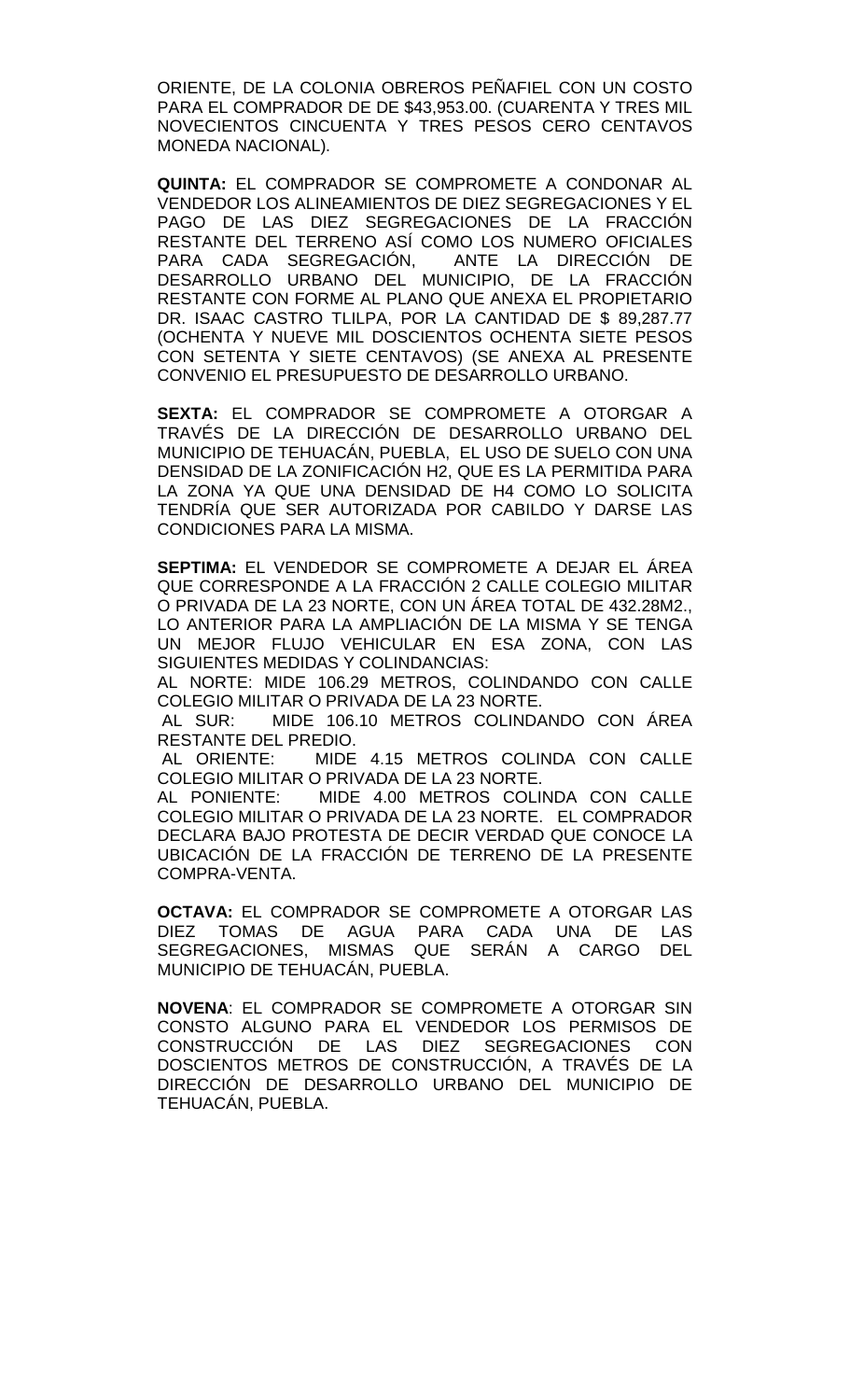**DECIMA:** EL COMPRADOR SE COMPROMETE A OTORGAR Y DEJAR LAS RAMPAS DE SALIDAS ESPECIFICADAS EN EL PLANO PRESENTADO POR EL VENDEDOR ANEXO AL PRESENTE CONTRATO, UNA VEZ QUE SE INICIE LA OBRA DE GUARNICIONES Y BANQUETAS DE LA CALLE 17 NORTE ENTRE AVENIDA INDEPENDENCIA ORIENTE Y CALLE DOS ORIENTE.

**DECIMA PRIMERA**: EL COMPRADOR SE COMPROMETE A UNA VEZ QUE SE REALICE LA APERTURA DE LA VIALIDAD POR PARTE DE LA DIRECCIÓN DE OBRAS PÚBLICAS DEL MUNICIPIO DE TEHUACÁN, PUEBLA, Y QUEDE FRACCIONADO EL TERRENO DEL VENDEDOR EN DOS PREDIOS, A REALIZAR LA LIMPIEZA DE LOS DOS PREDIOS A TRAVÉS DE LA DIRECCIÓN DE SERVICIOS MUNICIPALES.

**DECIMA SEGUNDA**: EL COMPRADOR SE COMPROMETE A QUE UNA VEZ QUE SE REALICE LA OBRA DE LA CALLE 17 NORTE ENTRE LA AVENIDA INDEPENDENCIA ORIENTE Y LA CALLE DOS ORIENTE A IMPEDIR A QUE SE ESTABLEZCA EN LAS BANQUETAS EL AMBULANTAJE EN ESA ZONA, POR LO QUE RESPECTA A NO PERMITIR EL ESTACIONAMIENTO EN EL ARROLLO VEHICULAR DE TODO TIPO DE AUTOTRANSPORTE ESTE TAMBIÉN SE COMPROMETE A RESPETAR LO SOLICITADO.

**DECIMA TERCERA**: LA PRESENTE COMPRA-VENTA SE REALIZA EN BASE A LOS TÍTULOS PERFECTOS, LIBRE DE TODO GRAVAMEN, INHIBICIÓN O EMBARGO O CUALQUIER OTRO DERECHO REAL QUE DISMINUYA SU VALOR, CON LOS IMPUESTOS, TASAS Y CONTRIBUCIONES AL DÍA HASTA EL MOMENTO DETERMINADO PARA REALIZAR LA ESCRITURA TRASLATIVA DE DOMINIO Y SON TAMBIÉN A CARGO DEL COMPRADOR TODOS LOS GASTOS, IMPUESTOS, TASAS Y DILIGENCIAS QUE ARROJE LA ESCRITURA SEAN VIGENTES O A CREARSE EN UN FUTURO.

**DECIMA CUARTA:** PARA LA INTERPRETACIÓN Y CUMPLIMIENTO DE ESTE CONTRATO ASÍ COMO PARA TODO AQUELLO QUE NO ESTÉ EXPRESAMENTE CONSIGNADO EN EL MISMO, LAS PARTES SE SOMETEN A LA JURISDICCIÓN DE LOS TRIBUNALES DE LA CIUDAD DE TEHUACÁN PUEBLA, RENUNCIANDO AL FUERO QUE PUDIERA CORRESPONDERLES POR RAZÓN DE SU DOMICILIO PRESENTE, FUTURO O POR CUALQUIER OTRA CAUSA.

**DECIMA QUINTA:** LAS PARTES SUSCRIBEN EL PRESENTE CONTRATO SIN QUE EXISTA PRESIÓN, DOLO Ó MALA FE DE NINGUNA DE LAS PARTES Y QUE TIENEN PLENAS FACULTADES PARA SOMETERSE AL PRESENTE CONTRATO.

UNA VEZ LEÍDO EL CONTENIDO DEL PRESENTE CONTRATO, ENTENDIDOS DE SU FUERZA Y ALCANCE LEGAL, LA PRESENCIA DE AMBAS PARTES, QUIENES SE CONSIDERAN CON CAPACIDAD LEGAL PARA CONTRATAR Y OBLIGARSE VÁLIDAMENTE, ENTERADOS DE SU CONTENIDO, FIRMAN AL CALCE Y AL MARGEN, EN ESTA CIUDAD DE TEHUACÁN, PUEBLA, EN LA MISMA FECHA DE SU INICIO.- "EL COMPRADOR".- C. ELISEO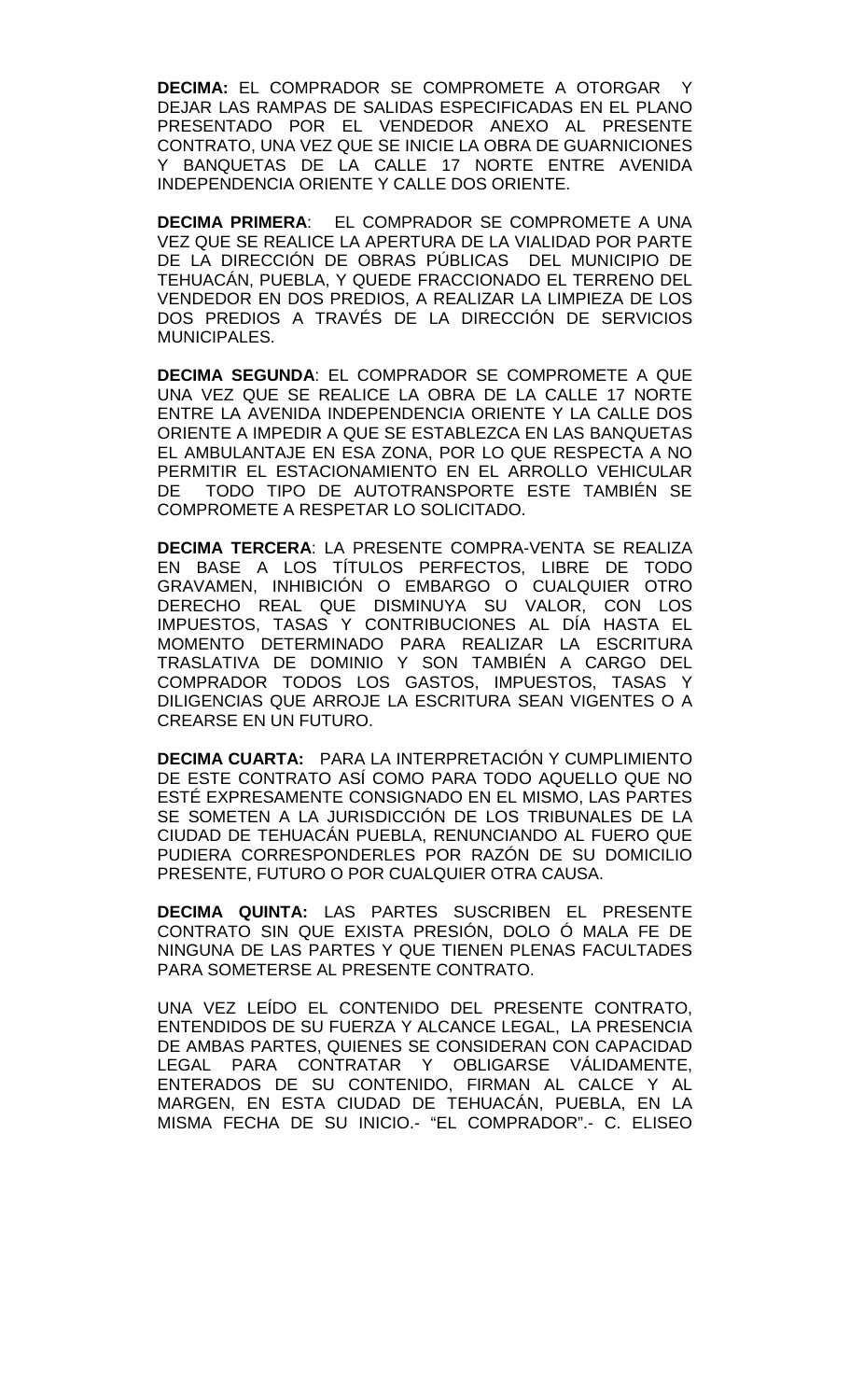LEZAMA PRIETO.- PRESIDENTE MUNICIPAL CONSTITUCIONAL DE TEHUACÁN, PUEBLA.- DR. JOSÉ ORLANDO CUALLO CINTA.- SECRETARIO GENERAL DEL MUNICIPIO DE TEHUACÁN, PUEBLA.- LIC. ROBERTO IVAN LINARES CHAVEZ.- SINDICO MUNICIPAL DE TEHUACÁN, PUEBLA.- "VENDEDOR".- DR. ISAAC CASTRO TLILPA.

EN BASE A LO ANTERIOR SOMETO A CONSIDERACIÓN DE ESTE HONORABLE CUERPO COLEGIADO EL SIGUIENTE:

#### P E T I T O R I O

PRIMERO.- SE AUTORICE LA FIRMA DEL CONTRATO DE COMPRA-VENTA DE UNA FRACCION DE TERRENO DE 1735.98 M2, PARA "LA APERTURA DE LA VIALIDAD DE LA CALLE 17 NORTE UBICADA ENTRE AVENIDA INDEPENDENCIA ORIENTE Y CALLE DOS ORIENTE".

SEGUNDO.- SE INSTRUYA AL SINDICO MUNICIPAL DE ESTE H. AYUNTAMIENTO, PARA QUE EN EL ÁMBITO DE SUS FACULTADES, REALICE LOS TRÁMITES NECESARIOS PARA QUE SE FORMALICE LA COMPRAVENTA A TRAVÉS DE LA FIRMA DE LAS ESCRITURAS CORRESPONDIENTES.

TERCERO.- SE INSTRUYA AL TESORERO MUNICIPAL, PARA QUE EN EL ÁMBITO DE SUS FACULTADES, REALICE LOS TRÁMITES CORRESPONDIENTES PARA QUE SE LLEVE A CABO EL PAGO CORRESPONDIENTE POR EL CONCEPTO DE LA COMPRAVENTA CONSISTENTE EN LA AFECTACIÓN POR VIALIDADES POR UNA SUPERFICIE DE 1735.98 CON UN COSTO DE \$675,296.22 (SEISCIENTOS SETENTA Y CINCO MIL DOSCIENTOS NOVENTA Y SEIS PESOS CON VEINTIDÓS CENTAVOS) AL C. ISAAC CASTRO TLILPA, CHEQUE QUE SE ENTREGARA AL MOMENTO DE LA FIRMA DE LAS ESCRITURAS, ASÍ COMO TAMBIÉN EL PAGO DE LAS ESCRITURAS CORRESPONDIENTES POR LA COMPRAVENTA.- ATENTAMENTE.- TEHUACÁN, PUEBLA, A LOS OCHO DÍAS DEL MES DE ABRIL DEL AÑO DOS MIL TRECE.- LIC. ROBERTO IVAN LINARES CHAVEZ.- SINDICO MUNICIPAL DE TEHUACAN PUEBLA.- FIRMA ILEGIBLE…"

SEÑOR PRESIDENTE MUNICIPAL, REGIDORES Y SINDICO MUNICIPAL, EN VOTACIÓN SE LES CONSULTA SI SE APRUEBA LA PROPUESTA PRESENTADA EN CUESTIÓN, LOS QUE ESTÉN POR LA AFIRMATIVA SÍRVANSE MANIFESTARLO LEVANTANDO LA MANO.

HABIÉNDOSE ANALIZADO AMPLIAMENTE EL CONTENIDO DEL DICTAMEN DE REFERENCIA, POR UNANIMIDAD CON 14 VOTOS A FAVOR, POR PARTE DE LOS INTEGRANTES DEL HONORABLE CABILDO, SE DETERMINA EL SIGUIENTE: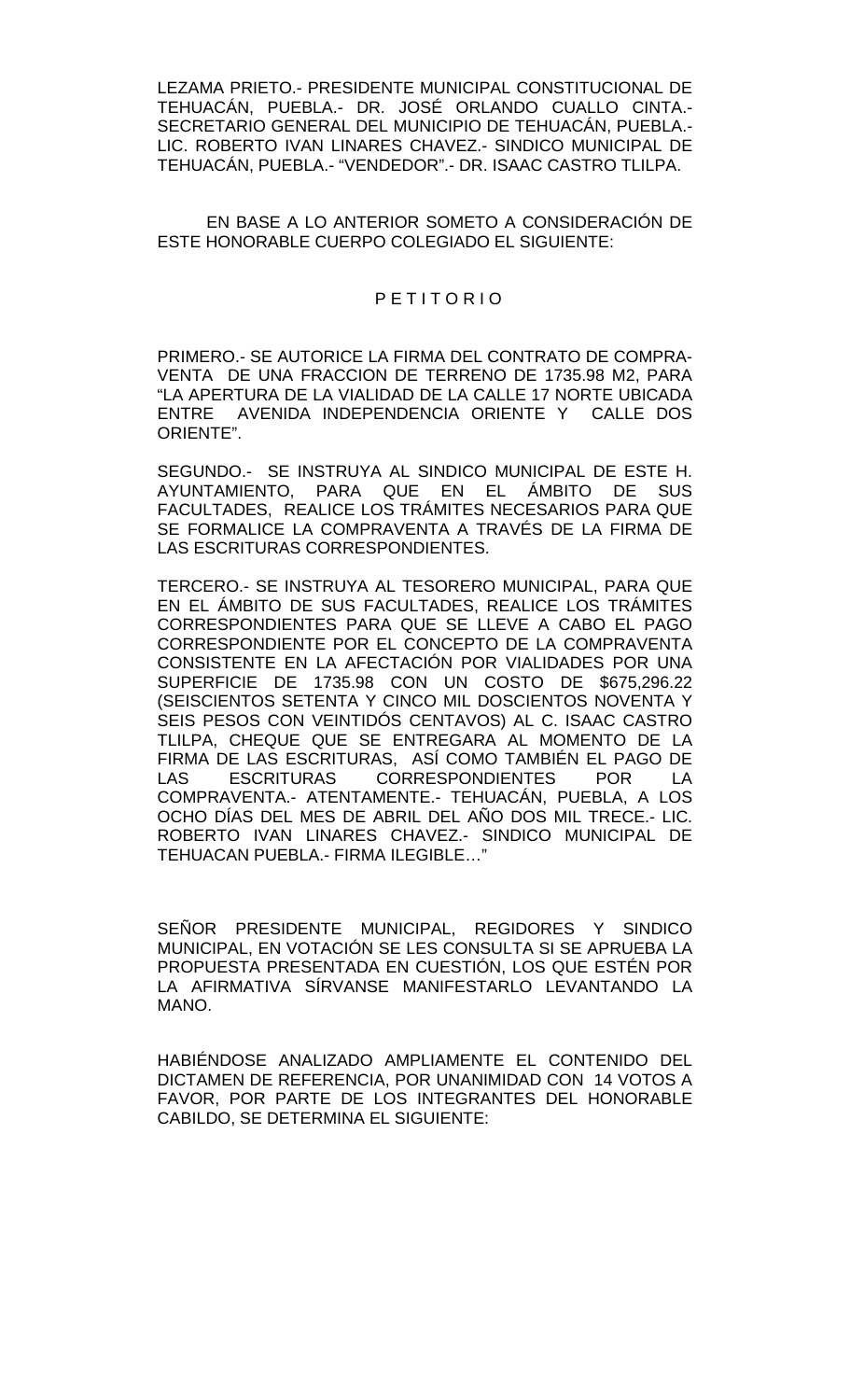# **A C U E R D O**

**PRIMERO.-** SE AUTORIZA LA FIRMA DEL CONTRATO DE COMPRA-VENTA **DE UNA FRACCION DE TERRENO DE 1735.98 M2**, **PARA "LA APERTURA DE LA VIALIDAD DE LA CALLE 17 NORTE UBICADA ENTRE AVENIDA INDEPENDENCIA ORIENTE Y CALLE DOS ORIENTE"**.

**SEGUNDO.-** SE INSTRUYE AL SINDICO MUNICIPAL DE ESTE H. AYUNTAMIENTO, PARA QUE EN EL ÁMBITO DE SUS FACULTADES, REALICE LOS TRÁMITES NECESARIOS PARA QUE SE FORMALICE LA COMPRAVENTA A TRAVÉS DE LA FIRMA DE LAS ESCRITURAS CORRESPONDIENTES.

**TERCERO.-** SE INSTRUYE AL TESORERO MUNICIPAL, PARA QUE EN EL ÁMBITO DE SUS FACULTADES, REALICE LOS TRÁMITES CORRESPONDIENTES PARA QUE SE LLEVE A CABO EL PAGO CORRESPONDIENTE POR EL CONCEPTO DE LA COMPRAVENTA CONSISTENTE EN LA AFECTACIÓN POR VIALIDADES POR UNA SUPERFICIE DE 1735.98 CON UN COSTO DE \$675,296.22 (SEISCIENTOS SETENTA Y CINCO MIL DOSCIENTOS NOVENTA Y SEIS PESOS CON VEINTIDÓS CENTAVOS) AL C. ISAAC CASTRO TLILPA, CHEQUE QUE SE ENTREGARA AL MOMENTO DE LA FIRMA DE LAS ESCRITURAS, ASÍ COMO TAMBIÉN EL PAGO DE LAS ESCRITURAS CORRESPONDIENTES POR LA COMPRAVENTA.

LO ANTERIOR CON FUNDAMENTO EN LOS DISPOSITIVOS LEGALES INVOCADOS EN EL DICTAMEN DE REFERENCIA.

NO HABIENDO ASUNTO QUE TRATAR SE DA POR TERMINADA LA PRESENTE SESIÓN DE CABILDO, SIENDO LAS DIECIOCHO HORAS DEL DÍA OCHO DE ABRIL DEL AÑO DOS MIL TRECE, PROCEDIENDOSE A LEVANTAR LA PRESENTE ACTA QUE FIRMAN LOS QUE EN ELLA INTERVINIERON.- DOY FE.------------------

# **SECRETARIO DEL H. AYUNTAMIENTO**

# **C. JOSÉ ORLANDO CUALLO CINTA.**

**C. ELISEO LEZAMA PRIETO \_\_\_\_\_\_\_\_\_\_\_\_\_\_\_\_\_\_\_\_\_\_**